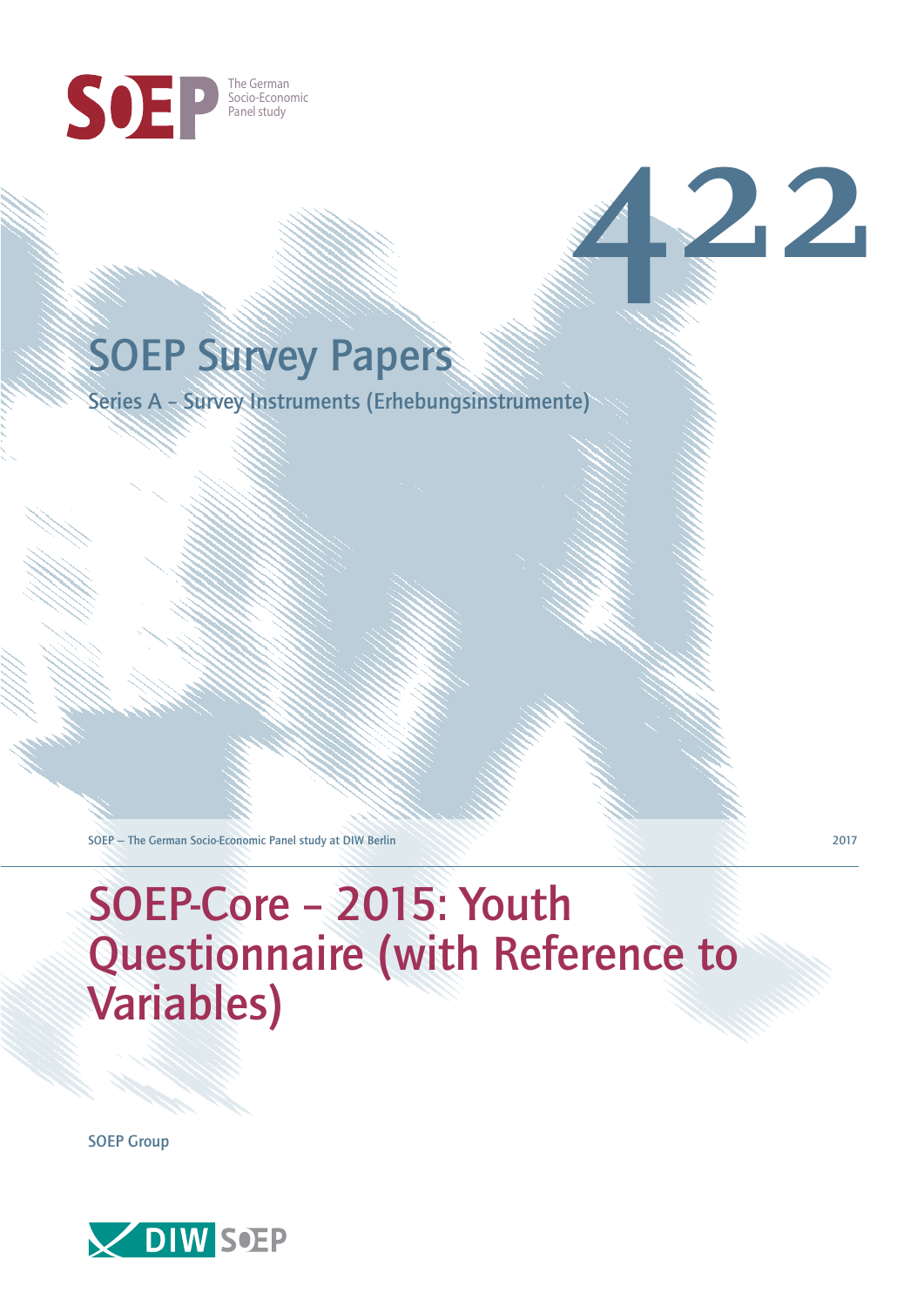Running since 1984, the German Socio-Economic Panel study (SOEP) is a wide-ranging representative longitudinal study of private households, located at the German Institute for Economic Research, DIW Berlin.

The aim of the SOEP Survey Papers Series is to thoroughly document the survey's data collection and data processing. The SOEP Survey Papers is comprised of the following series:

- Series A Survey Instruments (Erhebungsinstrumente)
- Series B Survey Reports (Methodenberichte)
- Series C Data Documentation (Datendokumentationen)
- Series D Variable Descriptions and Coding
- Series E SOEPmonitors
- Series F SOEP Newsletters
- Series G General Issues and Teaching Materials
- The SOEP Survey Papers are available at http://www.diw.de/soepsurveypapers

Editors:

Dr. Jan Goebel, DIW Berlin

- Prof. Dr. Martin Kroh, DIW Berlin and Humboldt Universität Berlin
- Prof. Dr. Carsten Schröder, DIW Berlin and Freie Universität Berlin
- Prof. Dr. Jürgen Schupp, DIW Berlin and Freie Universität Berlin

Please cite this paper as follows:

SOEP Group, 2017. SOEP-Core – 2015: Youth Questionnaire (with Reference to Variables). SOEP Survey Papers 422: Series A – Survey Instruments (Erhebungsinstrumente). Berlin: DIW Berlin/SOEP



This work is licensed under a Creative Commons Attribution-ShareAlike 4.0 International License. © 2017 by SOEP ISSN: 2193-5580 (online) DIW Berlin German Socio-Economic Pan[el \(SOEP\)](http://creativecommons.org/licenses/by-sa/4.0/) Mohrenstr. 58 10117 Berlin Germany soeppapers@diw.de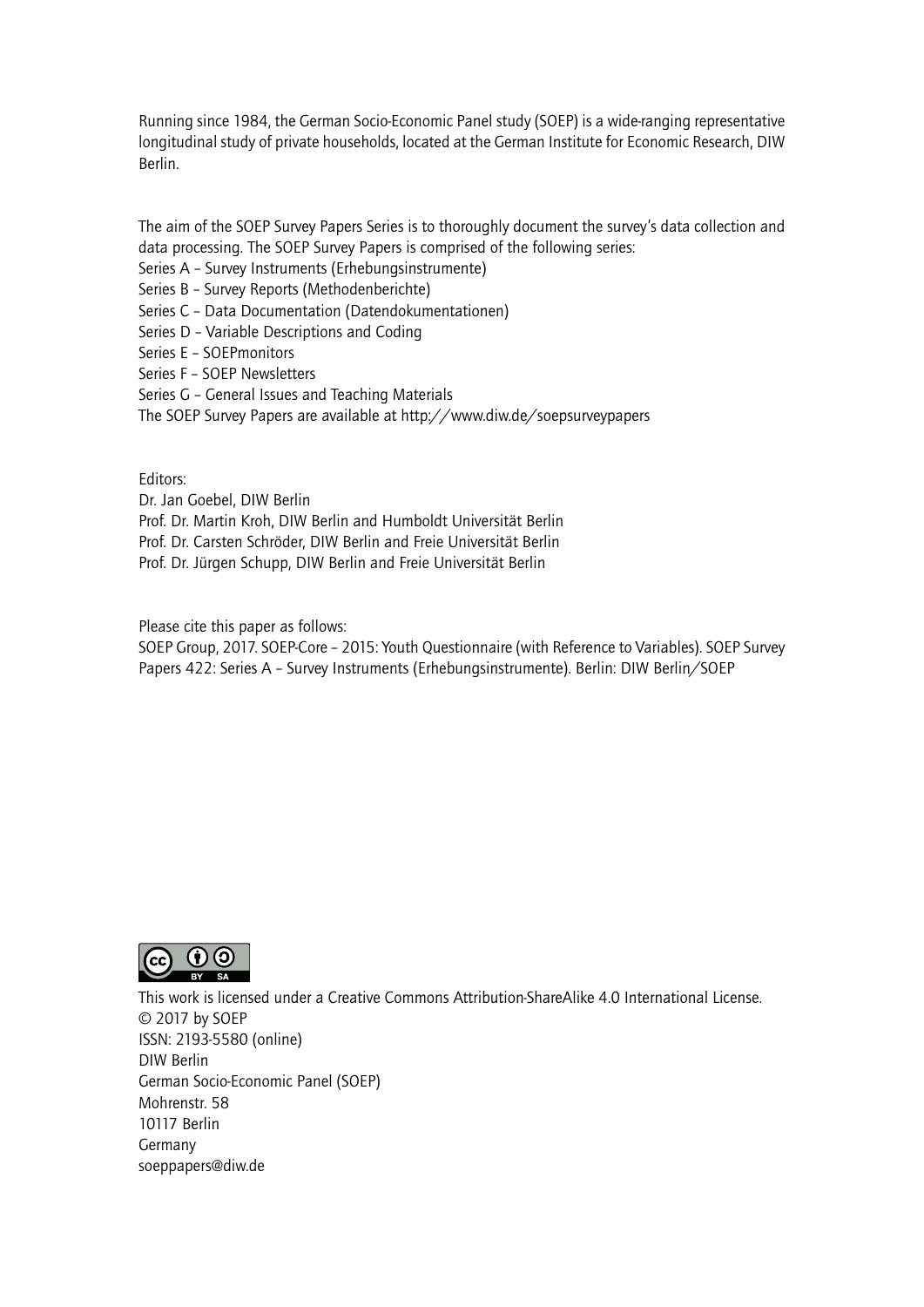

# SOEP-Core – 2015: Youth Questionnaire (with Reference to Variables)

SOEP Group

2017

The variable names mentioned in this document belong to a collection of datasets, which is released with doi:10.5684/soep.v32.1.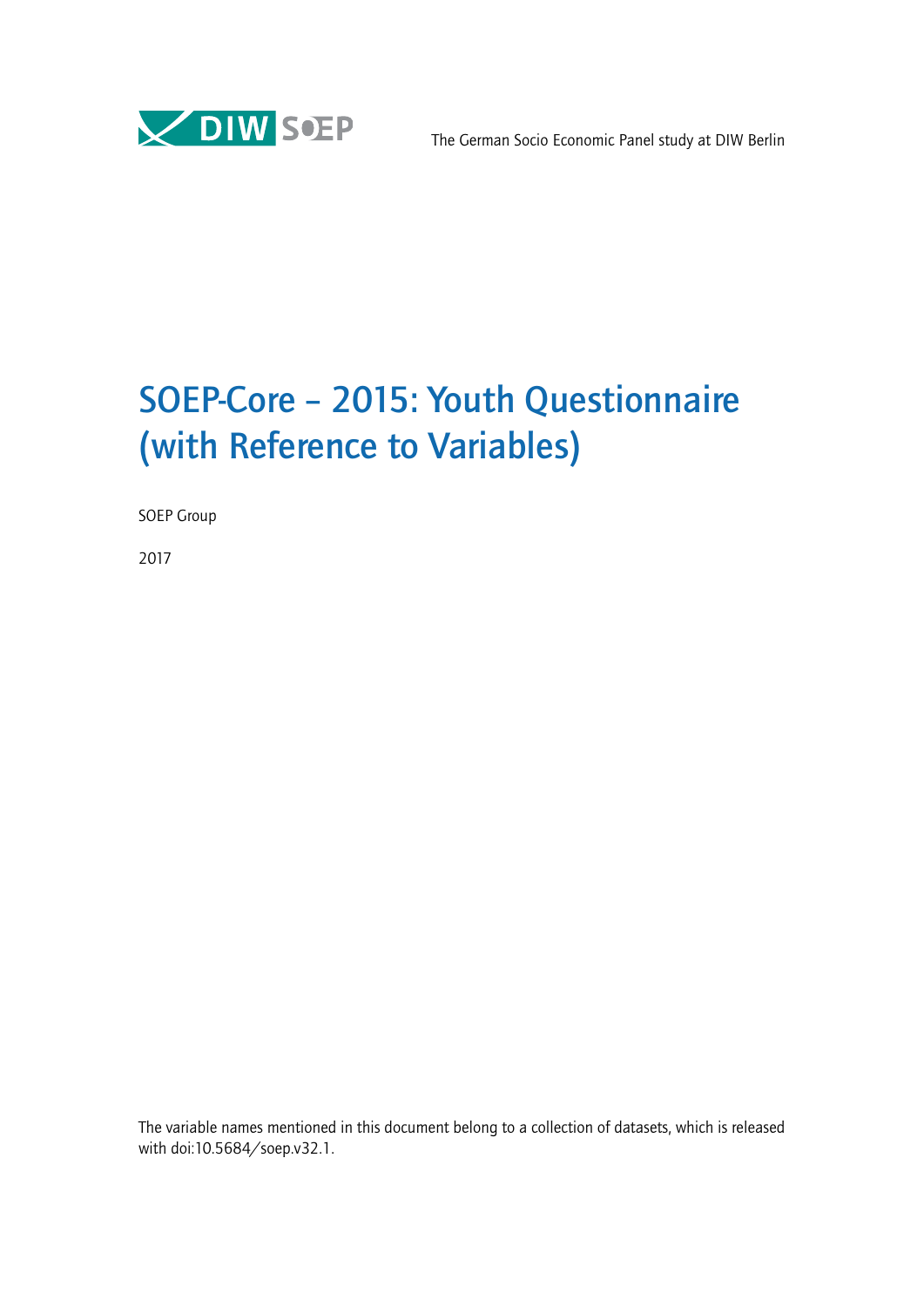# Reading Aid

This representation of the questionnaire contains the same informations as the portal paneldata.org.



Here, in addition to the *question number*, *question text*, *interviewer instructions*, and *answer options*, you find printed in green the *file name* and the *variable name* with the *variable label*, which contains information from the question. If you see rows of green lines below the answer option, the questionnaire defines serveral variables or informations are stored in more than one data set.

The *routing by filters* is depicted in blue. Each variable is preceded by an identifier (which generally contains the question number, marked here with a yellow dotted line), which is given, if the variable is used in filters in a subsequent question. Such filters are usually shown (as gatekeepers) at the beginning of the question.

This reading aid does not cover a few exceptional cases: If the filter (as gatekeeper) only affects one of serveral variables for a question, the filter is printed in blue behind the variable. There you will also find a "go to" command in the form 2 @ Q73. Here, the questionnaire skips to question 73 if the variable results in value of 2.

Phrases that are not alreday translated in English are displayed in German and preceded by [de].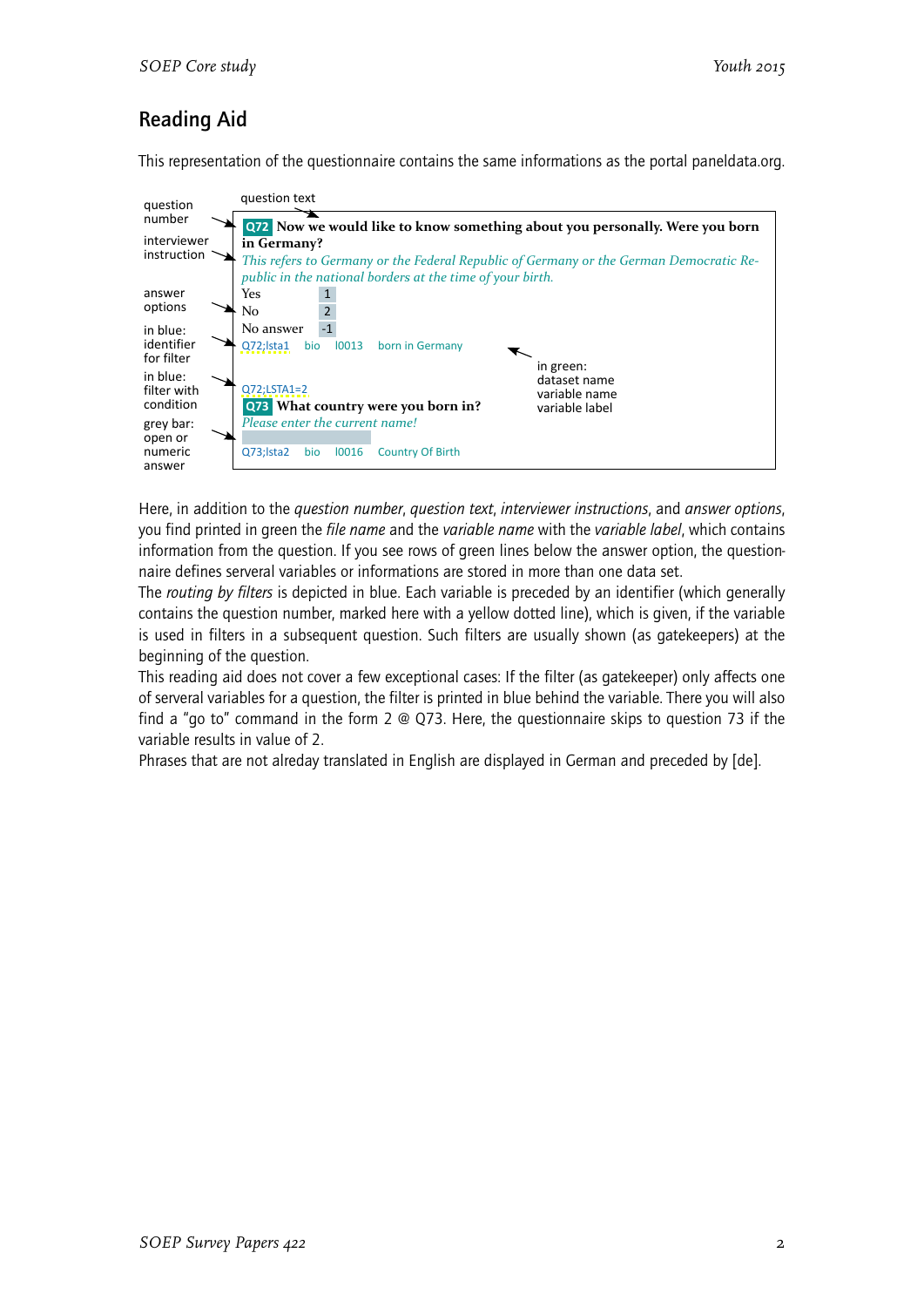Intro **This questionnaires addresses household members born 1998 and are participating for the first time ever.**

**Your cooperation is voluntary. The scientific validity of this survey, however, depends on cooperation of every member of every household.**

**We cordially request you,**

**- to answer the questions for our Interviewer**

**- or to fill out the questionnaire by yourself accurately.**

0 **Before handing in the questionnaire, please enter in accordance with the address log:**

|                      | Household number     |                                    |                                                                                   |       |
|----------------------|----------------------|------------------------------------|-----------------------------------------------------------------------------------|-------|
| Person number        |                      |                                    |                                                                                   |       |
| $0:$ hnr             | jugendl<br>hid       |                                    | <b>Current Wave HH Number</b>                                                     |       |
| $0:$ pnr             | jugendl              |                                    | pnr serial number person died (gen)                                               |       |
| First name           |                      |                                    |                                                                                   |       |
|                      |                      |                                    |                                                                                   |       |
|                      |                      |                                    | <b>1</b> Do you currently live in your parental household?                        |       |
| $\mathbf{1}$<br>Yes  |                      |                                    |                                                                                   |       |
| $\overline{2}$<br>No |                      |                                    |                                                                                   |       |
| 1;jwohn1             | bioage17             | bywoelt                            | Lives In Parental Household?                                                      | 2@4   |
| 1;jwohn1             | jugendl              | 10005                              | Lives In Parental Household                                                       | 2@4   |
|                      |                      |                                    |                                                                                   |       |
| $1$ ; jwohn $1=1$    |                      |                                    |                                                                                   |       |
|                      |                      |                                    | 2 Do you have a room of your own? Or do you share your room (e.g. with siblings)? |       |
| Yes, own room        |                      |                                    |                                                                                   |       |
|                      | No, I share the room | $\overline{2}$                     |                                                                                   |       |
| 2;jwohn2             | bioage17             | bywozim                            | Has Own Room?                                                                     |       |
| 2;jwohn2             | jugendl              | jl0006                             | Has Own Room                                                                      |       |
|                      |                      |                                    |                                                                                   |       |
|                      |                      |                                    | 3 Do you haven an additional room or appartment, where you live?                  |       |
| $\mathbf{1}$<br>Yes  |                      |                                    |                                                                                   |       |
| $\overline{2}$<br>No |                      |                                    |                                                                                   |       |
| 3;jwohn3             | bioage17             | bywowei                            | <b>Additional Room, Apartment</b>                                                 |       |
| 3;jwohn3             | jugendl              | jl0009                             | <b>Additional Room, Apartment</b>                                                 |       |
|                      |                      |                                    |                                                                                   |       |
|                      |                      |                                    | 4 Do you already have a job to earn own money?                                    |       |
| $\mathbf{1}$<br>Yes  |                      |                                    |                                                                                   |       |
| $\overline{2}$<br>No |                      |                                    |                                                                                   |       |
|                      |                      | Aijah bisara17 hudaja Oun Farnings |                                                                                   | າ ຈ ເ |

|  | 4;jjob1 bioage17 byvdeig Own-Earnings | 2 @ 6 |
|--|---------------------------------------|-------|
|  | 4;jjob1 jugendl jl0013 Own Earnings   | 2 @ 6 |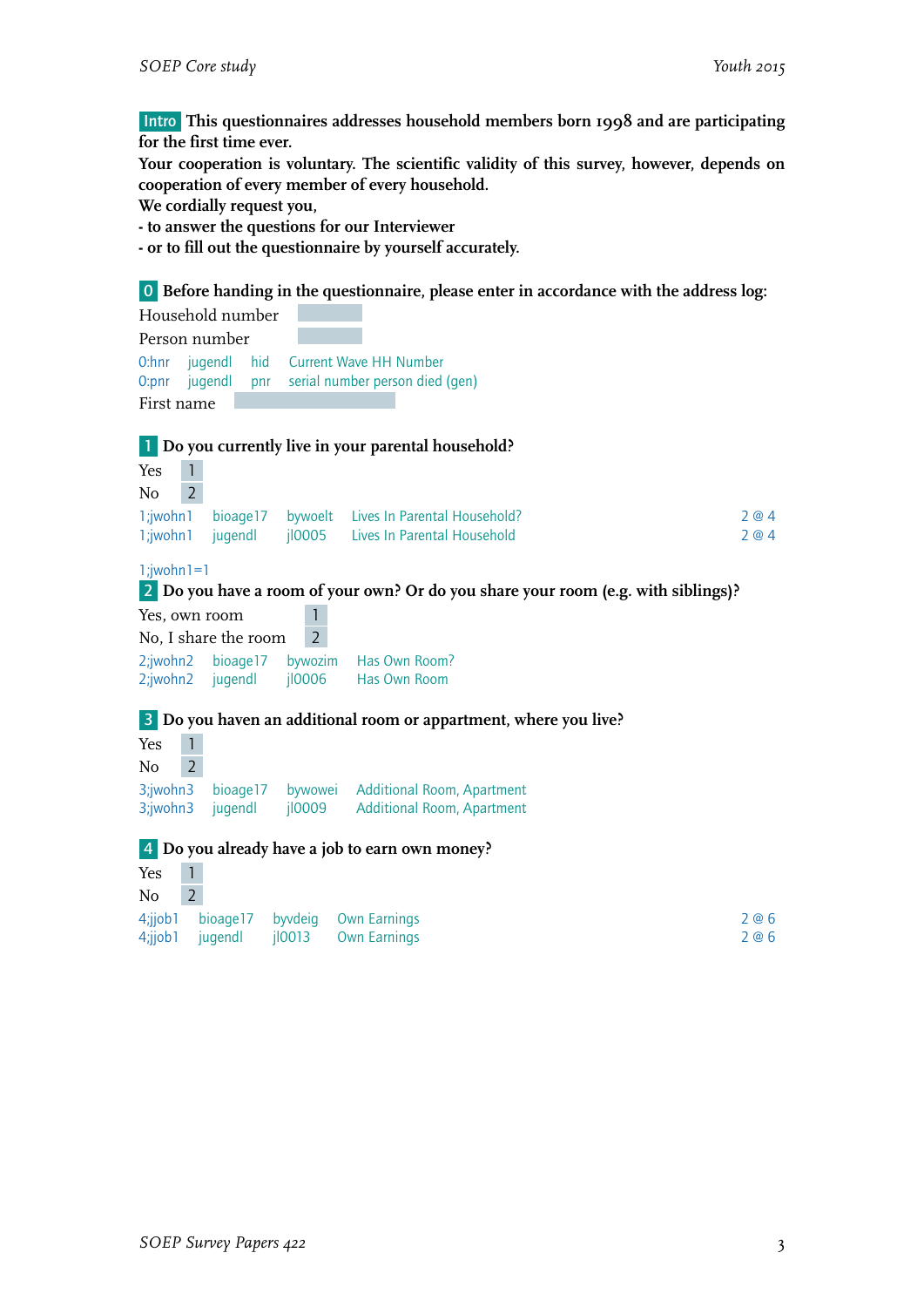| $4$ ;jjob $1=1$<br>5;jjob2<br>5;jjob2            | As a trainee or intern<br>As a part-time employee<br>bioage17<br>jugendl      | 5 Do you earn the money<br>As a regular full-time employee | $\mathbf{1}$<br>$\overline{2}$<br>$\overline{3}$<br>byvdart Full-Time, Part-Time, Trainee<br>jl0014 Full-Time, Part-Time, Trainee                                                                                                       | 3@7<br>3@7       |
|--------------------------------------------------|-------------------------------------------------------------------------------|------------------------------------------------------------|-----------------------------------------------------------------------------------------------------------------------------------------------------------------------------------------------------------------------------------------|------------------|
| $5$ ;jjob2=1:2<br>Yes<br>No                      | $\mathbf{1}$<br>$\overline{2}$                                                | 6;jjob3 bioage17 byjbfrue                                  | 6 Have you ever done side jobs to earn money?<br>What we are referring to are relatively regular jobs during school vacation or the school year (babysit-<br>ting, tutoring, delivering newspapers, etc.)<br>Have Already Worked Before | 2@9              |
| 6;jjob3<br>$6$ ;jjob $3=1$<br>7:jjob4<br>7:jjob4 | jugendl<br>I was  years old<br>bioage17<br>jugendl                            | jl0017<br>jl0018                                           | Have Already Worked Before<br>7 How old were you when starting doing side jobs or earning money?<br>byjbalt Age At First Job<br>Age At First Job                                                                                        | 2@9              |
| Other reasons<br>8;jjob5                         | The work interested me<br>Wanted to earn money<br>8;jjob5 bioage17<br>jugendl | jl0019                                                     | 8 Did you start those jobs because you were interested or to earn some money?<br>$\mathbf{1}$<br>$\overline{2}$<br>$\overline{3}$<br>byjbgrun Reason For Working<br><b>Reason For Working</b>                                           |                  |
| $Yes \t 1$                                       | or other relatives?<br>$\overline{2}$                                         |                                                            | 9 How is it today? Do you get pocket money or a regular financial support from your parents                                                                                                                                             |                  |
| No<br>$9$ ;jtg $1$<br>$9$ ;jtg1                  | bioage17<br>jugendl                                                           | bytgeld<br>jl0020                                          | Pocket Money, Allowance<br>Pocket Money, Allowance                                                                                                                                                                                      | 2 @ 11<br>2 @ 11 |
| $9$ ;jtg 1 = 1                                   | euros per week                                                                |                                                            | 10 How much pocket money/allowance do you get per week / per month?                                                                                                                                                                     |                  |
| $10$ : $jtg2$<br>$10$ : jtg $2$<br>or            | bioage17<br>jugendl                                                           | bytgeldw<br>j10021                                         | Pocket Money per Week<br>Pocket Money per Week                                                                                                                                                                                          |                  |
| $10$ : $jtg3$<br>$10$ : jtg $3$                  | euros per month<br>bioage17<br>jugendl                                        | bytgeldm<br>j10022                                         | Pocket Money per Month<br>Pocket Money per Month                                                                                                                                                                                        |                  |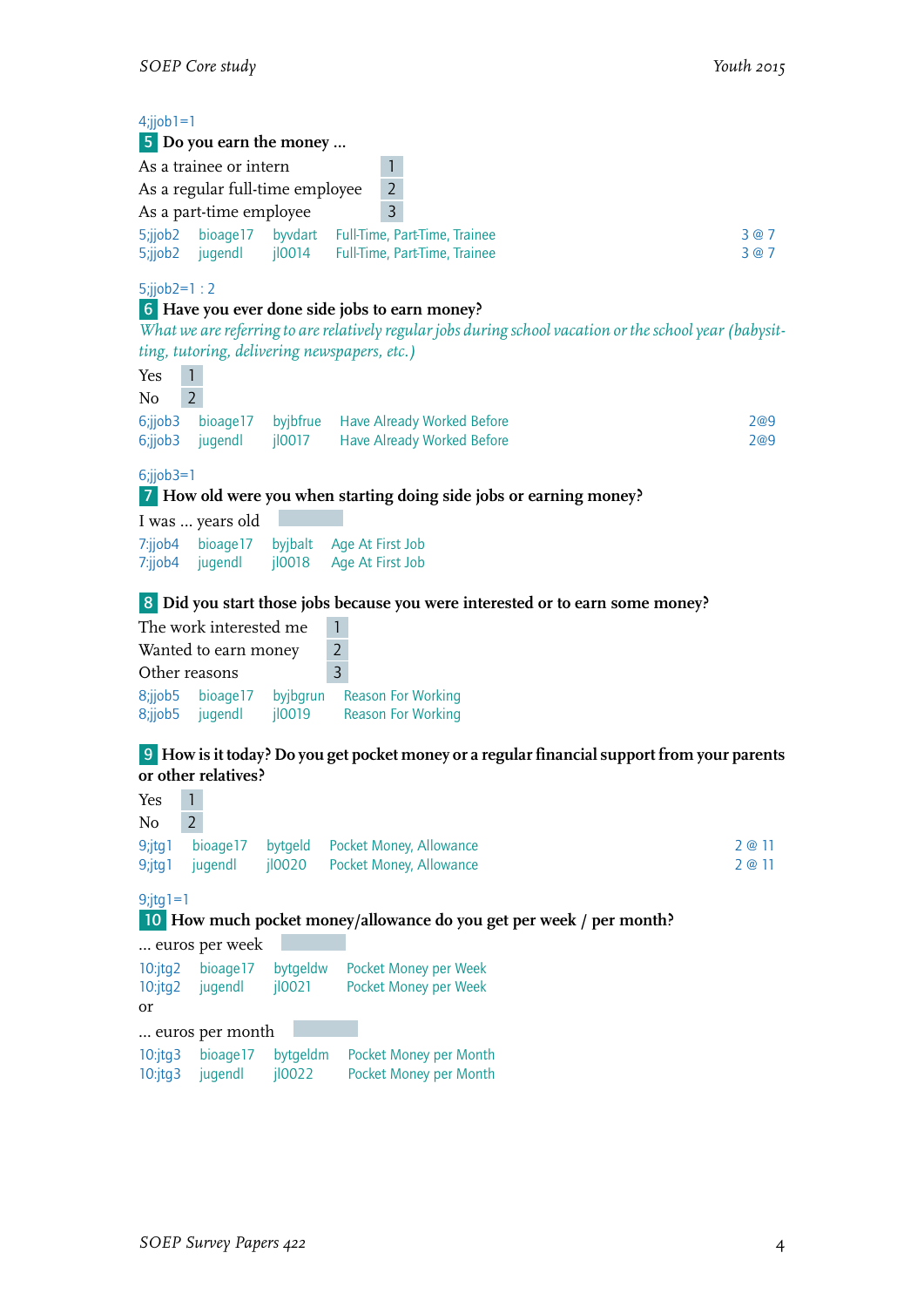11 **Are you able to save some money regularly (for vacations, larger purchases, etc.)**

| Yes, occasionally                              |                                |                   |                                                                                           |                  |
|------------------------------------------------|--------------------------------|-------------------|-------------------------------------------------------------------------------------------|------------------|
| Yes, regulary                                  |                                | $\overline{2}$    |                                                                                           |                  |
| No                                             |                                | 3                 |                                                                                           |                  |
| 11;jspar1<br>11; spar1 jugendl                 | bioage17                       | byspar            | <b>Money Saved</b><br>jl0023 Money Saved<br>How much do you save per month approximately? | 3 @ 12<br>3 @ 12 |
|                                                | About  euros per month         |                   |                                                                                           |                  |
| $11$ : jspar $2$<br>11:jspar2 jugendl          | bioage17                       | bysparm<br>jl0024 | Savings per Month<br>Savings per Month                                                    |                  |
|                                                | Can't say, it's very irregular |                   |                                                                                           |                  |
| $11$ : jspar $3$<br>$11$ : $\frac{1}{2}$ spar3 | bioage17<br>jugendl            | bysparun<br>10025 | Savings Irregular<br>Savings Irregular                                                    |                  |

# 12 **How important are the following persons to you?**

12:jwich9 jugendl jl0034 Other Person Important In Life

*Please state one entry per row!*

|                  |                        |           |                          |                                           |                                            |                | Person does |
|------------------|------------------------|-----------|--------------------------|-------------------------------------------|--------------------------------------------|----------------|-------------|
|                  |                        |           | Very important           | Important                                 | Less important Unimportant                 |                | not exist   |
| My father        |                        |           | 1                        | $\overline{2}$                            | 3                                          | $\overline{4}$ | 5           |
| My mother        |                        |           | $\mathbf{1}$             | $\overline{2}$                            | 3                                          | $\overline{4}$ | 5           |
|                  | My brother / my sister |           | $\mathbf{1}$             | $\overline{2}$                            | 3                                          | 4              | 5           |
| Another relative |                        |           | $\mathbf{1}$             | $\overline{2}$                            | $\overline{3}$                             | $\overline{4}$ | 5           |
|                  | My steady boyfriend /  |           | $\mathbf{1}$             | $\overline{2}$                            | $\overline{3}$                             | $\overline{4}$ | 5           |
| girlfriend       |                        |           |                          |                                           |                                            |                |             |
|                  |                        |           |                          |                                           |                                            |                |             |
| My best friend   |                        |           | $\mathbf{1}$             | $\overline{2}$                            | 3                                          | 4              | 5           |
| A teacher        |                        |           | $\overline{1}$           | $\overline{2}$                            | $\overline{3}$                             | $\overline{4}$ | 5           |
|                  | My group of friends /  |           | $\overline{1}$           | $\overline{2}$                            | $\overline{3}$                             | $\overline{4}$ | 5           |
| clique           |                        |           |                          |                                           |                                            |                |             |
| Another person   |                        |           | $\mathbf{1}$             | $\overline{2}$                            | $\mathsf{3}$                               | $\overline{4}$ | 5           |
| 12:jwich1        | bioage17               | bywiva    | Father Important In Life |                                           |                                            |                |             |
| 12:jwich1        | jugendl                | j10026    | Father Important In Life |                                           |                                            |                |             |
| 12:jwich2        | bioage17               | bywimu    |                          | Mother Important In Life                  |                                            |                |             |
| 12:jwich2        | jugendl                | j10027    |                          | Mother Important In Life                  |                                            |                |             |
| 12:jwich3        | bioage17               | bywibs    |                          | Brother, Sister Important In Life         |                                            |                |             |
| 12:jwich3        | jugendl                | jl0028    |                          | Brother, Sister Important In Life         |                                            |                |             |
| 12:jwich4        | bioage17               | bywivw    |                          | Other Relative Important In Life          |                                            |                |             |
| 12:jwich4        | jugendl                | j10029    |                          | Other Relative Important In Life          |                                            |                |             |
| 12:jwich5        | bioage17               | bywiffr   |                          | Steady Boy-, Girlfriend Important In Life |                                            |                |             |
| 12:jwich5        | jugendl                | jl0030    |                          | Steady Boy-, Girlfriend Important In Life |                                            |                |             |
| 12:jwich6        | bioage17               | bywibfr   |                          | Best Friend Important In Life             |                                            |                |             |
| 12:jwich6        | jugendl                | $i$ l0031 |                          | Best Friend Important In Life             |                                            |                |             |
| 12:jwich7        | bioage17               | bywilehr  |                          | Teacher Important In Life                 |                                            |                |             |
| 12:jwich7        | jugendl                | j10032    |                          | Teacher Important In Life                 |                                            |                |             |
| 12:jwich8        | bioage17               | bywiclq   |                          |                                           | Clique, Group Of Friends Important In Life |                |             |
| 12:jwich8        | jugendl                | $i$ looss |                          |                                           | Clique, Group Of Friends Important In Life |                |             |
| 12:jwich9        | bioage17               | bywison   |                          | Other Person Important In Life            |                                            |                |             |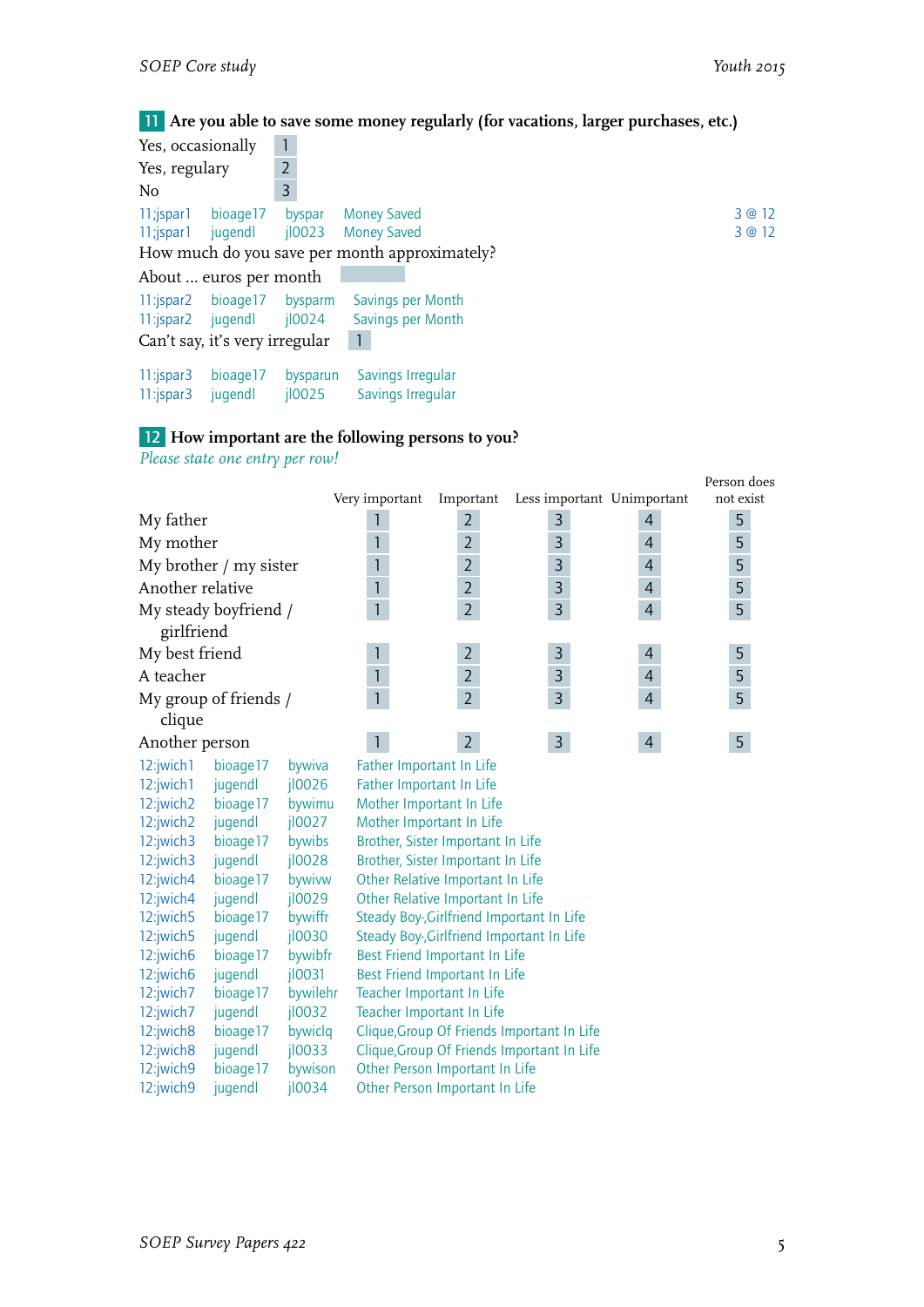**…**

# 13 **How often do you argue with following persons**

*Please state one entry per row!*

|                 |                            |           | Very often                          | Often          | Sometimes                              | Seldom         | Never | Person does<br>not exist |
|-----------------|----------------------------|-----------|-------------------------------------|----------------|----------------------------------------|----------------|-------|--------------------------|
| With my father  |                            |           |                                     | $\overline{2}$ | 3                                      | 4              | 5     | 6                        |
|                 | With my mother             |           |                                     | $\overline{2}$ | 3                                      | $\overline{4}$ | 5     | 6                        |
|                 | With my brother / my       |           |                                     | $\overline{2}$ | $\overline{3}$                         | $\overline{4}$ | 5     | 6                        |
| sister          |                            |           |                                     |                |                                        |                |       |                          |
|                 | With my steady boyfriend / |           | $\mathbf{1}$                        | 2 <sup>7</sup> | $\overline{3}$                         | $\overline{4}$ | 5     | 6                        |
| girlfriend      |                            |           |                                     |                |                                        |                |       |                          |
|                 | With my best friend        |           |                                     | $2^{\circ}$    | $\overline{3}$                         | $\overline{4}$ | 5     | 6                        |
| $13:$ jstr $1$  | bioage17                   | bystrva   | Argue Or Fight With Father          |                |                                        |                |       |                          |
| $13$ : jstr $1$ | jugendl                    | j10035    | Arque Or Fight With Father          |                |                                        |                |       |                          |
| $13:$ jstr $2$  | bioage17                   | bystrmu   | Argue Or Fight With Mother          |                |                                        |                |       |                          |
| $13:$ jstr $2$  | jugendl                    | 10036     | Arque Or Fight With Mother          |                |                                        |                |       |                          |
| $13:$ jstr $3$  | bioage17                   | bystrbs   | Arque Or Fight With Brother, Sister |                |                                        |                |       |                          |
| $13:$ jstr $3$  | jugendl                    | 10037     | Arque Or Fight With Brother, Sister |                |                                        |                |       |                          |
| $13$ : jstr $4$ | bioage17                   | bystrffr  |                                     |                | Arque Or Fight Steady Boy-, Girlfriend |                |       |                          |
| $13$ : jstr $4$ | jugendl                    | $i$ l0038 |                                     |                | Arque Or Fight Steady Boy-, Girlfriend |                |       |                          |
| $13:$ jstr $5$  | bioage17                   | bystrbfr  | Arque Or Fight With Best Friend     |                |                                        |                |       |                          |
| $13:$ jstr $5$  | jugendl                    | 10039     | Arque Or Fight With Best Friend     |                |                                        |                |       |                          |

14 **How often do the following situations occur between you and your parents? How often**

*Please answer questions for father and mother separately! If you have only one parent, leave the other line blank.*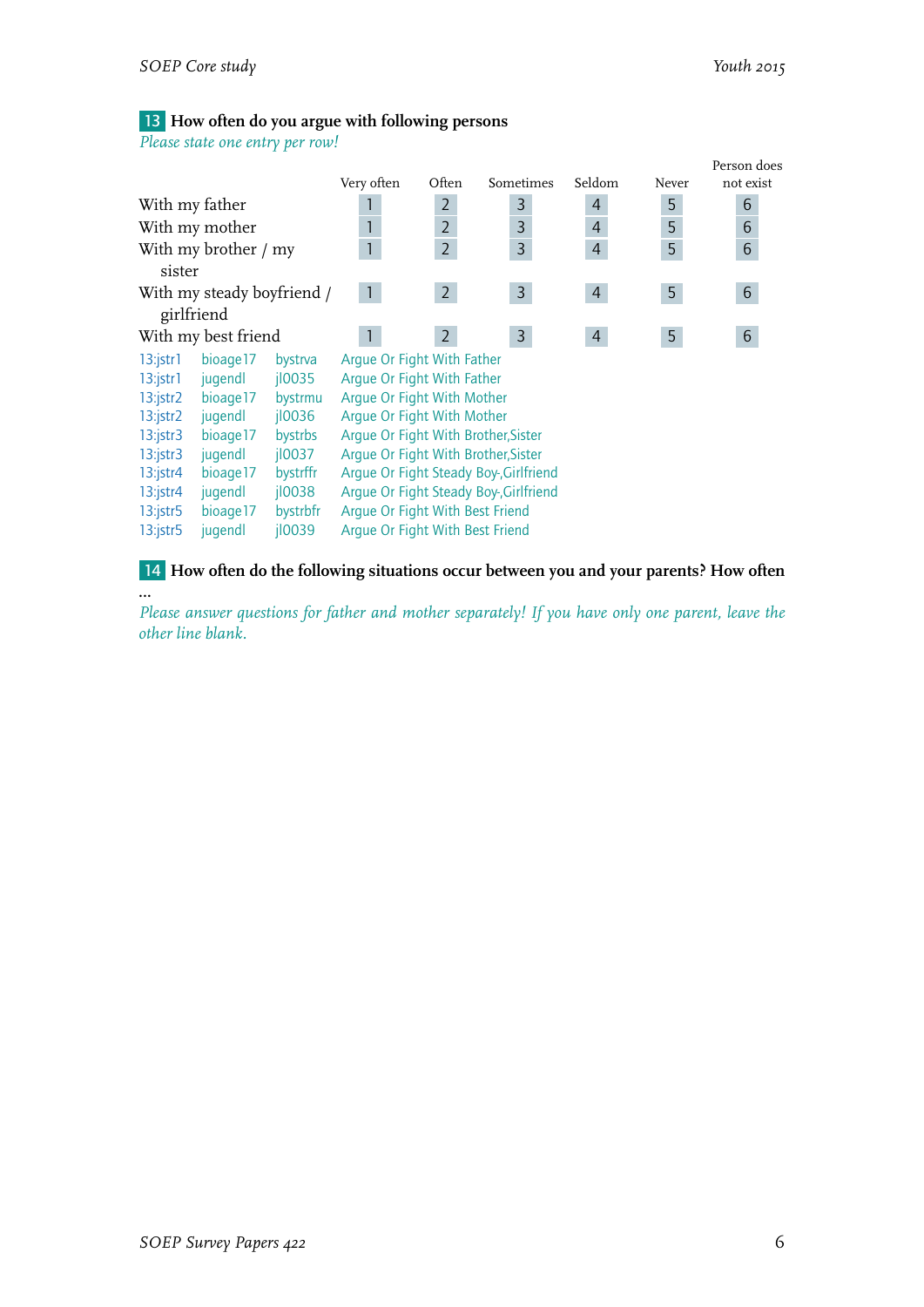|                                                                                                             | Very often   | Often          | Sometimes               | Seldom         | Never |
|-------------------------------------------------------------------------------------------------------------|--------------|----------------|-------------------------|----------------|-------|
| do your parents talk to you about<br>things you do or things you<br>have experienced? [mother]              |              | $\overline{2}$ | 3                       | $\overline{4}$ | 5     |
| do your parents talk to you about<br>things you do or things you<br>have experienced? [father]              | $\mathbf{1}$ | $2^{\circ}$    | $\overline{3}$          | $\overline{4}$ | 5     |
| do your parents talk to you about<br>things that bother or worry<br>you? [mother]                           | 1.           | $2^{\circ}$    | $\overline{3}$          | $\overline{4}$ | 5     |
| do your parents talk to you about<br>things that bother or worry<br>you? [father]                           |              | $\overline{2}$ | $\overline{3}$          | $\overline{4}$ | 5     |
| do your parents ask for your<br>opinion prior to making<br>decisions that affect you?<br>[mother]           |              | $\overline{2}$ | $\overline{3}$          | $\overline{4}$ | 5     |
| do your parents ask for your<br>opinion prior to making<br>decisions that affect you?<br>[father]           | 1.           | 2 <sup>1</sup> | $\overline{3}$          | $\overline{4}$ | 5     |
| do your parents show that they<br>are happy if you do<br>something they think is<br>good? [mother]          | 1            | $2^{\circ}$    | $\overline{3}$          | $\overline{4}$ | 5     |
| do your parents show that they<br>are happy if you do<br>something they think is<br>good? [father]          | $\mathbf{1}$ | $\overline{2}$ | $\overline{3}$          | $\overline{4}$ | 5     |
| do you and your parents find a<br>solution together when you<br>have a problem with each<br>other? [mother] | $\mathbf{1}$ | $\overline{2}$ | $\overline{3}$          | $\overline{4}$ | 5     |
| do you and your parents find a<br>solution together when you<br>have a problem with each<br>other? [father] | $\mathbf{1}$ | $\overline{2}$ | $\overline{3}$          | $\overline{4}$ | 5     |
| do your parents give you the<br>feeling that they really trust<br>you? [mother]                             | $\mathbf{1}$ | $\overline{c}$ | $\overline{\mathbf{z}}$ |                | Е     |
| do your parents give you the<br>feeling that they really trust<br>you? [father]                             | $\mathbf{1}$ | $\overline{2}$ | $\mathsf{3}$            | $\overline{4}$ | 5     |
| do your parents ask for your<br>opinion before making<br>decisions on family matters?<br>[mother]           | $\mathbf{1}$ | $2^{\circ}$    | $\mathsf{3}$            | $\overline{4}$ | 5     |
| do your parents ask for your<br>opinion before making<br>decisions on family matters?<br>[father]           | $\mathbf{1}$ | 2 <sup>1</sup> | $\mathsf{3}$            | $\overline{4}$ | 5     |
| do your parents explain their<br>decisions to you? [mother]                                                 | $\mathbf{1}$ | $\overline{2}$ | $\mathsf{3}$            | $\overline{4}$ | 5     |
| do your parents explain their<br>decisions to you? [father]                                                 |              | $\mathbf{2}$   | 3                       | 4              | 5     |
| do your parents show you that<br>they really love you? [mother]                                             |              | $\overline{2}$ | $\overline{3}$          | 4              | 5     |
| do your parents show you that<br>they really love you? [father]                                             | 1            | $\overline{2}$ | 3                       | 4              | 5     |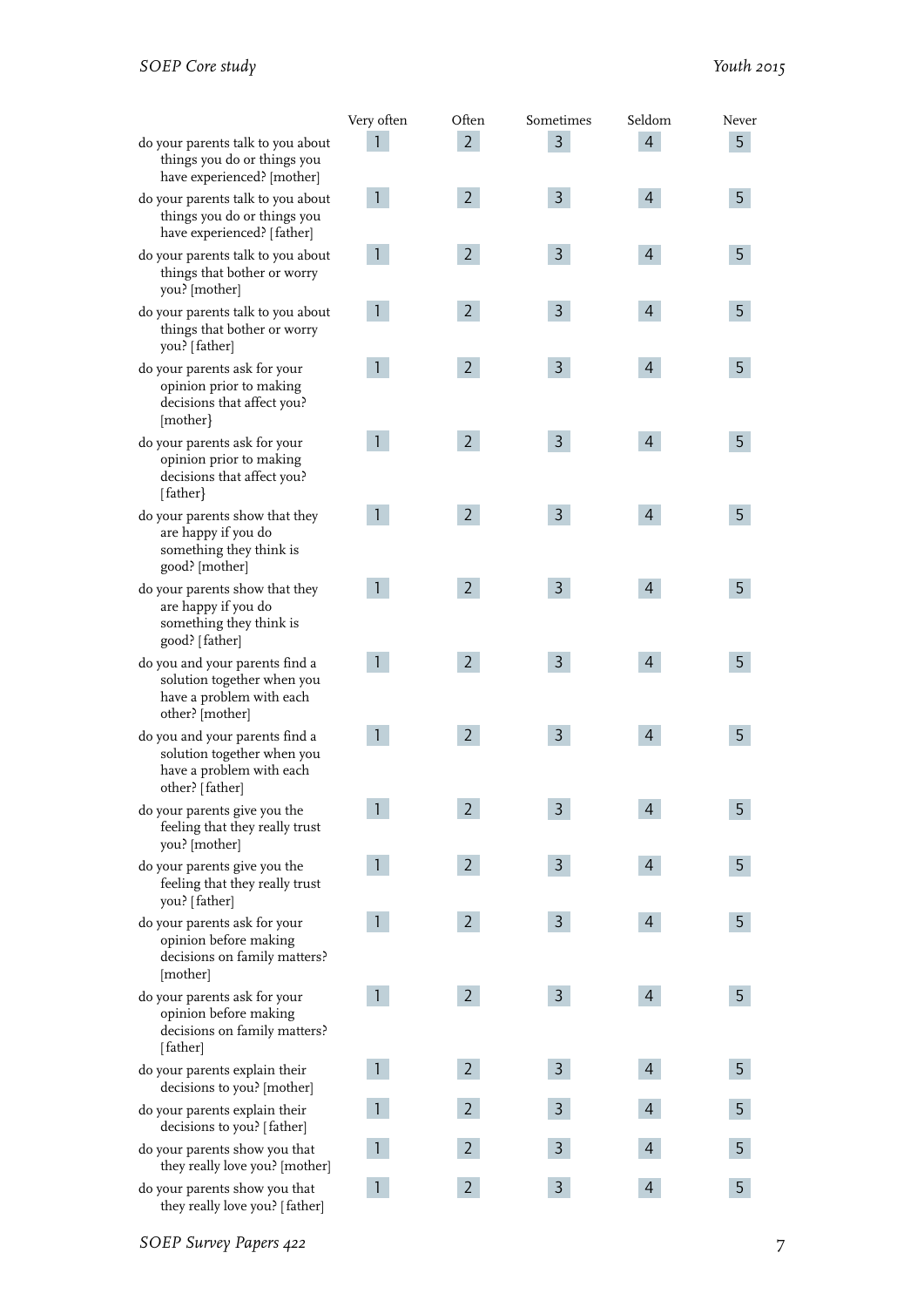| 14:jbez1m | bioage17 | bybz01 mu            | Mother Talks About Things You Do                 |
|-----------|----------|----------------------|--------------------------------------------------|
| 14:jbez1m | jugendl  | jl0040               | Mother Talks About Things You Do                 |
| 14:jbez1v | bioage17 | bybz01 va            | Father Talks About Things You Do                 |
| 14:jbez1v | jugendl  | jl0041               | Father Talks About Things You Do                 |
| 14:jbez2m | bioage17 | bybz02mu             | Mother Talks About Things That Worry You         |
| 14:jbez2m | jugendl  | $i$ l0043            | Mother Talks About Things That Worry You         |
| 14:jbez2v | bioage17 | bybz02va             | Father Talks About Things That Worry You         |
| 14:jbez2v | jugendl  | jl1043               | Father Talks About Things That Worry You         |
| 14:jbez3m | bioage17 | bybz03mu             | Mother Asks You Prior To Making Decisions        |
| 14:jbez3m | jugendl  | jl0044               | Mother Asks You Prior To Making Decision         |
| 14:jbez3v | bioage17 | bybz03va             | <b>Father Asks You Prior To Making Decisions</b> |
| 14:jbez3v | jugendl  | jl0045               | Father Asks You Prior To Making Decision         |
| 14:jbez4m | bioage17 | bybz04mu             | Mother Expresses Opinion On Smthng You Do        |
| 14:jbez4m | jugendl  | jl0046               | Mother Expresses Opinion On Smthng You Do        |
| 14:jbez4v | bioage17 | bybz04va             | Father Expresses Opinion On Smthng You Do        |
| 14:jbez4v | jugendl  | jl0047               | Father Expresses Opinion On Smthng You Do        |
| 14:jbez5m | bioage17 | bybz05mu             | Mother Able To Solve Problems With You           |
| 14:jbez5m | jugendl  | $i$ <sub>10048</sub> | Mother Able To Solve Problems With You           |
| 14:jbez5v | bioage17 | bybz05va             | <b>Father Able To Solve Problems With You</b>    |
| 14:jbez5v | jugendl  | jl0049               | <b>Father Able To Solve Problems With You</b>    |
| 14:jbez6m | bioage17 | bybz06mu             | Mother Has Impression Of Trusting You            |
| 14:jbez6m | jugendl  | jl0050               | Mother Has Impression Of Trusting You            |
| 14:jbez6v | bioage17 | bybz06va             | Father Has Impression Of Trusting You            |
| 14:jbez6v | jugendl  | jl0051               | Father Has Impression Of Trusting You            |
| 14:jbez7m | bioage17 | bybz07mu             | Mother Asks Your Opinion On Family Matters       |
| 14:jbez7m | jugendl  | jl0052               | Mother Asks Your Opinion On Family Matter        |
| 14:jbez7v | bioage17 | bybz07va             | Father Asks Your Opinion On Family Matters       |
| 14:jbez7v | jugendl  | jl0053               | Father Asks Your Opinion On Family Matter        |
| 14:jbez8m | bioage17 | bybz08mu             | <b>Mother Gives Reason For Making Decision</b>   |
| 14:jbez8m | jugendl  | jl0054               | <b>Mother Gives Reason For Making Decision</b>   |
| 14:jbez8v | bioage17 | bybz08va             | <b>Father Gives Reason For Making Decision</b>   |
| 14:jbez8v | jugendl  | jl0055               | <b>Father Gives Reason For Making Decision</b>   |
| 14:jbez9m | bioage17 | bybz09mu             | Mother Shows That She Loves You                  |
| 14:jbez9m | jugendl  | jl0056               | Mother Shows That She Loves You                  |
| 14:jbez9v | bioage17 | bybz09va             | <b>Father Shows That She Loves You</b>           |
| 14:jbez9v | jugendl  | jl0057               | Father Shows That She Loves You                  |

15 **How often do you take part in the following recreational activities?** *Please make one X per row!*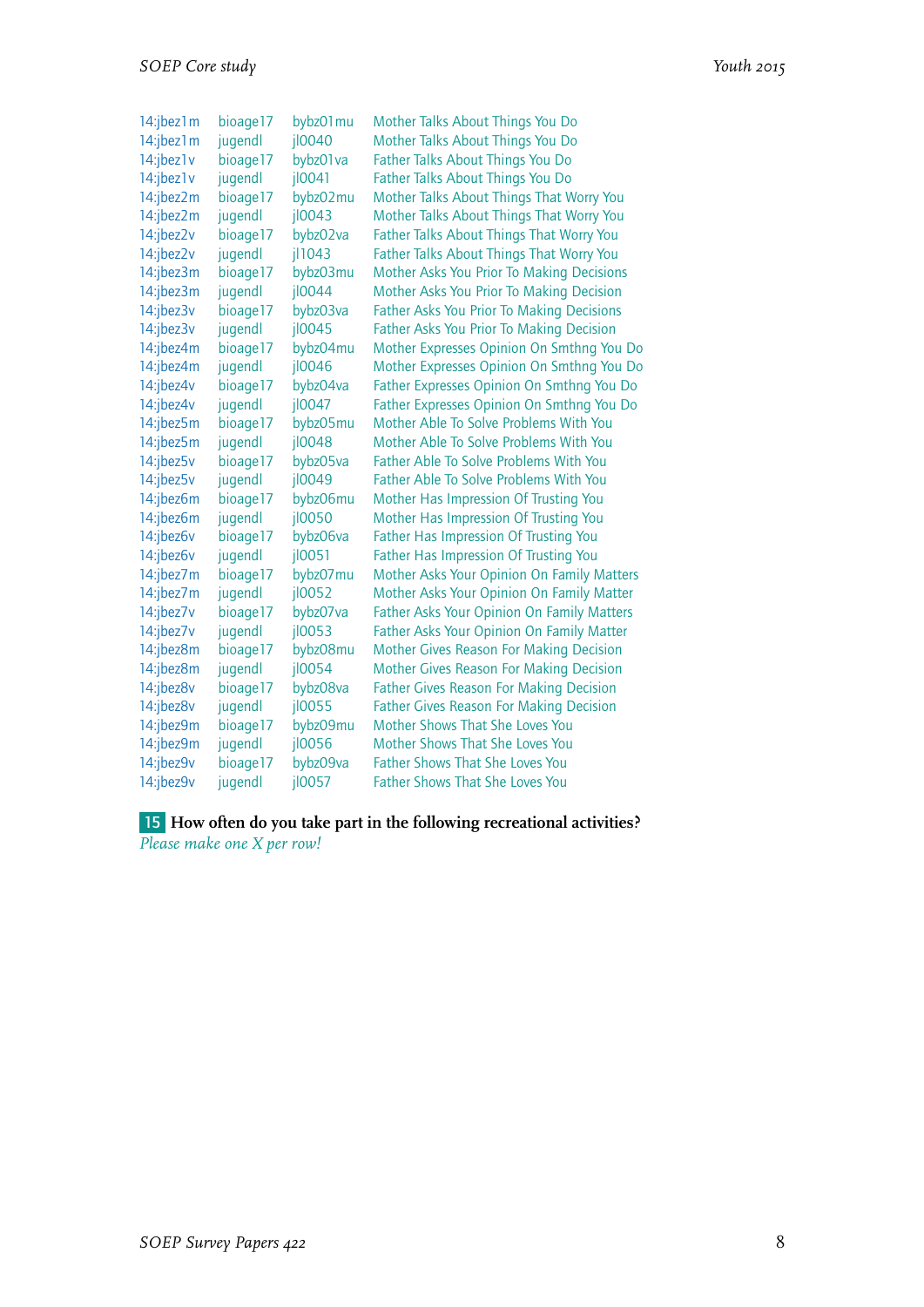|                                                                    |                                      |                    | Daily                                          | Every week                                                            | Every month                                                 | Less often     | Never |  |
|--------------------------------------------------------------------|--------------------------------------|--------------------|------------------------------------------------|-----------------------------------------------------------------------|-------------------------------------------------------------|----------------|-------|--|
| <b>DVD</b>                                                         | Watching TV / Video /                |                    | 1                                              | $\overline{2}$                                                        | $\overline{3}$                                              | $\overline{4}$ | 5     |  |
|                                                                    | Playing computer games               |                    | 1                                              | $\overline{2}$                                                        | 3                                                           | 4              | 5     |  |
|                                                                    | Using online social media            |                    | $\mathbf{1}$                                   | $\overline{2}$                                                        | 3                                                           | $\overline{4}$ | 5     |  |
| Internet                                                           | Other surfing on the                 |                    | $\mathbf{1}$                                   | $\overline{2}$                                                        | 3                                                           | $\overline{4}$ | 5     |  |
|                                                                    | Listening to music                   |                    | 1                                              | $\overline{2}$                                                        | 3                                                           | 4              | 5     |  |
| Playing music                                                      |                                      |                    | $\mathbf{1}$                                   | $\overline{2}$                                                        | 3                                                           | $\overline{4}$ | 5     |  |
| Doing sports                                                       |                                      |                    | $\mathbf{1}$                                   | $\overline{2}$                                                        | 3                                                           | $\overline{4}$ | 5     |  |
|                                                                    | Dance, theater, etc.                 |                    | $\mathbf{1}$                                   | $\overline{2}$                                                        | 3                                                           | $\overline{4}$ | 5     |  |
|                                                                    | Technical projects,<br>computer      |                    | $\mathbf{1}$                                   | $\overline{2}$                                                        | 3                                                           | $\overline{4}$ | 5     |  |
|                                                                    | programming                          |                    |                                                |                                                                       |                                                             |                |       |  |
| Reading                                                            |                                      |                    | 1                                              | $\overline{2}$                                                        | 3                                                           | $\overline{4}$ | 5     |  |
| Doing nothing / relaxing /<br>dreaming                             |                                      |                    |                                                | $\overline{2}$                                                        | $\overline{3}$                                              | $\overline{4}$ | 5     |  |
| Spending time with<br>boyfriend / girlfriend                       |                                      |                    |                                                | $2^{\circ}$                                                           | $\overline{3}$                                              | $\overline{4}$ | 5     |  |
| Spending time with best<br>friend                                  |                                      |                    | $\mathbf{1}$                                   | $\overline{2}$                                                        | $\mathsf{3}$                                                | $\overline{4}$ | 5     |  |
| Spending time with my<br>group of friends / clique                 |                                      |                    |                                                | $\overline{2}$                                                        | $\overline{3}$                                              | $\overline{4}$ | 5     |  |
|                                                                    | Going to youth /<br>community center |                    | $\mathbf{1}$                                   | $2^{\circ}$                                                           | 3                                                           | 4              | 5     |  |
| Volunteer work in a club /<br>association / social<br>organization |                                      |                    | $\mathbf{1}$                                   | $\overline{2}$                                                        | $\overline{3}$                                              | $\overline{4}$ | 5     |  |
| events                                                             | Going to church, religious           |                    |                                                | $2^{\circ}$                                                           | $\mathsf{3}$                                                | $\overline{4}$ | 5     |  |
| $15$ :jfz01                                                        | bioage17                             | byfzfern           |                                                | How Often Watch TV, Video                                             |                                                             |                |       |  |
| $15:$ jfz $01$                                                     | jugendl                              | jl0058             |                                                | How Often Watch TV, Video                                             |                                                             |                |       |  |
| $15$ : $fz02$                                                      | bioage17                             | byfzpc             |                                                | How Often Play Computer Games                                         |                                                             |                |       |  |
| $15$ :jfz $02$                                                     | jugendl                              | jl0059             |                                                | How Often Play Computer Games                                         |                                                             |                |       |  |
| $15$ :jfz $21$                                                     | bioage17                             | byfzsonw           | 2013)                                          |                                                                       | How Often Spend Time Being Online in Social Networks (since |                |       |  |
| $15:$ jfz $21$                                                     | jugendl                              | jl0433             |                                                |                                                                       | frequency of beeing online on social networks               |                |       |  |
| $15$ :jfz $14$                                                     | bioage17                             | byfzsint           | Frequency surfing in the internet (since 2014) |                                                                       |                                                             |                |       |  |
| $15$ :jfz $14$<br>15.7702                                          | jugendl<br>hioago17                  | jl0060<br>hyfamuch |                                                | Haeufigkeit sonstiges Surfen im Internet<br>How Ofton Liston To Music |                                                             |                |       |  |
|                                                                    |                                      |                    |                                                |                                                                       |                                                             |                |       |  |

| $\cdots$       | 149      | .                    | nabangkon sonstigos sanon ini mitomet |
|----------------|----------|----------------------|---------------------------------------|
| $15:$ jfz $03$ | bioage17 | byfzmush             | How Often Listen To Music             |
| $15:$ jfz $03$ | jugendl  | $i$ loo $61$         | How Often Listen To Music             |
| $15:$ jfz $04$ | bioage17 | byfzmuss             | How Often Play Music Or Sing          |
| $15:$ jfz04    | jugendl  | 10062                | How Often Play Music Or Sing          |
| $15:$ jfz $05$ | bioage17 | byfzsprt             | How Often Do Sports                   |
| $15:$ jfz $05$ | jugendl  | 10063                | How Often Do Sports                   |
| $15:$ jfz $06$ | bioage17 | byfztanz             | How Often Dance Or Act                |
| $15:$ jfz $06$ | jugendl  | $i$ <sub>10064</sub> | How Often Dance Or Act                |
| $15$ : $fz07$  | bioage17 | byfztech             | How Often Do Tech. Activities         |
| $15:$ jfz $07$ | jugendl  | 10065                | How Often Do Tech. Activities         |
| $15:$ jfz $08$ | bioage17 | byfzlese             | How Often Read                        |
| $15:$ jfz $08$ | jugendl  | $i$ <sub>10066</sub> | How Often Read                        |
|                |          |                      |                                       |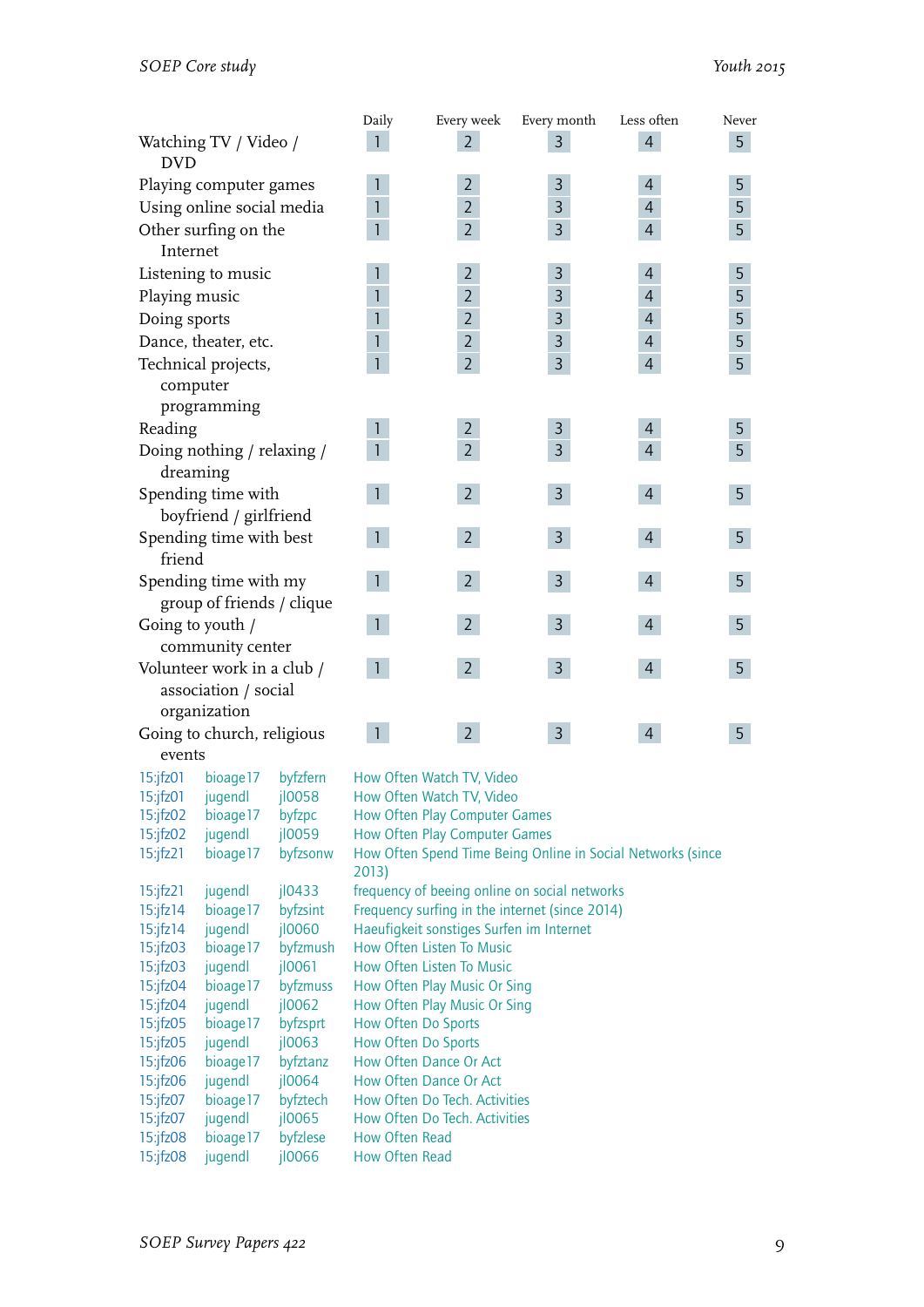|  | Youth 2015 |  |
|--|------------|--|
|--|------------|--|

| $15$ ; $ fz10$  | bioage17 | byfzabh              | How Often Do Nothing                                           |
|-----------------|----------|----------------------|----------------------------------------------------------------|
| $15:$ jfz $10$  | jugendl  | $i$ l $0067$         | How Often Do Nothing                                           |
| $15$ :jfz $11$  | bioage17 | byfzmffr             | How Often Spend Time Steady Boy-Girlfriend                     |
| $15$ ; $ fz11 $ | jugendl  | $i$ <sub>10068</sub> | How Often Spend Time Steady Boy-, Girlfriend                   |
| $15:$ jfz $12$  | bioage17 | byfzmbfr             | How Often Spend Time Best Friend                               |
| $15$ :jfz $12$  | jugendl  | $i$ loo $69$         | How Often Spend Time Best Friend                               |
| $15$ ; $ z13 $  | bioage17 | byfzmclg             | How Often Spend Time Clique                                    |
| $15:$ jfz $13$  | jugendl  | $i$ loozo            | How Often Spend Time Clique                                    |
| $15$ :jfz $15$  | bioage17 | byfzjugz             | How Often Spend Time in youth centre, recreation centre (since |
|                 |          |                      | 2006)                                                          |
| $15$ ; $ fz15 $ | jugendl  | $i$ 10071            | How Often Youth Centre, Community Centre                       |
| $15:$ jfz $09$  | bioage17 | byfzehre             | How Often Do Volunteer Work                                    |
| $15:$ jfz $09$  | bioage17 | byfzreli             | How Often Spend Time in Church, attending religious events     |
|                 |          |                      | (since 2006)                                                   |
| $15$ :jfz09     | jugendl  | j10072               | How Often Do Volunteer Work                                    |
| $15$ :jfz $16$  | jugendl  | i10073               | frequency of time in church, attending religious events        |

# 16 **Are you actively involved in music? For example, do you sing or play a musical instrument?**

| $\mathbf{1}$<br>Yes  |                            |        |                                                                                   |      |
|----------------------|----------------------------|--------|-----------------------------------------------------------------------------------|------|
| $\overline{2}$<br>No |                            |        |                                                                                   |      |
| $16$ ; jmus $1$      |                            |        | bioage17 bymussp Musically Active                                                 | 2@21 |
| $16$ ; jmus $1$      | jugendl                    |        | il0074 Musically Active                                                           | 2@21 |
| $16$ ; jmus $1=1$    |                            |        |                                                                                   |      |
|                      |                            |        | <b>17</b> What kind of music is that mainly?                                      |      |
| Classical            |                            |        | 1                                                                                 |      |
|                      |                            |        | $\overline{2}$<br>Pop, Rock, Techno, Funk, Rap, Hip-Hop                           |      |
|                      |                            |        | $\overline{3}$<br>Folk music, other form of popular music                         |      |
| $17$ ; jmus $2$      |                            |        | bioage17 bymusart Type Of Music                                                   |      |
|                      |                            |        | 17;jmus2 jugendl jl0075 Type Of Music                                             |      |
|                      |                            |        | 18 Do you play music allone or in an orchestra or a band?                         |      |
|                      | Alone or with a teacher    |        |                                                                                   |      |
|                      | In an orchestra or a choir |        | $\overline{2}$                                                                    |      |
| In a band            |                            |        | $\overline{3}$                                                                    |      |
|                      | Other type of group        |        | $\overline{4}$                                                                    |      |
|                      | 18;jmus3 bioage17 bymusmw  |        | <b>Musically Active Alone Or In Group</b>                                         |      |
| $18$ ; jmus $3$      | jugendl                    | jl0076 | Musically Active Alone Or In Group                                                |      |
|                      |                            |        |                                                                                   |      |
|                      |                            |        | 19 How old were you when starting to play a musical intrument / starting to sing? |      |

… Years

19:jmus4 bioage17 bymusalt How Old When First Musically Active<br>19:jmus4 jugendl jl0087 How Old When First Musically Active How Old When First Musically Active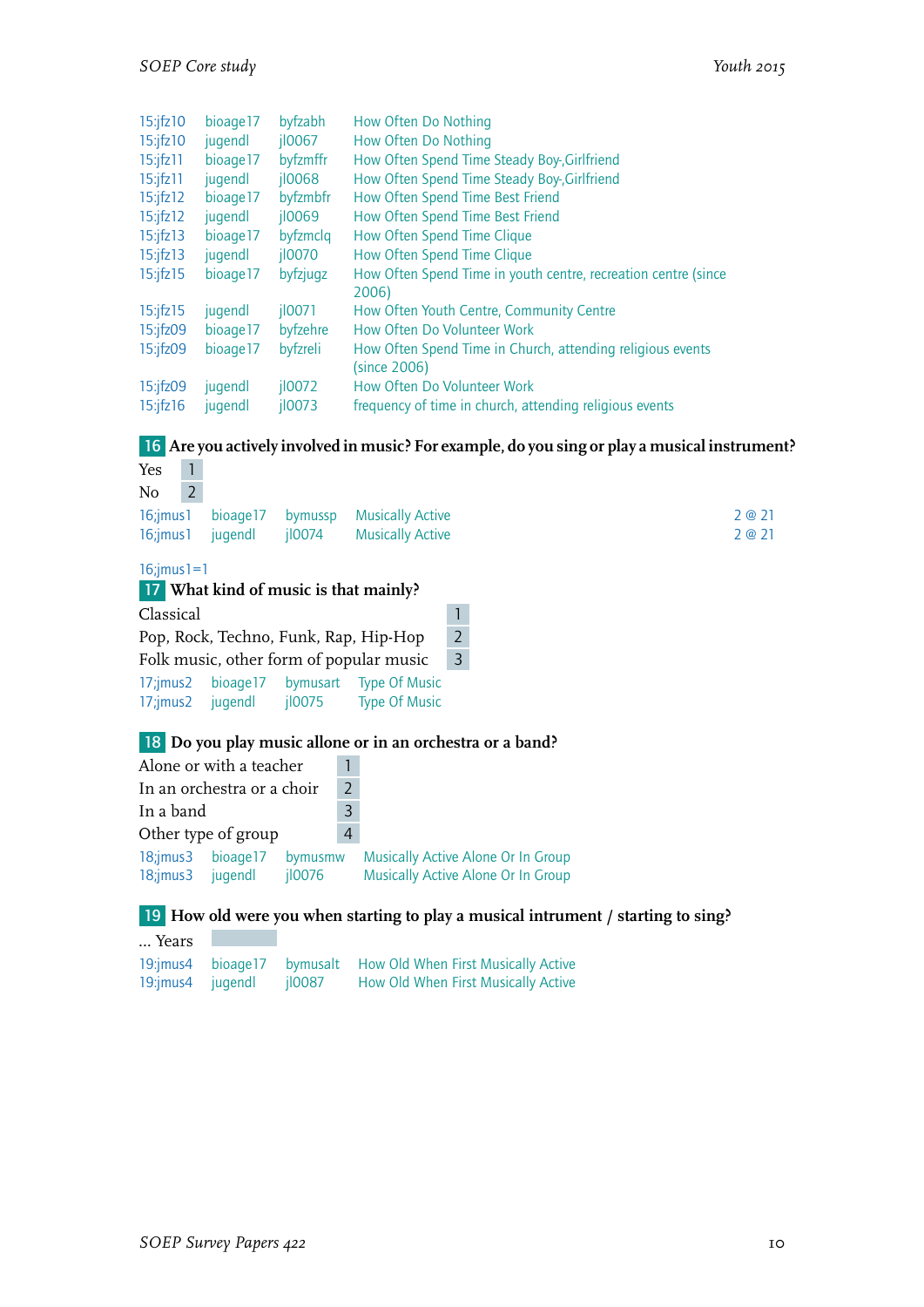20 **Did you had paid music lessons (in addition to school)** Yes 1  $No$  2 20;jmus5 bioage17 bymusunt Musical Lessons Outside Of School<br>20;jmus5 jugendl jl0104 Musical Lessons Outside Of School 20;jmus5 jugendl jl0104 Musical Lessons Outside Of School 21 **Do you do any sport?** Yes 1  $No$  2 21;jsp1 bioage17 bysprttr Sports Played 2 @ 26 21;jsp1 jugendl jl0106 Sports Played 2 and 2 and 2 @ 26  $21$ ;jsp $1=1$ 22 **What is the most important kind of sport to you?** Most important sport: 22:jsp2 bioage17 bysprtar Most Important Sport 22:jsp2 jugendl jl0109 Most Important Sports, Code 23 **At which age did you start practicing that sport?** With … years 23:jsp3 bioage17 bysprtal Age When Starting This Sport<br>23:jsp3 jugendl jl0112 Age When Starting This Sport Age When Starting This Sport 24 **Where and when do you practice that sport?** In an organized sport club 1 Commercial sport facility 2 At school 3 At another organization 14<br>Together with others, not organized 5 Together with others, not organized 5 Alone 6 24;jsp4 bioage17 bysprtmw Where And With Whom Sport 24;jsp4 jugendl jl0123 Where And With Whom Sport 25 **Do you take part in competitions in this sport?** Yes 1  $No$  2 25;jsp5 bioage17 bysprtwe Take Part In Competitions In This Sport 25;jsp5 jugendl jl0124 Take Part In Competitions In This Sport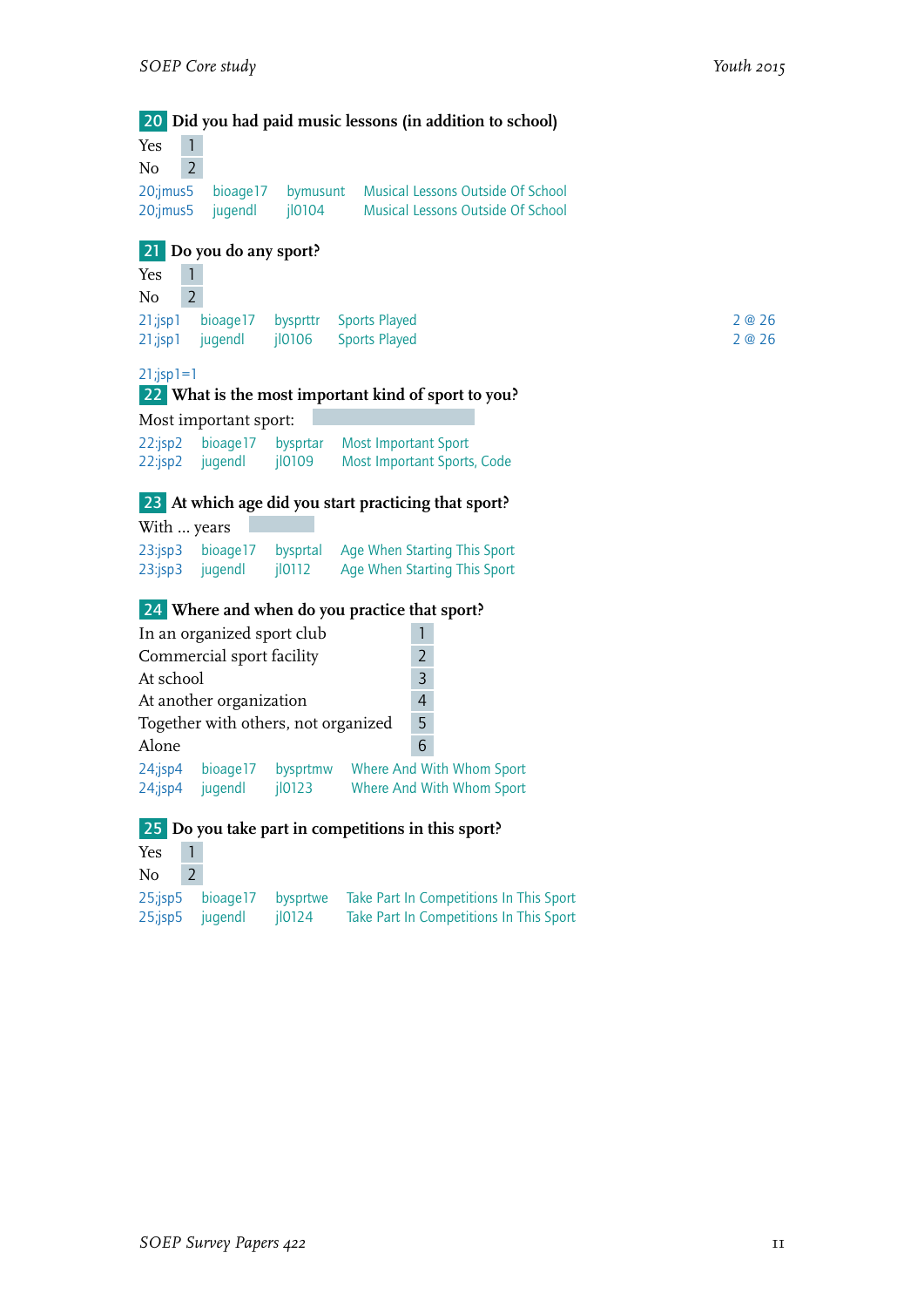| 26 Are you still in school?                          |                     |                      |                                                     |                                                                              |  |                 |  |
|------------------------------------------------------|---------------------|----------------------|-----------------------------------------------------|------------------------------------------------------------------------------|--|-----------------|--|
| Yes, General secondary school                        |                     |                      | $\mathbf{1}$                                        |                                                                              |  |                 |  |
| Yes, Intermediate secondary school<br>$\overline{2}$ |                     |                      |                                                     |                                                                              |  |                 |  |
| Yes, upper secondary school                          |                     |                      | 3                                                   |                                                                              |  |                 |  |
| Yes, General secondary school / other                |                     |                      | $\overline{4}$                                      |                                                                              |  |                 |  |
| Yes, Vocational school                               |                     |                      | 5                                                   |                                                                              |  |                 |  |
| No                                                   |                     |                      | 6                                                   |                                                                              |  |                 |  |
| 26;jsch<br>26;jsch                                   | bioage17<br>jugendl | byschbes<br>j10125   | Still Go To School<br><b>Attended School</b>        |                                                                              |  |                 |  |
| What grade are you in? In the  grade.                |                     |                      |                                                     |                                                                              |  |                 |  |
| 26:jschkl                                            | bioage17            | byklass              | <b>School Grade</b>                                 |                                                                              |  | 26;jsch=1:4     |  |
| 26:jschkl                                            | jugendl             | $i$ l0434            |                                                     | Which Grade, Year In German School                                           |  | $26$ ;jsch=1:4  |  |
| 26;jsch=5:6                                          |                     |                      |                                                     |                                                                              |  |                 |  |
| 27 In which year did you leave school?               |                     |                      |                                                     |                                                                              |  |                 |  |
| Year                                                 |                     |                      |                                                     |                                                                              |  |                 |  |
| 27:jschend                                           | jugendl             | j10126               | Year Of Leaving School                              |                                                                              |  |                 |  |
|                                                      |                     |                      |                                                     |                                                                              |  |                 |  |
| 26;jsch=5:6                                          |                     |                      |                                                     |                                                                              |  |                 |  |
|                                                      |                     |                      | 28 What was you type of graduation certificate?     |                                                                              |  |                 |  |
| Left school without certificate                      |                     |                      |                                                     |                                                                              |  | $\mathbf{1}$    |  |
|                                                      |                     |                      |                                                     | Lower secondary school-leaving certificate (Hauptschulabschluss)             |  | $\overline{2}$  |  |
|                                                      |                     |                      |                                                     | Intermediate secondary school-leaving certificate (Mittlere Reife,           |  | 3               |  |
|                                                      | Realschulabschluss) |                      |                                                     |                                                                              |  |                 |  |
|                                                      |                     |                      |                                                     | Specialized upper secondary school-leaving certificate (Fachhochschulreife), |  | $\overline{4}$  |  |
|                                                      |                     |                      |                                                     | qualification for studies at a specialized college of higher education,      |  |                 |  |
|                                                      | (Fachhochschule)    |                      | Upper secondary school-leaving certificate (Abitur) |                                                                              |  | 5               |  |
| Other school leaving certificate                     |                     |                      |                                                     |                                                                              |  | 6               |  |
| 28;jschab1                                           | bioage17            | byschabs             | <b>Type Of Certificate</b>                          |                                                                              |  |                 |  |
| 28;jschab1                                           | jugendl             | jl0127               |                                                     | <b>Type Of Graduation Certificate</b>                                        |  |                 |  |
|                                                      |                     |                      |                                                     | [Left school without graduation certificate] Type of general                 |  |                 |  |
| school                                               |                     |                      |                                                     |                                                                              |  |                 |  |
|                                                      |                     |                      |                                                     | [Other degree/certificate] Type of graduation certificate                    |  |                 |  |
| 28:jschab2                                           | bioage17            | byschabs             | <b>Type Of Certificate</b>                          |                                                                              |  | $28$ ;jschab1=1 |  |
| 28:jschab2                                           | jugendl             | jl0127               |                                                     | <b>Type Of Graduation Certificate</b>                                        |  | $28$ ;jschab1=1 |  |
| 28:jschab3                                           | bioage17            | byschabs             | Type Of Certificate                                 |                                                                              |  | $28$ ;jschab1=6 |  |
| 28:jschab3                                           | jugendl             | $i$ <sub>10127</sub> |                                                     | <b>Type Of Graduation Certificate</b>                                        |  | $28$ ;jschab1=6 |  |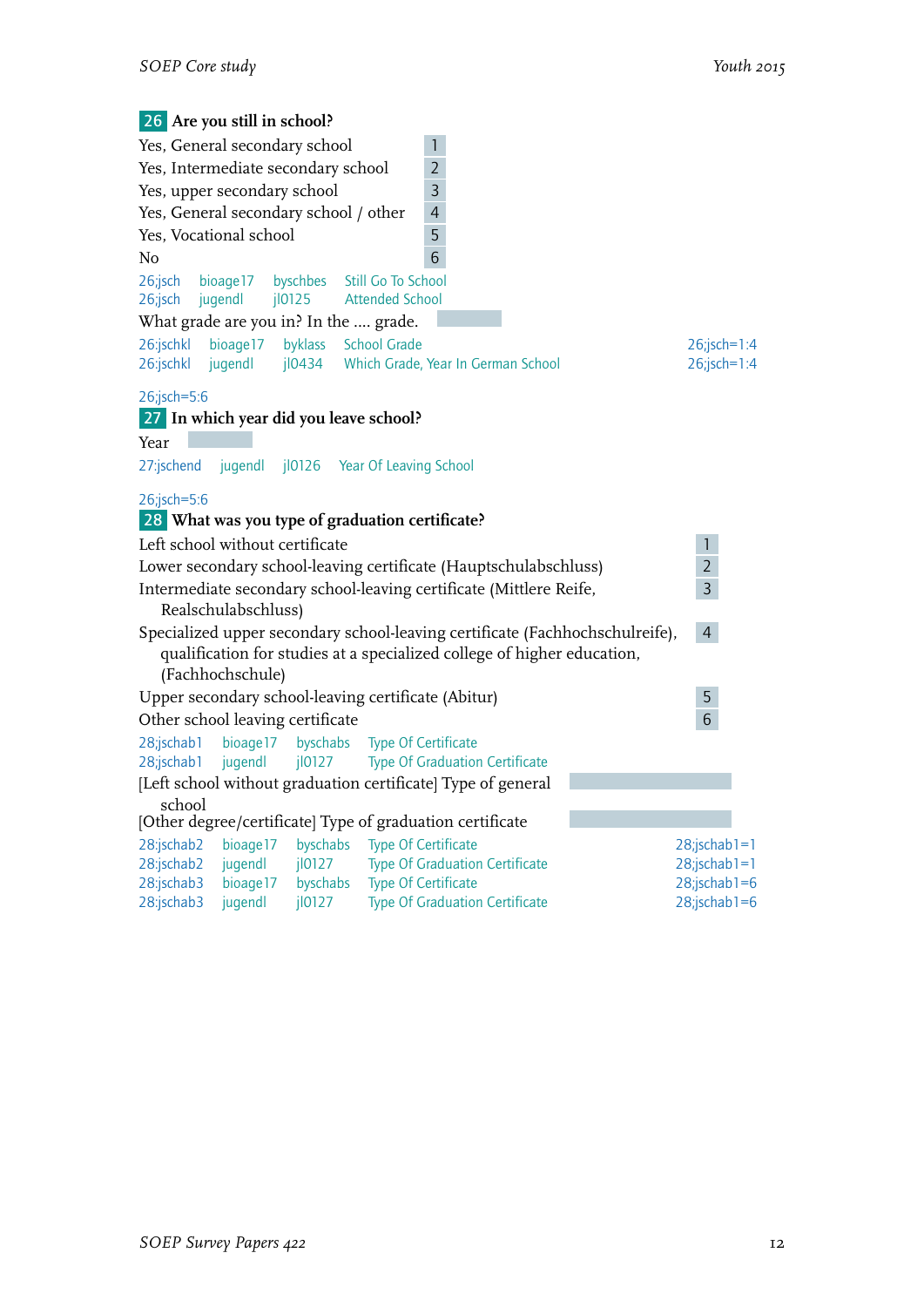| $26$ ;jsch=5:6        |                     | 29 Do you intend to get graduate in future?                                  |                |        |
|-----------------------|---------------------|------------------------------------------------------------------------------|----------------|--------|
| Yes, maybe            | 1                   |                                                                              |                |        |
| Yes, definitely       | $\overline{2}$      |                                                                              |                |        |
| No                    | 3                   |                                                                              |                |        |
| 29;jschab4 bioage17   |                     | byschzuk Further Certificate Planned                                         |                | 3 @ 31 |
| 29;jschab4 jugendl    |                     | il0130 Further Certificate Planned                                           |                | 3 @ 31 |
| $29$ ; ischab $4=1:2$ |                     |                                                                              |                |        |
|                       |                     | 30 What is the highest degree you are prefer to get?                         |                |        |
|                       |                     | Lower secondary school-leaving certificate (Hauptschulabschluss)             | 1              |        |
|                       |                     | Intermediate secondary school-leaving certificate (Mittlere Reife,           | $\overline{2}$ |        |
|                       | Realschulabschluss) |                                                                              |                |        |
|                       |                     | Specialized upper secondary school-leaving certificate (Fachhochschulreife), | $\mathbf{3}$   |        |
|                       |                     | qualification for studies at a specialized college of higher education,      |                |        |
|                       | (Fachhochschule)    |                                                                              |                |        |
|                       |                     | Upper secondary school-leaving certificate (Abitur)                          | 4              |        |
|                       |                     | 30;jschab5 bioaqe17 byschzar Highest Certificate Planned                     |                |        |
|                       |                     | 30;jschab5 jugendl jl0131 Type Of Preferred Certificate                      |                |        |

## 31 **Which foreign languages did you learn in school? What were your first and second foreign languages?**

First foreign language:

| English                  | 1              |  |  |                |                     |  |  |
|--------------------------|----------------|--|--|----------------|---------------------|--|--|
| French                   | 2              |  |  |                |                     |  |  |
| Spanish                  | 3              |  |  |                |                     |  |  |
| Russian                  | $\overline{4}$ |  |  |                |                     |  |  |
| Latin                    | 5              |  |  |                |                     |  |  |
|                          |                |  |  |                |                     |  |  |
| Greek                    | 6              |  |  |                |                     |  |  |
| Other                    | 7              |  |  |                |                     |  |  |
| 31:jspr1 bioage17 byfmd1 |                |  |  |                | 1. Foreign Langauge |  |  |
| 31:jspr1 jugendl         |                |  |  | 10132          | 1. Foreign Langauge |  |  |
| Second foreign language: |                |  |  |                |                     |  |  |
| English                  |                |  |  | 1              |                     |  |  |
| French                   |                |  |  | 2              |                     |  |  |
| Spanish                  |                |  |  | 3              |                     |  |  |
| Russian                  |                |  |  | $\overline{4}$ |                     |  |  |
| Latin                    |                |  |  | 5              |                     |  |  |
| Greek                    |                |  |  | 6              |                     |  |  |
| Other                    |                |  |  | 7              |                     |  |  |
| No second language       |                |  |  | 8              |                     |  |  |
| 31:jspr2 bioage17 byfmd2 |                |  |  |                | 2. Foreign Langauge |  |  |
| $31:$ jspr $2$           | jugendl        |  |  | 10133          | 2. Foreign Langauge |  |  |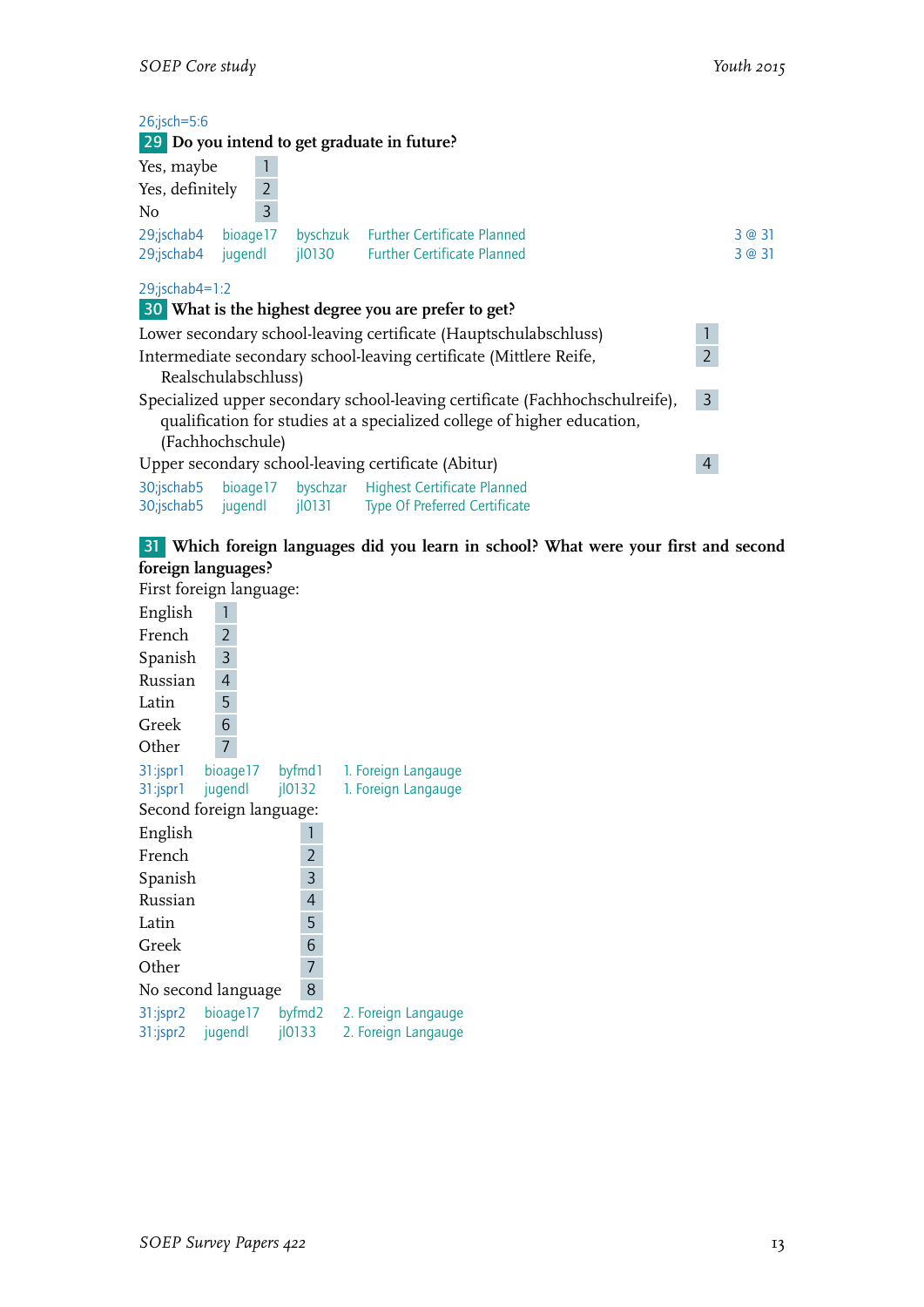#### 32 **Did you ever attend school in another country than Germany?**

| Yes, up to one year                                                                            |                                                          |                                                                                                      |                                                                          |
|------------------------------------------------------------------------------------------------|----------------------------------------------------------|------------------------------------------------------------------------------------------------------|--------------------------------------------------------------------------|
| Yes, over one year                                                                             | $\overline{2}$                                           |                                                                                                      |                                                                          |
| N <sub>o</sub>                                                                                 | 3                                                        |                                                                                                      |                                                                          |
| 32;jschl<br>bioage17<br>32;jschl<br>jugendl<br>And how old were you?                           | byschaus<br>$i$ 10137                                    | <b>School Participation Abroad</b><br><b>School Participation Abroad</b>                             |                                                                          |
| From the age of                                                                                |                                                          |                                                                                                      |                                                                          |
| To the age of                                                                                  |                                                          |                                                                                                      |                                                                          |
| 32:jschly<br>bioage17<br>32:jschlv<br>jugendl<br>32:jschlb<br>bioage17<br>32:jschlb<br>jugendl | byausab<br>$i$ lo <sub>435</sub><br>byausae<br>$i$ l0436 | school abroad age begin<br>school abroad age begin<br>school abroad age end<br>school abroad age end | $32$ :jschl=1:2<br>$32$ :jschl=1:2<br>$32$ :jschl=1:2<br>$32$ :jschl=1:2 |

#### 33 **Did you participate a private school?**

| Yes, currently         | Т.                  |   |                    |                                                                            |
|------------------------|---------------------|---|--------------------|----------------------------------------------------------------------------|
| Yes, used to           | $\mathcal{L}$       |   |                    |                                                                            |
| No                     |                     | 3 |                    |                                                                            |
| 33;jprsch<br>33;jprsch | bioage17<br>jugendl |   | byschpri<br>il0138 | <b>Private School Participation</b><br><b>Private School Participation</b> |

# 34 **Have you ever been involved in one of the following areas at school (outside your normal classes)? Yes (please say which ones):**

*Please mark all that apply!* Class representative 1 Student body president 1 Involved with school newspaper  $\frac{1}{1}$ <br>Member of theater / dance group Member of theater / dance group Member of choir, orchestra, music group 1 Belong to volunteer sport group 1 Other kind of school group 1 None of the above 1



| 34:jeng1<br>34:jeng1<br>$34$ :jeng2<br>$34$ :jeng2<br>$34$ : jeng $3$<br>$34$ : jeng $3$<br>34:jeng4<br>34:jeng4<br>34:jeng5<br>34:jeng5<br>34:jeng6<br>34:jeng6<br>34:jeng7<br>34:jeng7 | bioage17<br>jugendl<br>bioage17<br>jugendl<br>bioage17<br>jugendl<br>bioage17<br>jugendl<br>bioage17<br>jugendl<br>bioage17<br>jugendl<br>bioage17<br>jugendl | byenkspr<br>jl0139<br>byensspr<br>jl0140<br>byensztq<br>$i$ <sub>10141</sub><br>byenthea<br>j10142<br>byenchor<br> 10143<br>byensprt<br> 10144<br>byensons<br>j10145 | <b>Class Representative</b><br><b>Class Representative</b><br><b>Student Body President</b><br><b>Student Body President</b><br><b>Involved With School Newspaper</b><br><b>Involved With School Newspaper</b><br><b>Belong To Theatre, Dance Group</b><br><b>Belong To Theatre, Dance Group</b><br>Belong To Choir, Orchestra, Music Group<br>Belong To Choir, Orchestra, Music Group<br><b>Belong To Volunteer Sport Group</b><br><b>Belong To Volunteer Sport Group</b><br>Other Kind Of School Group<br>Other Kind Of School Group |
|------------------------------------------------------------------------------------------------------------------------------------------------------------------------------------------|---------------------------------------------------------------------------------------------------------------------------------------------------------------|----------------------------------------------------------------------------------------------------------------------------------------------------------------------|----------------------------------------------------------------------------------------------------------------------------------------------------------------------------------------------------------------------------------------------------------------------------------------------------------------------------------------------------------------------------------------------------------------------------------------------------------------------------------------------------------------------------------------|
|                                                                                                                                                                                          |                                                                                                                                                               |                                                                                                                                                                      |                                                                                                                                                                                                                                                                                                                                                                                                                                                                                                                                        |
| 34:jeng8                                                                                                                                                                                 | bioage17                                                                                                                                                      | byennein                                                                                                                                                             | No Involvement                                                                                                                                                                                                                                                                                                                                                                                                                                                                                                                         |
| 34:jeng8                                                                                                                                                                                 | jugendl                                                                                                                                                       | 10146                                                                                                                                                                | No Involvement                                                                                                                                                                                                                                                                                                                                                                                                                                                                                                                         |
|                                                                                                                                                                                          |                                                                                                                                                               |                                                                                                                                                                      |                                                                                                                                                                                                                                                                                                                                                                                                                                                                                                                                        |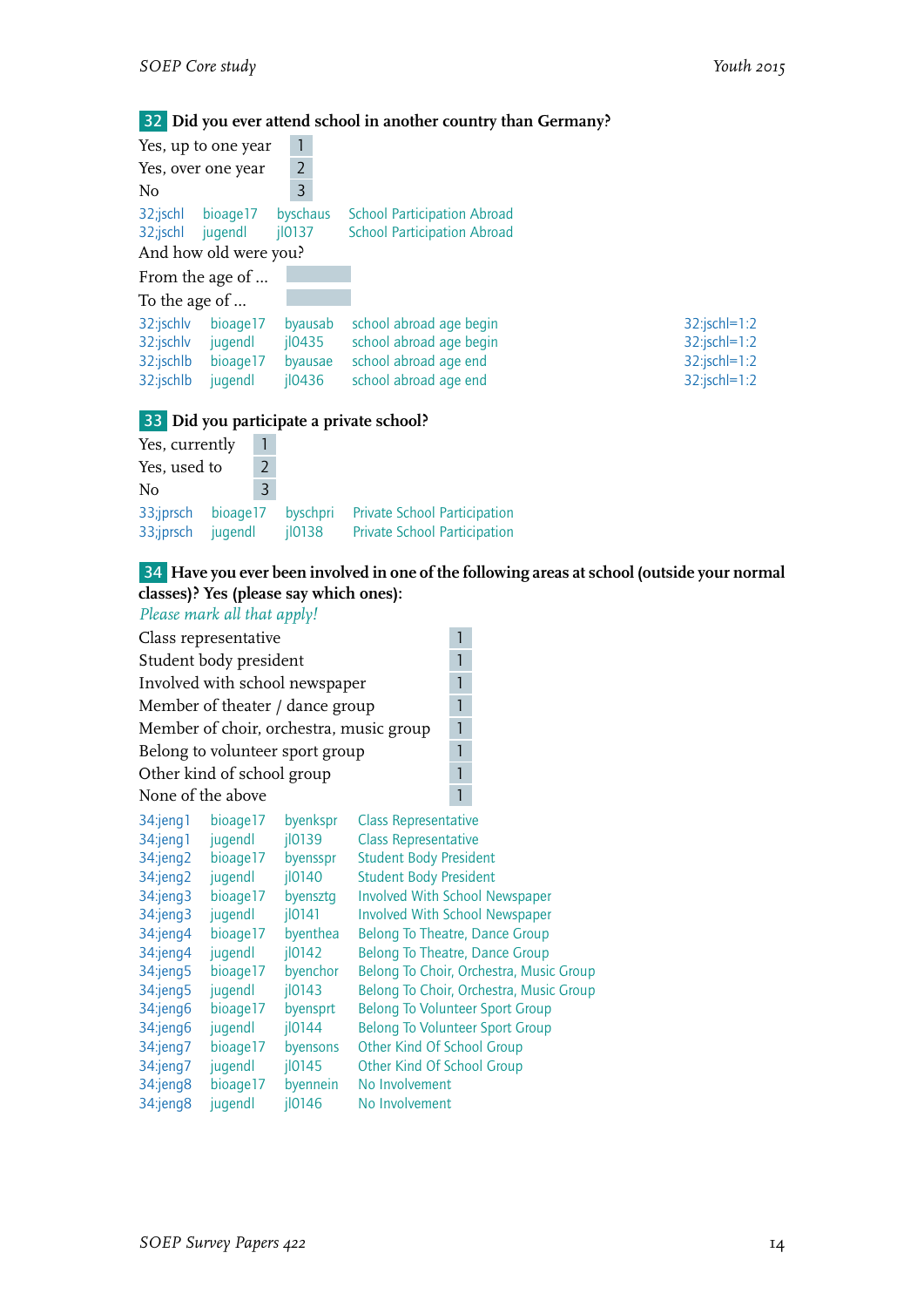35 **How satisfied are you with your grades and progress at school? For example, with your...** *Please answer on a scale from 0 to 10, where 0 means completely dissatisfied and 10 means completely satisfied.*

|                         | Com-<br>pletely<br>dissat-<br>isfied |                      |             |                                             |   |  |                |  |                                                |  |                |   |   |                |   | Com-<br>pletely<br>satis-<br>fied |                |                 |
|-------------------------|--------------------------------------|----------------------|-------------|---------------------------------------------|---|--|----------------|--|------------------------------------------------|--|----------------|---|---|----------------|---|-----------------------------------|----------------|-----------------|
|                         |                                      |                      | $\circ$     |                                             | 1 |  | 2              |  | 3                                              |  | 4              | 5 | 6 | 7              | 8 |                                   | 9              | IO              |
| Grades overall          |                                      |                      | $\mathbf 0$ |                                             |   |  | $\overline{2}$ |  | 3                                              |  | $\overline{4}$ | 5 | 6 | 7              | 8 |                                   | 9              | 10              |
| Grades in German        |                                      |                      | $\mathbf 0$ |                                             |   |  | $\overline{2}$ |  | 3                                              |  | $\overline{4}$ | 5 | 6 | $\overline{7}$ | 8 |                                   | 9              | 10              |
|                         | Grades in Mathematics                |                      | $\mathbf 0$ |                                             |   |  | $\overline{2}$ |  | 3                                              |  | $\overline{4}$ | 5 | 6 | $\overline{7}$ | 8 |                                   | $\overline{9}$ | 10              |
| Grades in first foreign |                                      |                      | $\mathbf 0$ |                                             |   |  | $\overline{2}$ |  | 3                                              |  | $\overline{4}$ | 5 | 6 | $\overline{7}$ | 8 |                                   | $9$            | 10 <sup>°</sup> |
| language                |                                      |                      |             |                                             |   |  |                |  |                                                |  |                |   |   |                |   |                                   |                |                 |
| 35:jleist1              | bioage17                             | byzfinsg             |             |                                             |   |  |                |  | <b>Satisfaction With Overall School Grades</b> |  |                |   |   |                |   |                                   |                |                 |
| 35:jleist1              | jugendl                              | $i$ <sub>10147</sub> |             |                                             |   |  |                |  | <b>Satisfaction With Overall School Grades</b> |  |                |   |   |                |   |                                   |                |                 |
| 35:jleist2              | bioage17                             | byzfdeut             |             |                                             |   |  |                |  | <b>Satisfaction With German Grades</b>         |  |                |   |   |                |   |                                   |                |                 |
| 35:jleist2              | jugendl                              | 10148                |             | <b>Satisfaction With German Grades</b>      |   |  |                |  |                                                |  |                |   |   |                |   |                                   |                |                 |
| 35:jleist3              | bioage17                             | byzfmath             |             | <b>Satisfaction With Mathematics Grades</b> |   |  |                |  |                                                |  |                |   |   |                |   |                                   |                |                 |
| 35:jleist3              | jugendl                              | $i$ <sub>10149</sub> |             | <b>Satisfaction With Mathematics Grades</b> |   |  |                |  |                                                |  |                |   |   |                |   |                                   |                |                 |
| 35:jleist4              | bioage17                             | byzffmd1             |             | Satisfaction With Main Foreign Langauge     |   |  |                |  |                                                |  |                |   |   |                |   |                                   |                |                 |
| 35:jleist4              | jugendl                              | $i$ <sub>10150</sub> |             | Satisfaction With Main Foreign Langauge     |   |  |                |  |                                                |  |                |   |   |                |   |                                   |                |                 |

36 **After leaving primary school: Did you have a school recommendation for a secondary general school, an intermediate secondary school or an upper secondary school?**

```
Recommended for general secondary school 1
Recommended for intermediate school 2
Recommended for gymnasium 3
At my school no recommendations were given 4
36;jempf bioage17 byempfeh School Recommended Higher Education Level
36;jempf jugendl jl0151 School Recommended Higher Education Level
```
#### 37 **What grades did you get in the following three subjects on your last report card?** *Please state!*

[German] Grade 1 – 6 37:jsch1a bioage17 byntdeut Grade German 37:jsch1a jugendl jl0152 Grade German or [German] Points 0-15 37:jsch2a bioage17 byptdeut Points German 37:jsch2a jugendl jl0153 Points German *Also add the school type and, if applicable, level and course.* General secondary school ("Gesamtschule") 1 Upper secondary school ("gymnasiale Oberstufe") 2 None of the above 3 37:jschart jugendl jl0437 type of school [German] Level A, B, C 37:jsch3a bioage17 bygsdeut Comprehensive School German 37:jschart=1 37:jsch3a jugendl ja0007 Comprehensive School Level German (TEXT) 37:jschart=1 [German]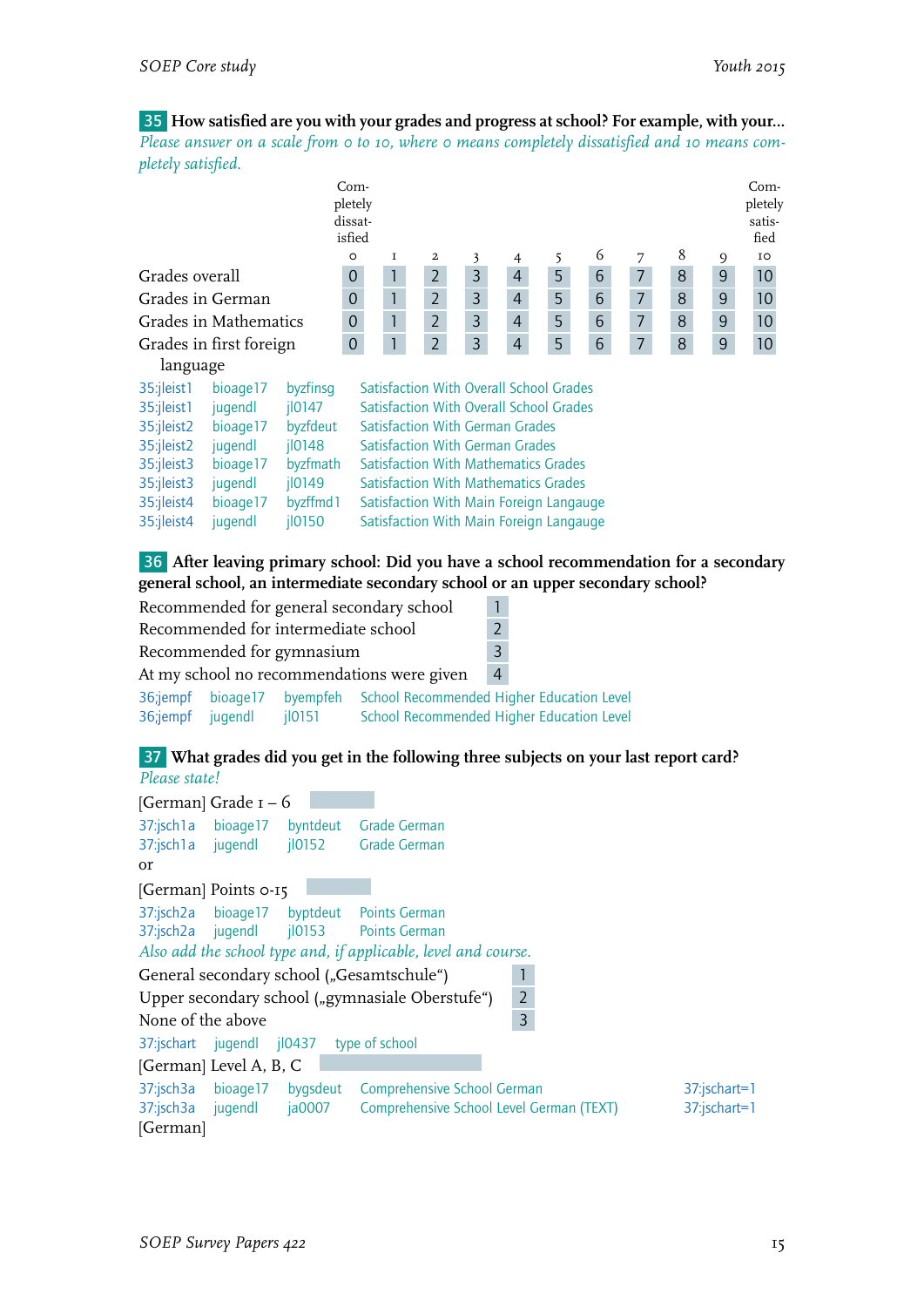| <b>Basic Course</b>        |                             | 1                                   |                                                                                          |              |
|----------------------------|-----------------------------|-------------------------------------|------------------------------------------------------------------------------------------|--------------|
| <b>Advanced Course</b>     |                             | $\overline{2}$                      |                                                                                          |              |
| Other Course               |                             | 3                                   |                                                                                          |              |
| 37:jsch4a                  | bioage17                    | bylkdeut                            | <b>Basic, Advanced Course German</b>                                                     | 37:jschart=2 |
| 37:jsch4a                  | jugendl                     | jl0155                              | <b>Basic, Advanced Course German</b>                                                     | 37:jschart=2 |
|                            | [Mathematics] Grade 1-6     |                                     |                                                                                          |              |
| 37:jsch1b                  | bioage17                    | byntmath                            | <b>Grade Mathematics</b>                                                                 |              |
| 37:jsch1b                  | jugendl                     | jl0156                              | <b>Grade Mathematics</b>                                                                 |              |
| or                         |                             |                                     |                                                                                          |              |
|                            | [Mathematics] Points 0-15   |                                     |                                                                                          |              |
| 37:jsch2b                  | bioage17                    | byptmath                            | <b>Points Mathematics</b>                                                                | 37:jschart=1 |
| 37:jsch2b                  | jugendl                     | j10157                              | <b>Points Mathematics</b>                                                                | 37:jschart=1 |
|                            | [Mathematics] Level A, B, C |                                     |                                                                                          |              |
| 37:jsch3b                  | bioage17                    | bygsmath                            | <b>Comprehensive School Mathematics</b>                                                  | 37:jschart=2 |
| 37:jsch3b<br>[Mathematics] | jugendl                     | ja0008                              | Comprehensive School Level Mathematics (TEXT)                                            | 37:jschart=2 |
| <b>Basic Course</b>        |                             | 1                                   |                                                                                          |              |
| <b>Advanced Course</b>     |                             | $\overline{2}$                      |                                                                                          |              |
| Other Course               |                             | 3                                   |                                                                                          |              |
|                            |                             |                                     |                                                                                          |              |
| 37:jsch4b<br>37:jsch4b     | bioage17<br>jugendl         | bylkmath<br>jl0162                  | <b>Basic, Advanced Course Mathematics</b><br><b>Basic, Advanced Course Mathematics</b>   |              |
|                            |                             | [I. foreign language] Grade I-6     |                                                                                          |              |
| 37:jsch1c                  | bioage17                    | byntfmd1                            | Grade 1. Foreign Langauge                                                                |              |
| 37:jsch1c                  | jugendl                     | jl0154                              | Grade 1. Foreign Langauge                                                                |              |
| or                         |                             |                                     |                                                                                          |              |
|                            |                             | [1. foreign language] Point 0-15    |                                                                                          |              |
| 37:jsch2c                  | bioage17                    | byptfmd1                            | Points 1. Foreign Langauge                                                               |              |
| 37:jsch2c                  | jugendl                     | jl0161                              | Points 1. Foreign Langauge                                                               |              |
|                            |                             | [1. foreign language] Level A, B, C |                                                                                          |              |
| 37:jsch3c                  | bioage17                    | bygsfmd1                            | Comprehensive School Foreign Langauge                                                    | 37:jschart=1 |
| 37:jsch3c                  | jugendl                     | ja0009                              | Comprehensive School Level 1. Foreign Language                                           | 37:jschart=1 |
|                            |                             |                                     | (TEXT)                                                                                   |              |
| [I. foreign language]      |                             |                                     |                                                                                          |              |
| <b>Basic Course</b>        |                             | 1                                   |                                                                                          |              |
| <b>Advanced Course</b>     |                             | $\overline{2}$                      |                                                                                          |              |
| Other Course               |                             | 3                                   |                                                                                          |              |
| 37:jsch4c<br>37:jsch4c     | bioage17<br>jugendl         | bylkfmd1                            | Basic, Advanced Course 1. Foreign Language<br>Basic, Advanced Course 1. Foreign Language | 37:jschart=2 |
|                            |                             | jl0163                              |                                                                                          | 37:jschart=2 |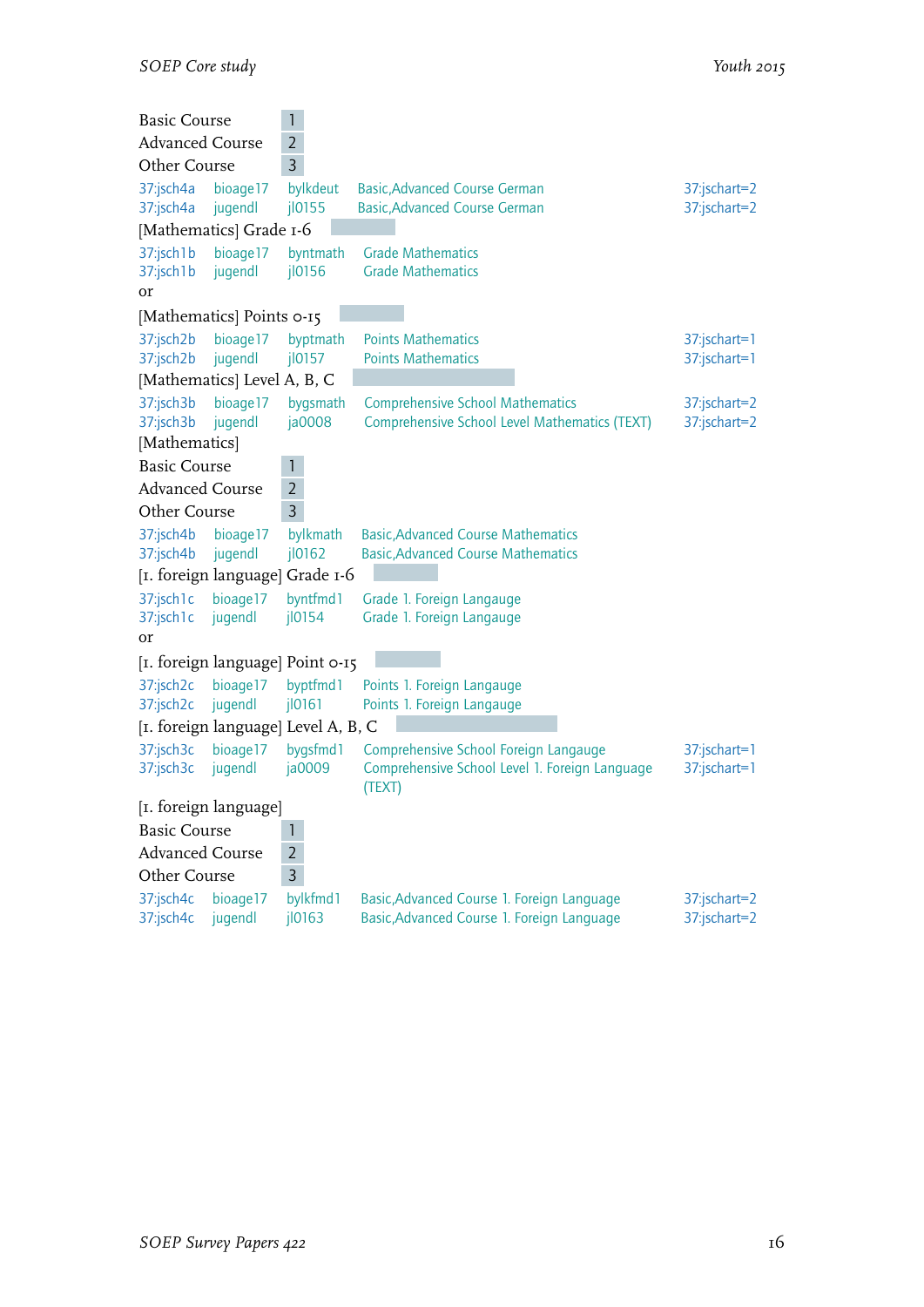38 **Have you ever repeated a grade?** Yes 1  $\overline{N_0}$  2 38;jwied1 bioage17 byklwdja Year, Grade Repeated 2 @ 40 38;jwied1 jugendl jl0164 Year, Grade Repeated 2 @ 40 38;jwied1=1 39 **Which grade you had to repeat?** First time: … grade 39:jwied2 bioage17 byklwd1 Year, Grade First Repeated Year, Grade First Repeated If apply: Second time: … grade 39:jwied3 bioage17 byklwd2 Year, Grade Repeated<br>39:jwied3 jugendl jl0166 Year, Grade Repeated Year, Grade Repeated 40 **Did you ever had a paid tutor?** Yes 1  $No$  2 40;jnach bioage17 bynachhi Paid Tutor<br>40;jnach jugendl jl0167 Paid Tutor  $40$ ;jnach jugendl 41 **How much care or cared your parents for your grades and progress at school?** very much 1 Fairly 2 Not very much  $\vert$  3 Not at all 4 41;jelt1 bioage17 byelkuem Parents Show Interest In Performance<br>41;jelt1 jugendl jl0168 Parents Show Interest In Performance 41;jelt1 jugendl jl0168 Parents Show Interest In Performance 42 **Did your parents support you with homework / studying?** Yes, father and mother 1 Yes, but only my mother 2 Yes, but only my father 3 No 4 42;jelt2 bioage17 byelhaus Parents Help With Studying<br>42;jelt2 jugendl jl0169 Parents Help With Studying

Parents Help With Studying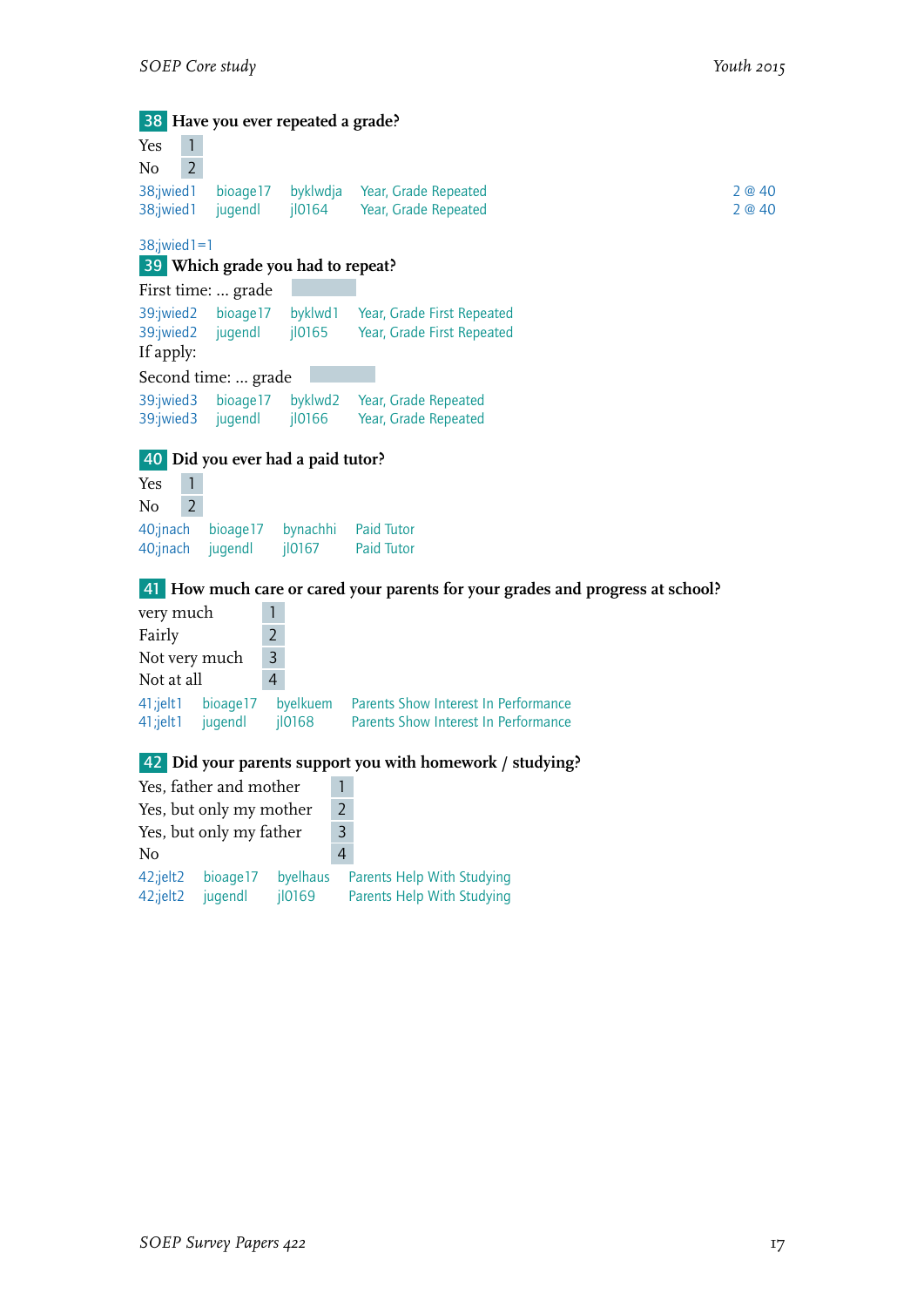# 43 **Did you have disagreements with your parents over your studies?**

|                                    | Yes, father and mother  |                                  |               |                                                                                    |
|------------------------------------|-------------------------|----------------------------------|---------------|------------------------------------------------------------------------------------|
|                                    | Yes, but only my mother |                                  | $\mathcal{P}$ |                                                                                    |
| Yes, but only my father            |                         |                                  |               |                                                                                    |
| No                                 |                         |                                  |               |                                                                                    |
| $43$ ; jelt $3$<br>$43$ ; jelt $3$ | bioage17<br>jugendl     | byeldiff<br>$i$ <sub>10170</sub> |               | Disagreements With Parents Over Studies<br>Disagreements With Parents Over Studies |

#### 44 **How do/did your parents make contact with the school?**

*Please mark all that apply!*

| Attend parent evenings at the school on a regular basis |                   |                      |                                                                    |              |  |  |  |
|---------------------------------------------------------|-------------------|----------------------|--------------------------------------------------------------------|--------------|--|--|--|
|                                                         |                   |                      | Attend parent-teacher conferences on a regular basis               | $\mathbf{1}$ |  |  |  |
|                                                         |                   |                      | Meet with teacher outside of parent-teacher conferences            | 1            |  |  |  |
|                                                         |                   |                      | Serve as a parent representative in the parent-teacher association | $\mathbf{1}$ |  |  |  |
|                                                         | None of the above |                      |                                                                    | $\mathbf{1}$ |  |  |  |
| $44$ :jelt $4$                                          | bioage17          | byelaben             | Parents Take Part In Parents-Evening                               |              |  |  |  |
| 44:jelt4                                                | jugendl           | $i$ <sub>10171</sub> | Parents Take Part In Parents-Evening                               |              |  |  |  |
| $44$ : jelt $5$                                         | bioage17          | byelspre             | Parents Come To Teacher Office Hours                               |              |  |  |  |
| $44$ :jelt $5$                                          | jugendl           | $i$ <sub>10172</sub> | Parents Come To Teacher Office Hours                               |              |  |  |  |
| 44:jelt6                                                | bioage17          | byellehr             | Parents Visit Teacher Outside Office Hrs.                          |              |  |  |  |
| 44:jelt6                                                | jugendl           | $i$ <sub>10173</sub> | Parents Visit Teacher Outside Office Hrs.                          |              |  |  |  |
| $44$ :jelt7                                             | bioage17          | byelvert             | <b>Involved As Parents Representative</b>                          |              |  |  |  |
| 44:jelt7                                                | jugendl           | $i$ <sub>10174</sub> | <b>Involved As Parents Representative</b>                          |              |  |  |  |
| 44:jelt8                                                | bioage17          | byelnida             | Parents Not Involved In Any Of Above                               |              |  |  |  |
| 44:jelt8                                                | jugendl           | $i$ <sub>10175</sub> | Parents Not Involved In Any Of Above                               |              |  |  |  |

## 45 **If you think back to the last grade of school you attended: How many of your fellow students or their parents were not from Germany?**

| A11      |                                |                       |   |                                                          |
|----------|--------------------------------|-----------------------|---|----------------------------------------------------------|
| Most     |                                |                       | 2 |                                                          |
|          | Approximately half             |                       | 3 |                                                          |
|          | Approximately one-fourth       |                       | 4 |                                                          |
|          | Fewer than one-fourth          |                       | 5 |                                                          |
| None     |                                |                       | 6 |                                                          |
| 45;jausl | 45; jausl bioage 17<br>jugendl | byklausl<br>$i$ l0176 |   | Number Of Foreign Students<br>Number Of Foreign Students |

# 46 **Did you already start job training or an apprenticeship? (Including internships or training outside school)**

| Yes       |         |        |                                                            |        |
|-----------|---------|--------|------------------------------------------------------------|--------|
| No        |         |        |                                                            |        |
|           |         |        | 46; ausol bioage 17 by baabge Job Training, Apprenticeship | 2 @ 48 |
| 46;jaus01 | jugendl | il0177 | Job Training, Apprenticeship                               | 2 @ 48 |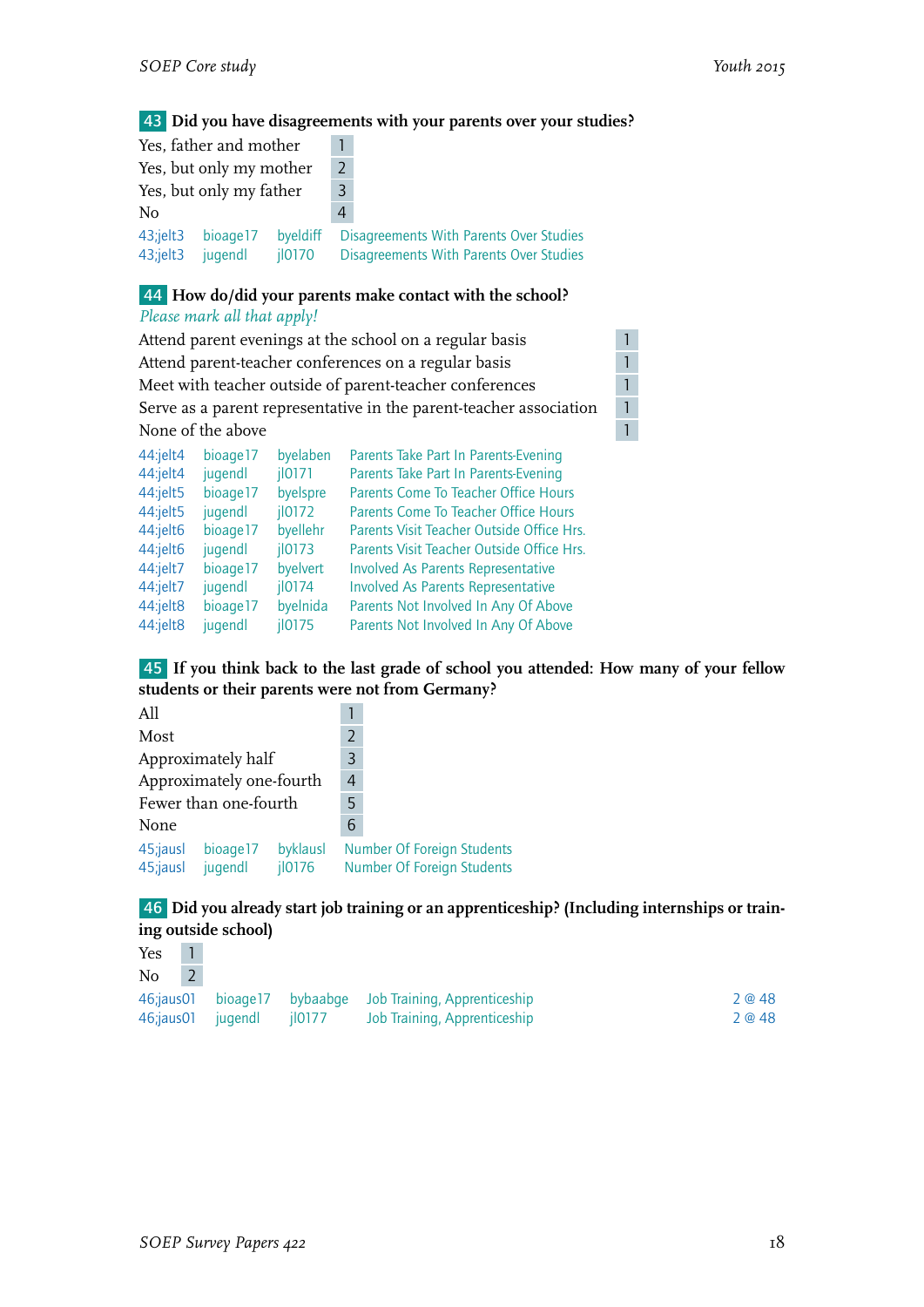### 46;jaus01=1

47 **What type of education or vocational training are/were you pursuing? If you have already completed the training / apprenticeship, did you do so within the regular schedule?** *Please mark all that apply! Multiple answers possible.*

|                                 |                            |                                       | Begun, currently in progress Already completed                                                 |                |                |
|---------------------------------|----------------------------|---------------------------------------|------------------------------------------------------------------------------------------------|----------------|----------------|
|                                 |                            | Basic occupational training year      |                                                                                                | $\mathbf{2}$   |                |
|                                 |                            | (Berufsgrundbildungsjahr) /           |                                                                                                |                |                |
|                                 |                            | occupational preparation year         |                                                                                                |                |                |
|                                 | (Berufsvorbereitungsjahr)  |                                       |                                                                                                |                |                |
|                                 |                            | Occupational integration courses      | $\mathbf{1}$                                                                                   | $\overline{2}$ |                |
| (Berufliche                     |                            |                                       |                                                                                                |                |                |
|                                 | Eingliederungslehrgänge)   |                                       |                                                                                                |                |                |
| Apprenticeship                  |                            |                                       | $\mathbf{1}$                                                                                   | $\overline{2}$ |                |
|                                 |                            | Full-time vocational school or health | $\overline{1}$                                                                                 | $\overline{2}$ |                |
| sector school                   |                            |                                       |                                                                                                |                |                |
| Internship, practical training  |                            |                                       |                                                                                                | $\overline{2}$ |                |
|                                 |                            | Dual course of study / college of     | $\overline{1}$                                                                                 | $\overline{2}$ |                |
|                                 |                            | advanced vocational studies           |                                                                                                |                |                |
| Technical college or university |                            |                                       | $\mathbf{1}$                                                                                   | $\overline{2}$ |                |
| studies                         |                            |                                       |                                                                                                |                |                |
| 47:jaus02                       | bioage17                   | bybabgj                               | <b>Occupational Integration Year</b>                                                           |                |                |
| 47:jaus02                       | jugendl                    | jl0178                                | <b>Occupational Integration Year</b>                                                           |                |                |
| 47:jaus03<br>$47$ : jaus $03$   | bioage17<br>jugendl        | bybabegl<br>jl0180                    | <b>Occupational Integration Year Finished</b><br><b>Occupational Integration Year Finished</b> |                |                |
| 47:jaus04                       | bioage17                   | bybabfs                               | <b>Specialized Vocational School</b>                                                           |                |                |
| 47:jaus04                       | jugendl                    | jl0182                                | Apprenticeship                                                                                 |                |                |
| $47$ :jaus $05$                 | jugendl                    | jl0184                                | <b>Full-Time Vocation School</b>                                                               |                |                |
| 47:jaus06                       | bioage17                   | bybaprak                              | Voluntary Or Non-Paid Job                                                                      |                |                |
| 47:jaus06                       | jugendl                    | jl0186                                | <b>Voluntary Or Non-Paid Job</b>                                                               |                |                |
| 47:jaus18                       | jugendl                    | $i$ 10438                             | Dual Studies/Career Training Academy                                                           |                |                |
| 47:jaus17<br>47:jaus17          | bioage17<br>jugendl        | bybauni<br>jl0440                     | Technical College/University of Applied Science/University<br>Fachhochschule/Uni               |                |                |
|                                 |                            |                                       |                                                                                                | Yes            | No             |
|                                 |                            |                                       | Completed within regular schedule [Basic occupational training year                            | $\mathbf{1}$   | $\overline{2}$ |
|                                 |                            |                                       | (Berufsgrundbildungsjahr) / occupational preparation year                                      |                |                |
|                                 | (Berufsvorbereitungsjahr)] |                                       |                                                                                                |                |                |
|                                 |                            |                                       | Completed within regular schedule [Occupational integration courses                            | $\mathbf{1}$   | 2 <sup>1</sup> |
|                                 |                            |                                       | (Berufliche Eingliederungslehrgänge)]                                                          |                |                |
|                                 |                            |                                       | Completed within regular schedule [Apprenticeship]                                             | $\mathbf{1}$   | $\overline{2}$ |
|                                 |                            |                                       | Completed within regular schedule [Full-time vocational school or health                       | $\mathbf{1}$   | $\overline{2}$ |
| sector school]                  |                            |                                       |                                                                                                |                |                |
|                                 |                            |                                       | Completed within regular schedule [Internship, practical training]                             | 1              | $\overline{2}$ |
|                                 |                            |                                       | Completed within regular schedule [Dual course of study / college of                           | $\mathbf{1}$   | $\overline{2}$ |
|                                 |                            | advanced vocational studies]          |                                                                                                |                |                |
|                                 |                            |                                       | Completed within regular schedule [Technical college or university studies]                    |                | $\overline{2}$ |
| 47:jaus02a                      | jugendl                    | jl0179                                | Occu. Foundation Year Finished Succ                                                            | 47:jaus02=2    |                |
| 47:jaus03a                      | bioage17                   | bybaleh                               | Apprenticeship                                                                                 | 47:jaus03=2    |                |
| 47:jaus04a                      | jugendl                    | $j$ $l$ 0183                          | <b>Apprenticeship Finished Success</b>                                                         | 47:jaus04=2    |                |
| 47:jaus06a                      | jugendl                    | jl0187                                | Voluntary Or Non-Paid Job, Finished Success                                                    | 47:jaus06=2    |                |
| 47:jaus18a                      | jugendl                    | j10439                                | Dual Studies/Career Training Academy Finished                                                  | 47: jaus 18=2  |                |
| 47:jaus17a                      | jugendl                    | j10441                                | Fachhochschule/Uni abgeschlossen                                                               | 47:jaus17=2    |                |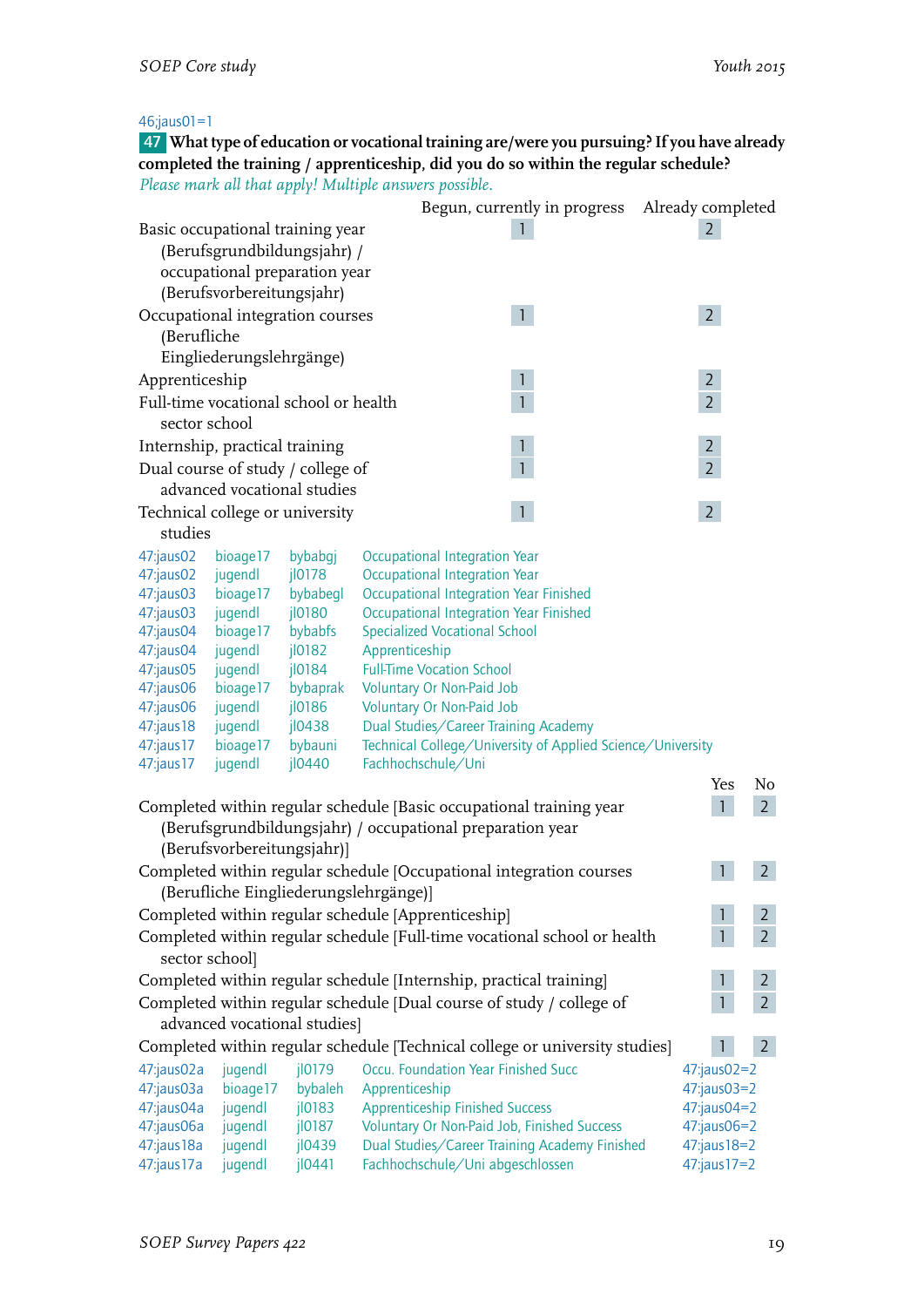#### 48 **Do you intend to complete vocational / occupational training or attain a university degree in the future?**

| Yes, maybe      | $\mathbf{1}$                            |         |                                                                 |        |  |  |  |  |  |  |
|-----------------|-----------------------------------------|---------|-----------------------------------------------------------------|--------|--|--|--|--|--|--|
| Yes, definitely | $\overline{2}$                          |         |                                                                 |        |  |  |  |  |  |  |
| No              | 3                                       |         |                                                                 |        |  |  |  |  |  |  |
| 48;jaus07       | bioage17                                | byzaja  | Formal Training Certificate, Uni. Degree                        | 3 @ 50 |  |  |  |  |  |  |
| 48;jaus07       | jugendl                                 | 10188   | <b>Future Apprenticeship, Degree</b>                            | 3 @ 50 |  |  |  |  |  |  |
|                 |                                         |         |                                                                 |        |  |  |  |  |  |  |
|                 | 48;jaus07=1:2                           |         |                                                                 |        |  |  |  |  |  |  |
|                 |                                         |         | 49 Which of the following qualifications do you plan to attain? |        |  |  |  |  |  |  |
|                 | Please mark all that apply!             |         |                                                                 |        |  |  |  |  |  |  |
|                 | Completed apprenticeship                |         | 1                                                               |        |  |  |  |  |  |  |
|                 |                                         |         | Full-time vocational school or health school<br>$\mathbf{1}$    |        |  |  |  |  |  |  |
|                 | Higher level trade and technical school |         | $\mathbf{1}$                                                    |        |  |  |  |  |  |  |
|                 | Civil servant education                 |         | 1                                                               |        |  |  |  |  |  |  |
|                 | Accredited career training academy      |         | $\mathbf{1}$                                                    |        |  |  |  |  |  |  |
|                 | University of applied science           |         | $\overline{1}$                                                  |        |  |  |  |  |  |  |
|                 |                                         |         | 1                                                               |        |  |  |  |  |  |  |
| University      |                                         |         |                                                                 |        |  |  |  |  |  |  |
| 49:jaus08       | bioage17                                | byzaleh | <b>Completed Apprenticeship</b>                                 |        |  |  |  |  |  |  |
| 49:jaus08       | jugendl                                 | jl0189  | <b>Completed Apprenticeship</b>                                 |        |  |  |  |  |  |  |
| 49:jaus09       | bioage17                                | byzabfs | <b>Full-Time Vocation School</b>                                |        |  |  |  |  |  |  |
| 49:jaus09       | jugendl                                 | jl0190  | <b>Full-Time Vocation School</b>                                |        |  |  |  |  |  |  |
| 49:jaus10       | bioage17                                | byzafsc | Higher Level Trade And Technical School                         |        |  |  |  |  |  |  |
| 49:jaus10       | jugendl                                 | jl0191  | Higher Level Trade And Technical School                         |        |  |  |  |  |  |  |
| 49:jaus11       | bioage17                                | byzabea | <b>Civil Servant Education</b>                                  |        |  |  |  |  |  |  |
| 49:jaus11       | jugendl                                 | jl0192  | <b>Civil Servant Training</b>                                   |        |  |  |  |  |  |  |
| 49:jaus12       | bioage17                                | byzabak | <b>Accredited Career Training Academy</b>                       |        |  |  |  |  |  |  |
| 49:jaus12       | jugendl                                 | jl0193  | <b>Accredited Career Training Academy</b>                       |        |  |  |  |  |  |  |
| 49:jaus13       | bioage17                                | byzafh  | Fachhochschule                                                  |        |  |  |  |  |  |  |
| 49:jaus13       | jugendl                                 | jl0194  | <b>Engineering School</b>                                       |        |  |  |  |  |  |  |
| 49:jaus14       | bioage17                                | byzauni | <b>University</b>                                               |        |  |  |  |  |  |  |
| 49:jaus14       | jugendl                                 | j10195  | University                                                      |        |  |  |  |  |  |  |
|                 |                                         |         |                                                                 |        |  |  |  |  |  |  |

### 50 **At what age do you wosh to be financially independent?**

At the age of … 50:jaus15 bioage17 byslbalt At What Age Financially Independent At What Age Financially Independent I am already financially independent. 1

|                   | 50:jaus16 bioage17 |        | bysibheu Already Financially Independent? |
|-------------------|--------------------|--------|-------------------------------------------|
| 50:jaus16 jugendl |                    | jl0198 | <b>Already Financially Independent</b>    |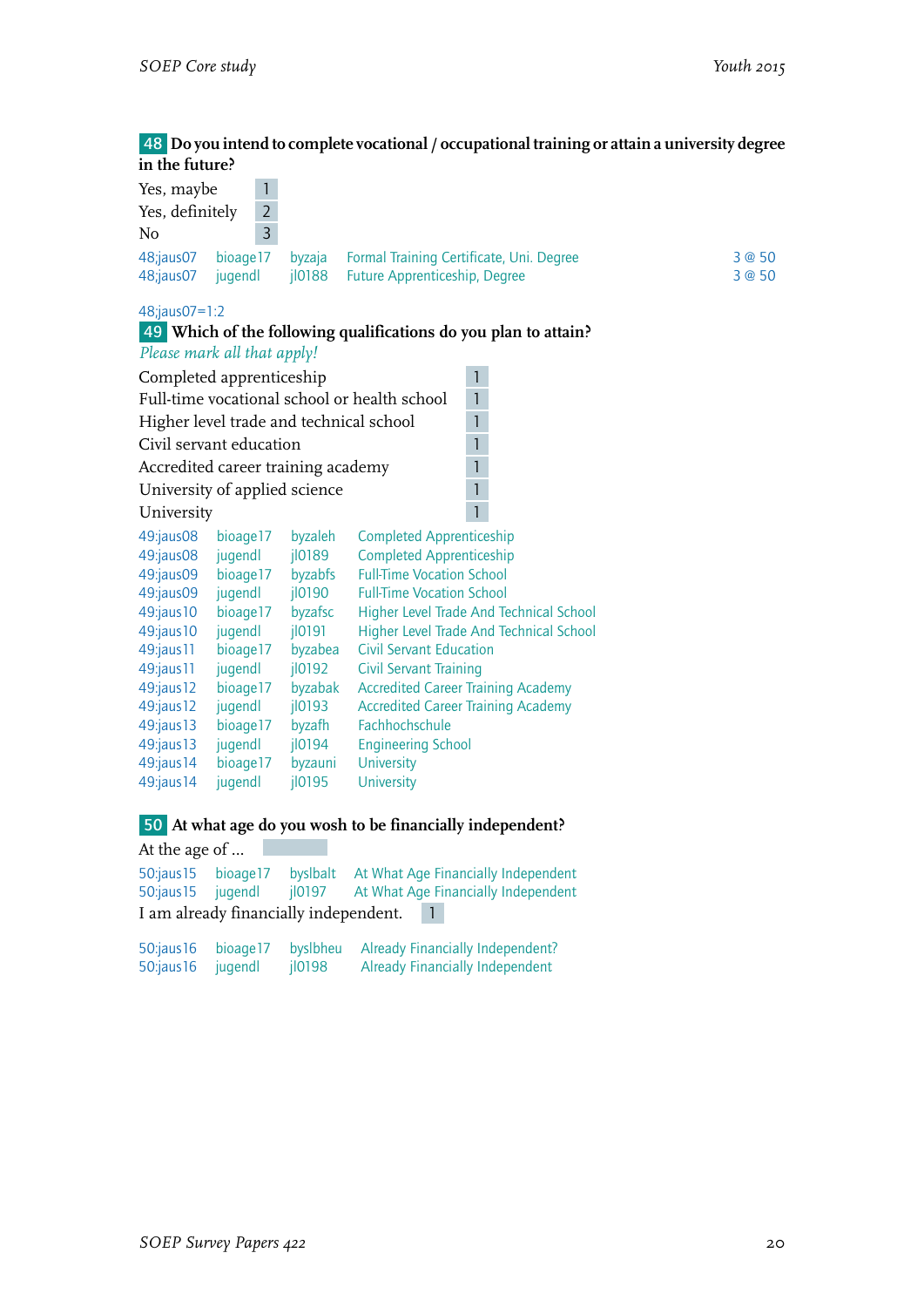|                     | 51 Do do have a career aspiration? |          |                             |        |
|---------------------|------------------------------------|----------|-----------------------------|--------|
|                     | Yes, to some degree                |          |                             |        |
| Yes, with certainty |                                    |          |                             |        |
| No, still not clear |                                    | 3        |                             |        |
| 51;jber01           | bioage17                           | bybwunja | <b>Preferred Occupation</b> | 3 @ 54 |
| 51;jber01           | jugendl                            | jl0199   | <b>Preferred Occupation</b> | 3 @ 54 |
| $51$ ;jber01=1:2    |                                    |          |                             |        |

52 **What kind of occupation is that? Please state as exact as possible.**

# 53 **What do you think? How well informed are you about that occupation?**

| Very well informed     |                      |                      |   |                                                                                    |
|------------------------|----------------------|----------------------|---|------------------------------------------------------------------------------------|
| Well informed          |                      |                      |   |                                                                                    |
| Not very well informed |                      |                      |   |                                                                                    |
| Poorly informed        |                      |                      | 4 |                                                                                    |
| 53;jber03<br>53;jber03 | bioage 17<br>jugendl | byzbinf<br>$i$ lozon |   | <b>Informed About Future Occupation</b><br><b>Informed About Future Occupation</b> |

# 54 **To what extent do you agree with the following statements regarding your choice of occupation?**

*Please state one entry per row!*

|                                   |                               |         |                                              | Applies to a                                  | Does not     | Does not     |  |  |  |
|-----------------------------------|-------------------------------|---------|----------------------------------------------|-----------------------------------------------|--------------|--------------|--|--|--|
|                                   |                               |         | Applies completely                           | certain degree                                | really apply | apply at all |  |  |  |
|                                   | My parents helped with        |         |                                              | $\overline{2}$                                | 3            | 4            |  |  |  |
|                                   | choice of occupation          |         |                                              |                                               |              |              |  |  |  |
|                                   | My goal is it to take things  |         | $\mathbf{1}$                                 | $\overline{2}$                                | 3            | 4            |  |  |  |
|                                   | as they come                  |         |                                              |                                               |              |              |  |  |  |
|                                   | I took a while to get         |         | $\mathbf{1}$                                 | $\overline{2}$                                | 3            | 4            |  |  |  |
|                                   | informed and to take          |         |                                              |                                               |              |              |  |  |  |
|                                   | the right decision            |         |                                              |                                               |              |              |  |  |  |
|                                   | I am still trying to find out |         | $\mathbf{1}$                                 | $\overline{2}$                                | 3            | 4            |  |  |  |
|                                   | what my talents are and       |         |                                              |                                               |              |              |  |  |  |
|                                   | which occupation is           |         |                                              |                                               |              |              |  |  |  |
| right for me                      |                               |         |                                              |                                               |              |              |  |  |  |
| 54:jber04                         | bioage17                      | byzbelt |                                              | Parents Helped With Choice Of Occupation      |              |              |  |  |  |
| 54:jber04                         | jugendl                       | j10202  |                                              | Career Choice, Importance Parents Suggestions |              |              |  |  |  |
| $54$ :jber $05$                   | bioage17                      | byzblas |                                              | Goal Is To Take Things As They Come           |              |              |  |  |  |
| 54:jber05<br>$i$ l0203<br>jugendl |                               |         | Career Choice, No Job In Particular In Sight |                                               |              |              |  |  |  |
| 54:jber06                         | bioage17                      | byzbbes |                                              | Lot Of Thought Put Into This Decision         |              |              |  |  |  |
| 54:jber06                         | jugendl                       | jl0204  |                                              | <b>Career Choice, Several Possibilities</b>   |              |              |  |  |  |
| 54:jber07                         | bioage17                      | byzbrau | Still Trying To Find What My Talents Are     |                                               |              |              |  |  |  |
| $i$ l0205<br>54:jber07<br>jugendl |                               |         |                                              | Career Choice, Still Exploring Own Skills     |              |              |  |  |  |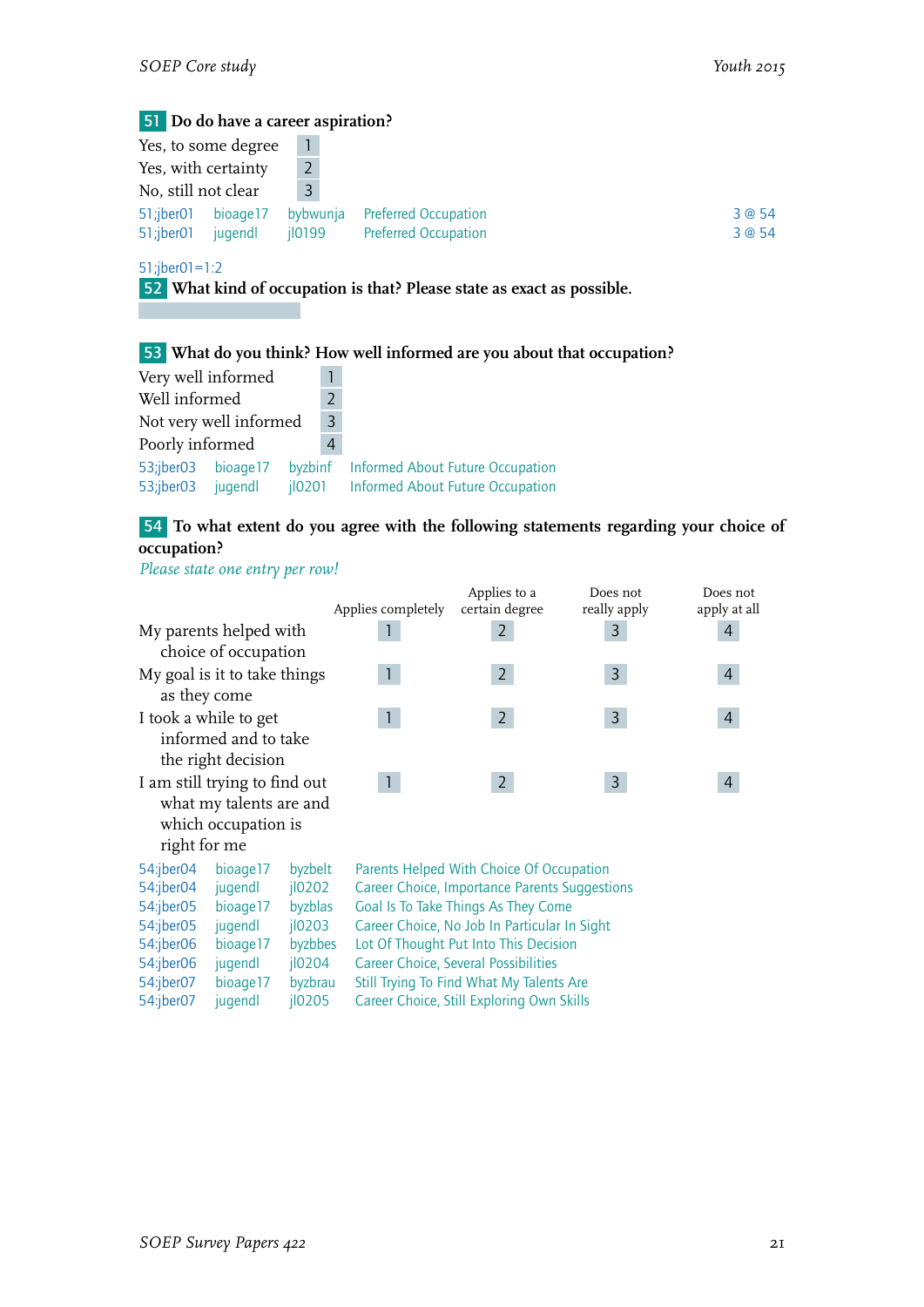55 **Different things may be important to people in choosing a career. Please state how important each of the following is to you—very important, important, not so important, completely unimportant. How important for your career is....**

|                        |                     | Very important     | Important                                                                                       | Less important | Quite unimportant |
|------------------------|---------------------|--------------------|-------------------------------------------------------------------------------------------------|----------------|-------------------|
| a secure job?          |                     | 1                  | $\overline{2}$                                                                                  | 3              | 4                 |
| a high income?         |                     | $\mathbf{1}$       | $\overline{2}$                                                                                  | 3              | $\overline{4}$    |
| good chances of        |                     | 1                  | $\overline{2}$                                                                                  | 3              | $\overline{4}$    |
| promotion?             |                     |                    |                                                                                                 |                |                   |
| a respected,           |                     | $\mathbf{1}$       | $\overline{2}$                                                                                  | 3              | $\overline{4}$    |
| recognized             |                     |                    |                                                                                                 |                |                   |
| career?                |                     |                    |                                                                                                 |                |                   |
|                        |                     | $\mathbf{1}$       |                                                                                                 |                |                   |
| a job that leaves a    | lot of free time?   |                    | $\overline{2}$                                                                                  | $\mathsf{3}$   | $\overline{4}$    |
|                        |                     |                    |                                                                                                 |                |                   |
| an interesting job,    |                     |                    | $\overline{2}$                                                                                  | 3              | 4                 |
| career?                |                     |                    |                                                                                                 |                |                   |
| a job that allows      |                     |                    | $\overline{2}$                                                                                  | $\overline{3}$ | $\overline{4}$    |
| you to work            |                     |                    |                                                                                                 |                |                   |
|                        | independently?      |                    |                                                                                                 |                |                   |
| a job that provides    |                     | $\mathbf{1}$       | $\overline{2}$                                                                                  | $\overline{3}$ | $\overline{4}$    |
|                        | a lot of contact    |                    |                                                                                                 |                |                   |
| with other             |                     |                    |                                                                                                 |                |                   |
| people?                |                     |                    |                                                                                                 |                |                   |
| a job that's           |                     | $\mathbf{1}$       | 2 <sup>7</sup>                                                                                  | $\mathsf{3}$   | $\overline{4}$    |
| important for          |                     |                    |                                                                                                 |                |                   |
| society?               |                     |                    |                                                                                                 |                |                   |
| a job with good        |                     |                    | 2 <sup>7</sup>                                                                                  | $\mathsf{3}$   | $\overline{4}$    |
| health and             |                     |                    |                                                                                                 |                |                   |
| safety                 |                     |                    |                                                                                                 |                |                   |
| conditions?            |                     |                    |                                                                                                 |                |                   |
| a job that leaves      |                     | $\mathbf{1}$       | $\overline{2}$                                                                                  | $\mathsf{3}$   | $\overline{4}$    |
|                        | time for family     |                    |                                                                                                 |                |                   |
|                        | commitments?        |                    |                                                                                                 |                |                   |
| a job where you can    |                     |                    | $\overline{2}$                                                                                  | 3              | 4                 |
| help others?           |                     |                    |                                                                                                 |                |                   |
| 55:jber08              | bioage17            | bywbsich           | Secure Job, Career                                                                              |                |                   |
| 55:jber08              | jugendl             | 10206              | Secure Job, Career                                                                              |                |                   |
| 55:jber09              | bioage17            | bywbeink           | <b>High Income</b>                                                                              |                |                   |
| 55:jber09              | jugendl             | jl0207             | Important: High Income                                                                          |                |                   |
| 55:jber10              | bioage17            | bywbauf            | <b>Good Promotion Possibilities</b>                                                             |                |                   |
| 55:jber10              | jugendl             | jl0208             | <b>Important: Promotion Possibilities</b>                                                       |                |                   |
| 55:jber11              | bioage17            | bywbane            | Job With Recognition                                                                            |                |                   |
| 55:jber11              | jugendl             | jl0209             | <b>Job With Recognition</b>                                                                     |                |                   |
| 55:jber12              | bioage17            | bywbfrei           | Job Which Allows For Spare Time                                                                 |                |                   |
| 55:jber12              | jugendl             | jl0210             | Job Which Allows For Spare Time                                                                 |                |                   |
| 55:jber13              | bioage17            | bywbint            | Interesting Job, Career                                                                         |                |                   |
| 55:jber13              | jugendl             | j10211             | Important: Interesting Work                                                                     |                |                   |
| 55:jber14<br>55:jber14 | bioage17<br>jugendl | bywbselb<br>j10212 | Job Which Allows For Independent Working<br>Important: Job Which Allows For Independent Working |                |                   |
| 55:jber15              | bioage17            | bywbkont           | Interaction Important                                                                           |                |                   |
| 55:jber15              | jugendl             | j10213             | Interaction Important                                                                           |                |                   |
| 55:jber16              | bioage17            | bywbgsl            | <b>Job Important For Society</b>                                                                |                |                   |
|                        |                     |                    |                                                                                                 |                |                   |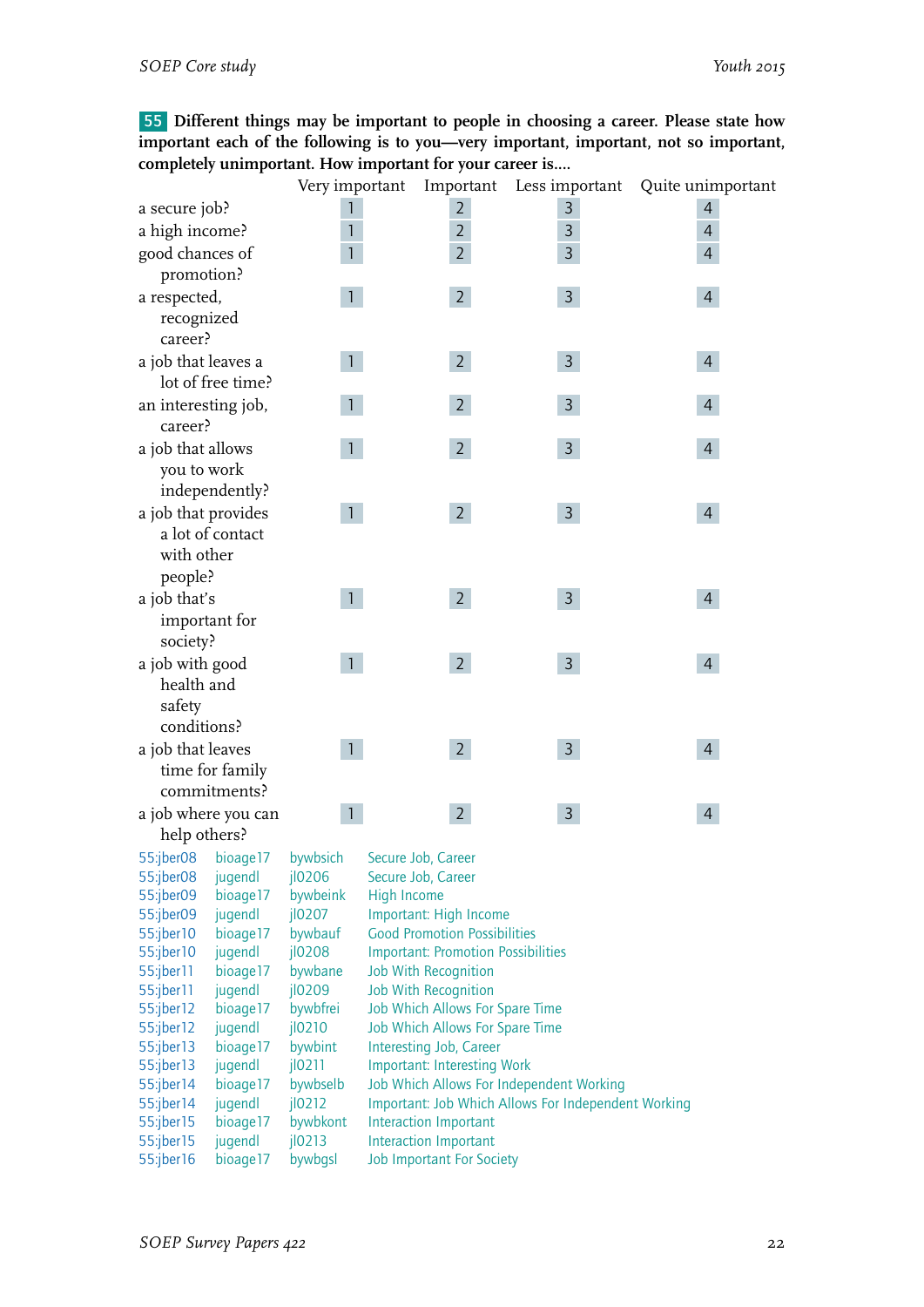| 55:jber16 | jugendl  | $i$ lo <sub>214</sub> | <b>Job Important For Society</b>         |
|-----------|----------|-----------------------|------------------------------------------|
| 55:jber17 | bioage17 | bywbgsnd              | Job With Good Health, Safety Conditions  |
| 55:jber17 | jugendl  | $i$ lo <sub>215</sub> | Job With Good Health, Safety Conditions  |
| 55:jber18 | bioage17 | bywbfam               | <b>Job Allows For Family Commitments</b> |
| 55:jber18 | jugendl  | $i$ loz <sub>16</sub> | <b>Job Allows For Family Commitments</b> |
| 55:jber19 | bioage17 | bywbhelf              | Job Where One Can Help Others            |
| 55:jber19 | jugendl  | $i$ lo <sub>217</sub> | Job Where One Can Help Others            |

#### 56 **How would you describe your current health?**

| Very good          |                     |               |                 |                                              |  |
|--------------------|---------------------|---------------|-----------------|----------------------------------------------|--|
| Good               |                     | $\mathcal{P}$ |                 |                                              |  |
| Satisfactory       |                     | 3             |                 |                                              |  |
| Poor               |                     | 4             |                 |                                              |  |
| Bad                |                     | 5             |                 |                                              |  |
| 56;jges<br>56;jges | bfpage17<br>jugendl |               | bf 56<br>jl0218 | <b>Health Status</b><br><b>Health Status</b> |  |
|                    |                     |               |                 |                                              |  |

#### 57 **How tall are you? (cm)**

*If you don't know, please estimate.*

cm 57:jgr bfpage17 bfj57 How Tall in Cm (1 Inch = 2.54cm)<br>57:jgr jugendl jl0219 How Tall In cm (1 inch=2.54cm)  $j$ l0219 How Tall In cm (1 inch=2.54cm)

#### 58 **How many kilograms do you currently weigh?**

*If you don't know, please estimate.* kg

58:jkilo bfpage17 bfj58 Weight in Kg<br>58:jkilo juqendl jl0220 Weight in kg jl0220 Weight in kg

#### 59\_0 **Future**

59 **How likely is it that you will experience the following career changes? Please estimate the probability on a scale of 0 to 100, with 0 meaning that such a change definitely will not take place, and 100 meaning that such a change definitely will take place. How likely is it that you …**

*Please state one entry per row!*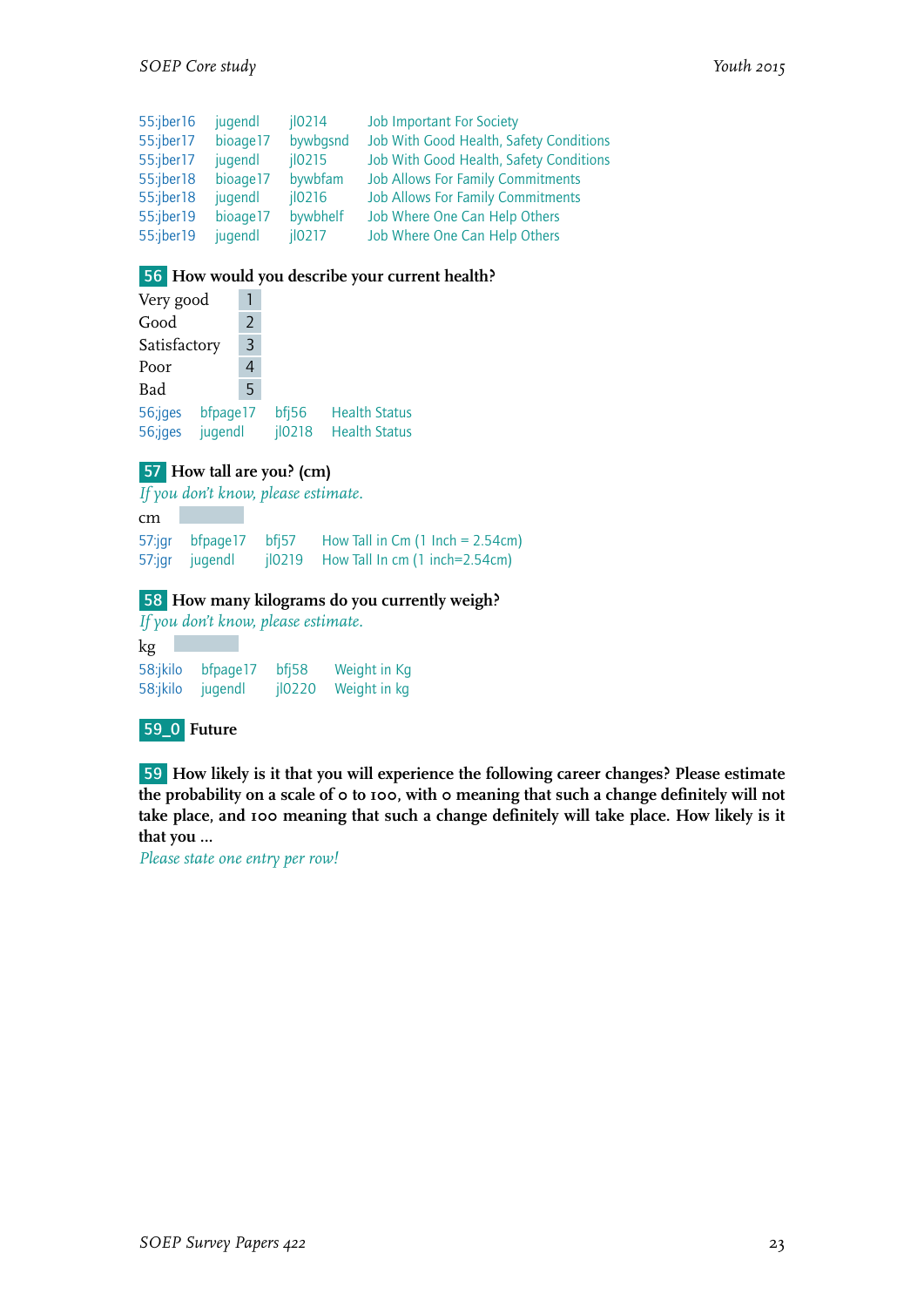|                                                          | $\circ$        | IO                                                            | 20             | 30             | 40             | 50             | 60              | 70             | 80 | QO             | 100,00%         |
|----------------------------------------------------------|----------------|---------------------------------------------------------------|----------------|----------------|----------------|----------------|-----------------|----------------|----|----------------|-----------------|
| get an appreticeship or a<br>place for study             | $\mathbf 0$    |                                                               | $\overline{2}$ | 3              | $\overline{4}$ | 5              | 6               | $\overline{7}$ | 8  | 9              | 10              |
| complete training / get<br>university degree             | 0              |                                                               | $\overline{2}$ | 3              | $\overline{4}$ | 5              | $6\phantom{1}6$ | 7              | 8  | 9              | 10              |
| find a job                                               | 0              |                                                               | $\overline{2}$ | 3              | $\overline{4}$ | 5              | 6               | 7              | 8  | 9              | 10              |
| are successfull in your<br>career                        | $\mathbf 0$    |                                                               | $\overline{2}$ | 3              | $\overline{4}$ | 5 <sup>1</sup> | 6               | $\overline{7}$ | 8  | $\overline{9}$ | 10              |
| become unemployed for a<br>longer period of time         | 0              |                                                               | $\overline{2}$ | 3              | $\overline{4}$ | 5              | 6               | 7              | 8  | 9              | 10 <sup>°</sup> |
| slow down professionally<br>because of family<br>matters | 0              |                                                               | $\overline{2}$ | 3              | $\overline{4}$ | 5              | 6               | $\overline{7}$ | 8  | 9              | 10 <sup>°</sup> |
| become self-employed                                     | 0              |                                                               | 2              | 3              | 4              | 5              | 6               | 7              | 8  | 9              | 10              |
| work in a foreign country                                | $\mathbf{0}$   |                                                               | $\overline{2}$ | 3              | $\overline{4}$ | 5              | 6               | $\overline{7}$ | 8  | 9              | 10              |
| will marry                                               | $\mathbf{0}$   |                                                               | $\overline{2}$ | 3              | $\overline{4}$ | 5              | 6               | $\overline{7}$ | 8  | 9              | 10              |
| live together with your<br>partner                       | $\overline{0}$ |                                                               | $\overline{2}$ | $\overline{3}$ | $\overline{4}$ | 5              | 6               | $\overline{7}$ | 8  | 9              | 10              |
| have a child                                             | $\mathbf 0$    |                                                               | $\overline{2}$ | 3              | $\overline{4}$ | 5              | 6               | $\overline{7}$ | 8  | 9              | 10              |
| have more than one child                                 | $\mathbf 0$    |                                                               | $\overline{2}$ | 3              | $\overline{4}$ | 5              | 6               | $\overline{7}$ | 8  | 9              | 10              |
| bf 5901<br>59:jzuk01<br>bfpage17                         |                | Probability in %: Favoured Apprenticeship or University Place |                |                |                |                |                 |                |    |                |                 |

| <b>JY.IZUKUT</b> | bipage i z | <b>DISCIIO</b>        | Probability in %. Favoured Apprenticeship or University Place |
|------------------|------------|-----------------------|---------------------------------------------------------------|
| 59:jzuk01        | bioage17   | bywaausp              | Probability Of Training, University Slot                      |
| 59:jzuk01        | jugendl    | $i$ lozz $i$          | Probability in %: favoured apprenticeship or university place |
| 59:jzuk02        | bfpage17   | bf 5902               | Probability in %: Apprenticeship or University Place          |
| 59:jzuk02        | bioage17   | bywaerfa              | Probability Success. Training, University                     |
| 59:jzuk02        | jugendl    | j10222                | Probability in %: apprenticeship or university place          |
| 59:jzuk03        | bfpage17   | bfj5903               | Probability in %: Workplace                                   |
| 59:jzuk03        | bioage17   | bywaarbp              | <b>Probability Of Finding Employment</b>                      |
| 59:jzuk03        | jugendl    | j10223                | Probability in %: workplace                                   |
| 59:jzuk04        | bfpage17   | bfj5904               | Probability in %: Job Success                                 |
| 59:jzuk04        | bioage17   | bywaberf              | <b>Probability Of Job Success</b>                             |
| 59:jzuk04        | jugendl    | $i$ l0224             | Probability in %: job success                                 |
| 59:jzuk05        | bfpage17   | bf 5905               | Probability in %: Unemployed                                  |
| 59:jzuk05        | bioage17   | bywaarbl              | Probability Of Long-Term Unemployment                         |
| 59:jzuk05        | jugendl    | j10225                | Probability in %: unemployed                                  |
| 59:jzuk06        | bfpage17   | bfj5906               | Probability in %: Limitation Family                           |
| 59:jzuk06        | bioage17   | bywazuru              | Probability Of Being Held Back By Family                      |
| 59:jzuk06        | jugendl    | $i$ l0226             | Probability in %: limitation family                           |
| 59:jzuk07        | bfpage17   | bfj5907               | Probability in %: Self Employed                               |
| 59:jzuk07        | bioage17   | bywaselb              | Probability Of Being Self-Employed                            |
| 59:jzuk07        | jugendl    | $i$ lo <sub>227</sub> | Probability in %: self employed                               |
| 59:jzuk08        | bfpage17   | bfj5908               | Probability in %: Job Abroad                                  |
| 59:jzuk08        | bioage17   | bywaausl              | Probability Of Working Abroad                                 |
| 59:jzuk08        | jugendl    | j10228                | Probability in %: job abroad                                  |
| 59:jzuk09        | bfpage17   | bfj5909               | Probability in %: Marriage                                    |
| 59:jzuk09        | bioage17   | bywaheir              | <b>Probability Of Marriage</b>                                |
| 59:jzuk09        | jugendl    | $i$ lozz $9$          | Probability in %: marriage                                    |
| 59:jzuk10        | bfpage17   | bfj5910               | Probability in %: Partnership                                 |
| 59:jzuk10        | bioage17   | bywapart              | Probability Of Living With A Partner                          |
| 59:jzuk10        | jugendl    | j10230                | Probability in %: partnership                                 |
| 59:jzuk11        | bfpage17   | bf 5911               | Probability in %: One Child                                   |
| 59:jzuk11        | bioage17   | bywakid1              | Probability Of A Child                                        |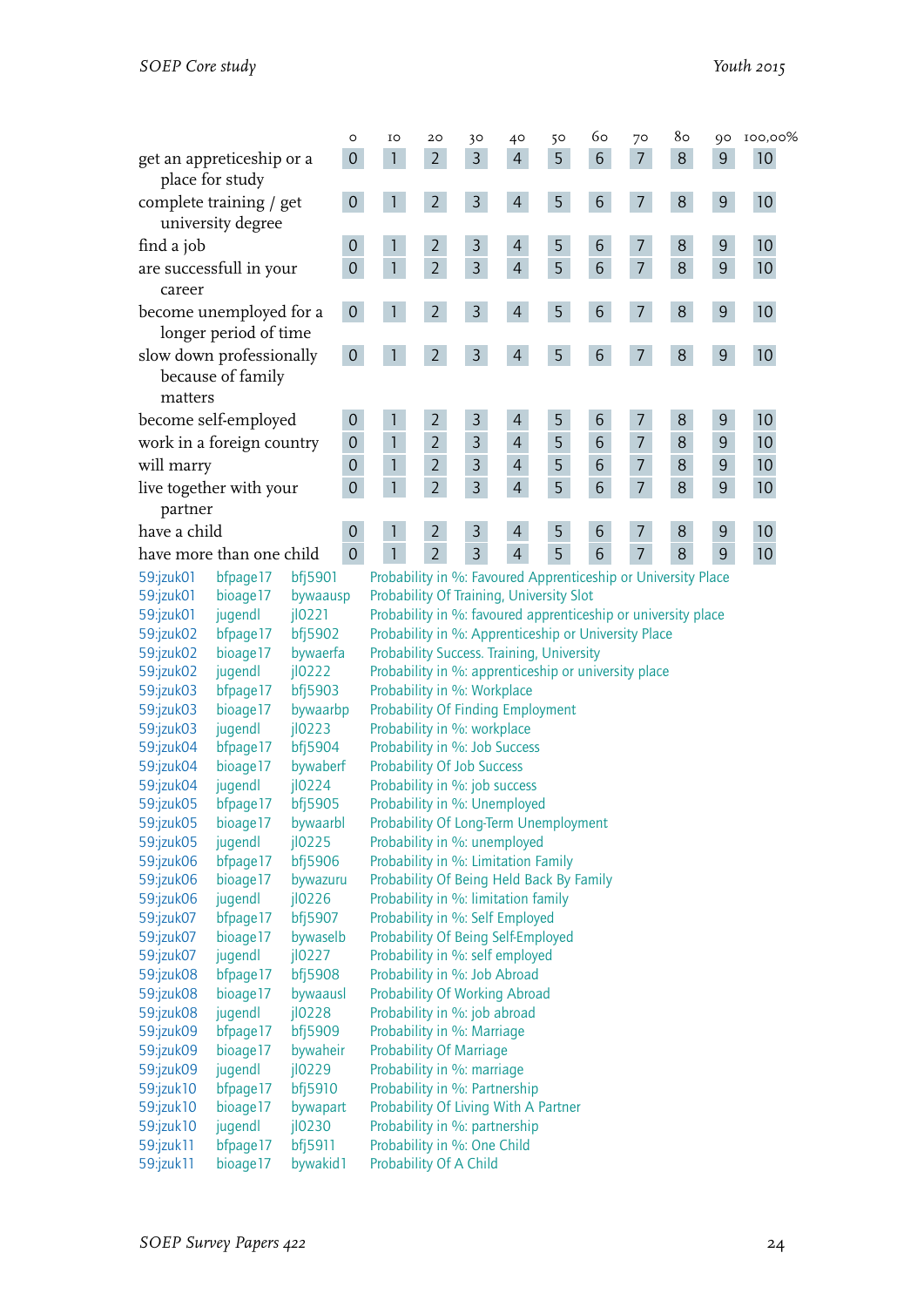| 59: izuk11 jugendl                |           | il0231         | Probability in %: one child            |
|-----------------------------------|-----------|----------------|----------------------------------------|
| 59:jzuk12                         | bfpage 17 | <b>bfi5912</b> | Probability in %: More Than One Child  |
| 59:jzuk12 bioage17                |           | bywakidm       | <b>Probability Of Several Children</b> |
| 59: <i>izuk</i> 12 <i>jugendl</i> |           | $i$ l0232      | Probability in %: more than one child  |

#### 60\_0 **Your origin**

#### 60 **What is your year and month of birth?**

| Year      |          |         |                      |
|-----------|----------|---------|----------------------|
| Month     |          |         |                      |
| 60:jgeb   | bfpage17 | bfj6001 | Year Of Birth        |
| 60:jqeb   | jugendl  | jl0233  | <b>Year Of Birth</b> |
| 60:jqebmo | bfpage17 | bfj6002 | Month of Birth       |
| 60:jqebmo | jugendl  | jl0234  | Month Of Birth       |

#### 61 **What city or town were you born in? If there is more than one town with the same name, please also state the name of the nearest city.**

*Please write the name of the town in the left blank and any additional information in the right blank. For example, write "Düsseldorf," "Frankfurt an der Oder," "Frankfurt am Main," in the left blank and in the case of "Roßdorf bei Schmalkalden" write "Roßdorf" in the left and "bei Schmalkalden" in the right blank. Please do the same for birthplaces outside Germany.*

| [Name of town/city]                           |  |
|-----------------------------------------------|--|
| [Additional information to name of town/city] |  |

#### 62 **Are you born in Germany?**

| Yes | $\overline{1}$ |  |                                            |        |
|-----|----------------|--|--------------------------------------------|--------|
| No  | $\overline{2}$ |  |                                            |        |
|     |                |  | 62; ista 1 bfpage 17 bfj62 Born in Germany | 1 @ 67 |
|     |                |  | 62; ista1 jugendl jl0235 born in Germany   | 1@67   |
|     |                |  |                                            |        |

62;jsta1=2

| 63 What country were you born in? |  |
|-----------------------------------|--|
|                                   |  |

*Please state the current name of the country!*

63;jsta2 bfpage17 bfj6302 Country of Birth 63;jsta2 jugendl jl0238 Country Of Birth

#### 64 **When did you move to Germany?**

| Year                     |          |        |                           |
|--------------------------|----------|--------|---------------------------|
| 64:jzug01                | bfpage17 | bfi64  | <b>Migrant To Germany</b> |
| $64$ : $ z \text{uq01} $ | jugendl  | il0239 | Migrant To Germany        |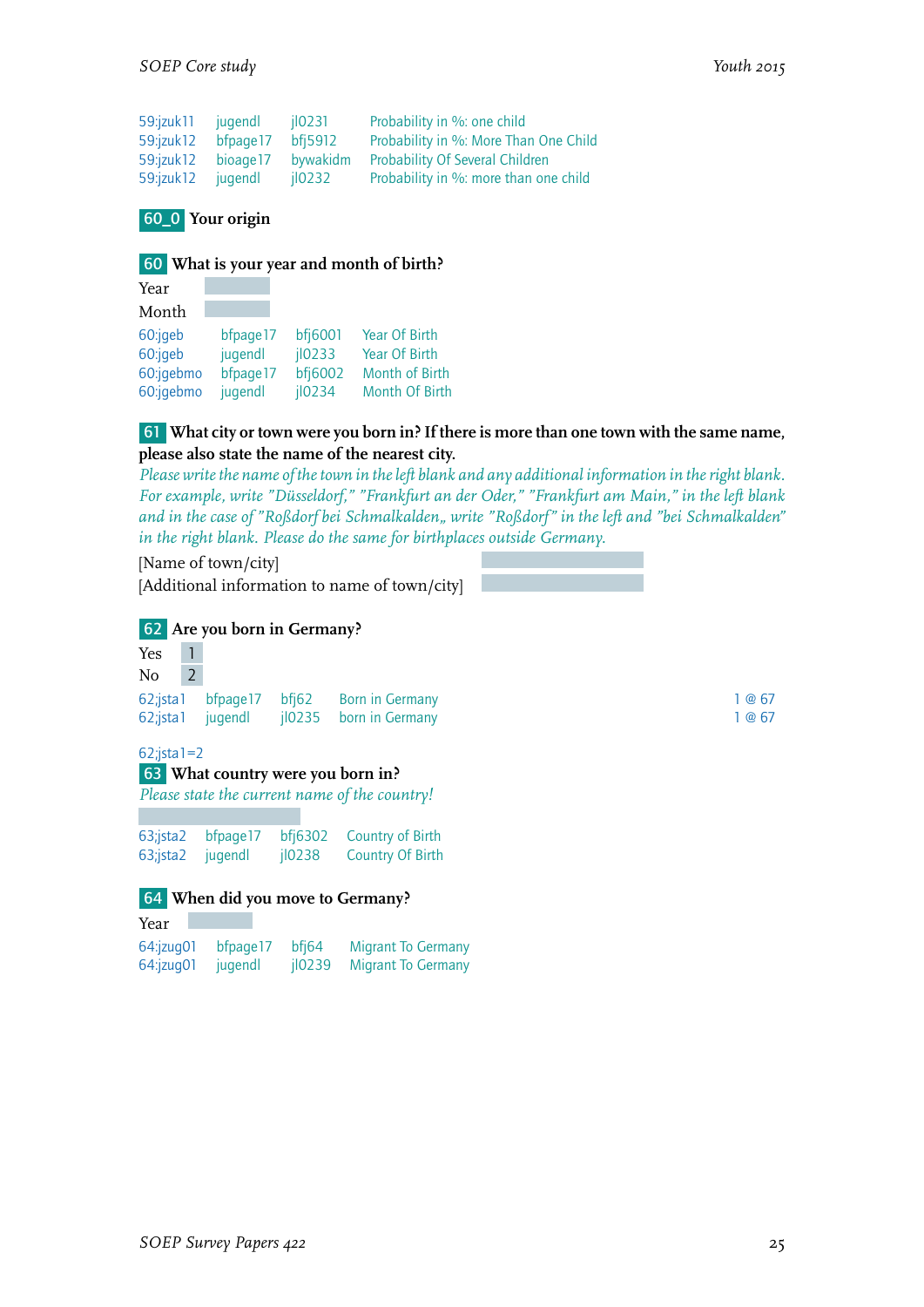65 **Which of the following immigrant categories did you belong to when you moved to Germany?**

| Person of German descent from Eastern Europe               |                                                                         |        |                                                       |                |  |  |
|------------------------------------------------------------|-------------------------------------------------------------------------|--------|-------------------------------------------------------|----------------|--|--|
|                                                            |                                                                         |        | German who had lived abroad for a long period of time | $\overline{z}$ |  |  |
| Citizen of an EU country                                   |                                                                         |        |                                                       | $\overline{3}$ |  |  |
| Asylum-seeker or refugee<br>$\overline{4}$                 |                                                                         |        |                                                       |                |  |  |
| Family immigration, e.g., a child of a legal resident<br>6 |                                                                         |        |                                                       |                |  |  |
| With a tourist visa<br>8                                   |                                                                         |        |                                                       |                |  |  |
| None of these<br>9                                         |                                                                         |        |                                                       |                |  |  |
|                                                            | 65;jzug02 bfpage17<br><b>Status Upon Immigration To Germany</b><br>bf65 |        |                                                       |                |  |  |
| 65;jzug02 jugendl                                          |                                                                         | jl0240 | <b>Status Upon Migration To Germany</b>               |                |  |  |

# 66 **The next question is about your knowledge of the German language.**

|                           |                       |                       | Very well                             | Well Good                                                          | Okay           | <b>Badly</b>   | Not at all |  |
|---------------------------|-----------------------|-----------------------|---------------------------------------|--------------------------------------------------------------------|----------------|----------------|------------|--|
| Speaking [How well do you |                       |                       | $\overline{2}$                        | $\overline{3}$                                                     | $\overline{4}$ | 5              |            |  |
|                           | know German?]         |                       |                                       |                                                                    |                |                |            |  |
| Writing [How well do you  |                       |                       | $\mathbf{1}$                          | 2 <sup>2</sup>                                                     | $\overline{3}$ | $\overline{4}$ | 5          |  |
|                           | know German?]         |                       |                                       |                                                                    |                |                |            |  |
| Reading [How well do you  |                       |                       | $\mathbf{1}$                          | $\overline{2}$                                                     | $\mathsf{3}$   | $\overline{4}$ | 5          |  |
|                           | know German?]         |                       |                                       |                                                                    |                |                |            |  |
| Speaking [How well do you |                       |                       | $\mathbf{1}$                          | 2 <sup>1</sup>                                                     | $\overline{3}$ | $\overline{4}$ | 5          |  |
|                           | know the language of  |                       |                                       |                                                                    |                |                |            |  |
|                           | your native country / |                       |                                       |                                                                    |                |                |            |  |
| your parents'             |                       |                       |                                       |                                                                    |                |                |            |  |
| language?]                |                       |                       |                                       |                                                                    |                |                |            |  |
| Writing [How well do you  |                       |                       | $\mathbf{1}$                          | $\overline{2}$                                                     | $\mathsf{3}$   | $\overline{4}$ | 5          |  |
|                           | know the language of  |                       |                                       |                                                                    |                |                |            |  |
|                           | your native country / |                       |                                       |                                                                    |                |                |            |  |
| your parents'             |                       |                       |                                       |                                                                    |                |                |            |  |
| language?]                |                       |                       |                                       |                                                                    |                |                |            |  |
|                           |                       |                       | $\mathbf{1}$                          | 2 <sup>1</sup>                                                     | $\overline{3}$ | $\overline{4}$ | 5          |  |
| Reading [How well do you  |                       |                       |                                       |                                                                    |                |                |            |  |
|                           | know the language of  |                       |                                       |                                                                    |                |                |            |  |
|                           | your native country / |                       |                                       |                                                                    |                |                |            |  |
| your parents'             |                       |                       |                                       |                                                                    |                |                |            |  |
| language?]                |                       |                       |                                       |                                                                    |                |                |            |  |
| 66:jmusp2                 | bfpage17              | bfj6604               |                                       | Oral Ability: German                                               |                |                |            |  |
| 66:jmusp2                 | jugendl               | $i$ lo <sub>248</sub> |                                       | Oral Ability: German                                               |                |                |            |  |
| 66:jmusp3                 | bfpage17              | bfj6605               |                                       | Written Ability: German                                            |                |                |            |  |
| 66:jmusp3                 | jugendl               | jl0249                |                                       | Written Ability: German                                            |                |                |            |  |
| 66:jmusp6<br>66:jmusp6    | bfpage17<br>jugendl   | bfj6606<br>jl1249     |                                       | <b>Reading Ability: German</b>                                     |                |                |            |  |
| 66:jspzug1                | bfpage17              | bfj6601               |                                       | reading ability: German<br>Before Immigration: Oral Ability German |                |                |            |  |
| 66:jspzug1                | jugendl               | jl0442                | before migration: oral ability german |                                                                    |                |                |            |  |
| 66:jspzug2                | bfpage17              | bfj6602               |                                       | Before Immigration: Written Ability German                         |                |                |            |  |
| 66:jspzug2                | jugendl               | $i$ l0443             |                                       | before migration: written ability german                           |                |                |            |  |
| 66:jspzug3                | bfpage17              | bfj6603               |                                       | Before Immigration: Reading Ability German                         |                |                |            |  |
| 66:jspzug3                | jugendl               | jl0444                |                                       | before migration: reading ability german                           |                |                |            |  |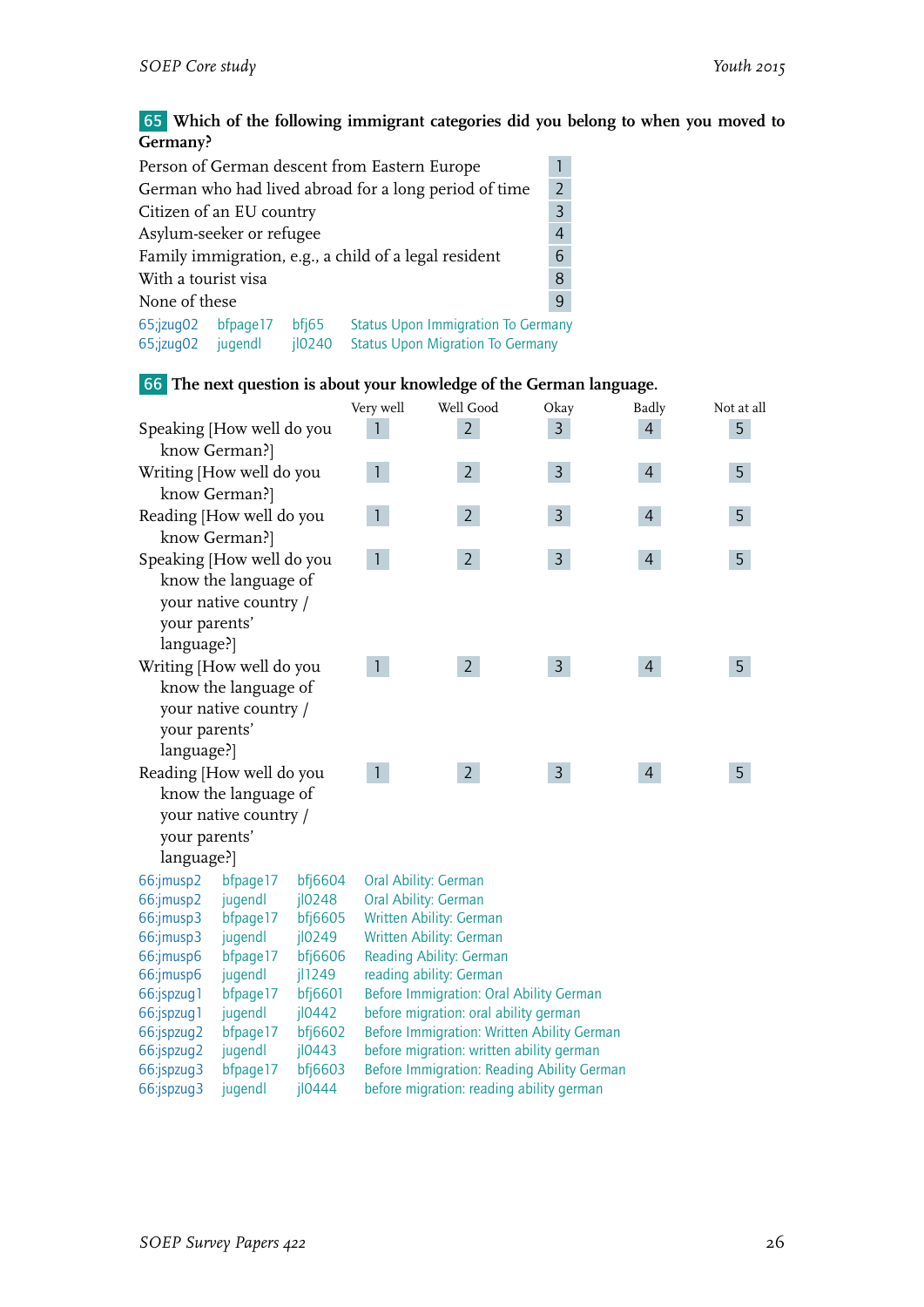| 67 Do you have German citizenship today?                                              |               |
|---------------------------------------------------------------------------------------|---------------|
| Yes                                                                                   |               |
| $\overline{2}$<br>No                                                                  |               |
| jugendl jl0241 Have German Nationality?<br>$67$ ; jsta3                               | 2@72          |
| $67$ ;jsta $3=1$                                                                      |               |
| 68 Do you have dual citizenship with another country in addition to Germany?          |               |
| $\mathbf{1}$<br>Yes<br>$\overline{2}$<br>No                                           |               |
| jugendl jl0242 Have Second Nationality<br>68;jsta4<br>[Yes]:                          |               |
| Please state!                                                                         |               |
| 68:jsta4x<br>jugendl<br>j10243<br>second nationality (code)                           | $68$ ;jsta4=1 |
| 69 Have you had German citizenship since birth or did you acquire it at a later date? |               |
| Since birth                                                                           |               |
| At a later date<br>$\overline{2}$                                                     |               |
| 69;jsta5 jugendl jl0244 German nationality since birth or applied for later           | 1@74          |
| $69$ ;jsta $5=2$                                                                      |               |
| 70 What citizenship did you have before?                                              |               |
| Please state!                                                                         |               |
| jugendl<br>jl0418 which nationality (code)<br>70;jsta5x                               |               |
| 71 And in what year did you acquire German citizenship?                               |               |
| Year:                                                                                 |               |
| jugendl jl0419 German nationality since<br>71:jsta6                                   | $I =$ ""@ 74  |
| 72 What is your country of citizenship?                                               |               |
| jl0245 Which Nationality (Code)<br>jugendl<br>$72$ ; inat                             |               |
| 73 What is your current residency status?                                             |               |
| Permanent residency<br>$\mathbf{1}$                                                   |               |
| Temporary residency<br>$\overline{2}$                                                 |               |
| $\overline{3}$<br>Temporary suspension of deportation                                 |               |
| $\overline{4}$<br>Tourist visa                                                        |               |
| 5<br>None of the above                                                                |               |
| 73;jstat jugendl jl0445<br><b>Residence Status</b>                                    |               |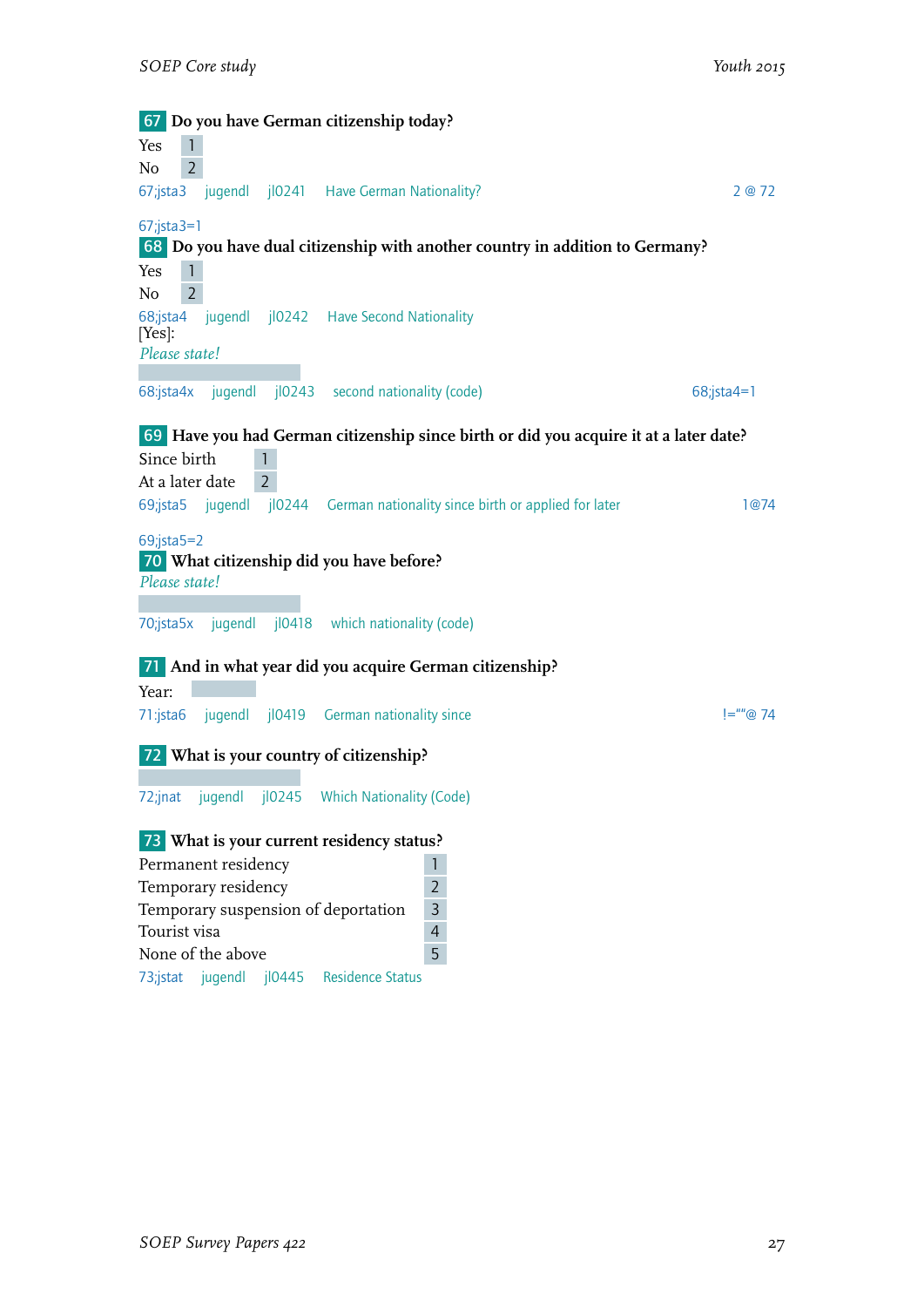#### 74 **Where did you spend the majority of your childhood up to the age of 15? Was it ...**

| in a large city        |                                                         |  |
|------------------------|---------------------------------------------------------|--|
| in a medium-sized city | $\mathcal{P}$                                           |  |
| in a small town        | 3                                                       |  |
| in a rural area        |                                                         |  |
|                        | 74;jkh01 jugendl jl0272 Main Residence During Childhood |  |

#### 75 **Do you still live in the same city or area today?**

Yes, I still do 1 Yes, I have moved back 2 No 3 75;jkh02 jugendl jl0273 Lives Now In Same Area Where Grew Up

#### 76 **Do you or did you have brothers and sisters?**

*We are referring here to biological siblings, half-siblings, step-siblings, and adoptive siblings. Please provide the following information for each of your siblings (maximum of 8), from oldest to youngest. Please also state whether you lived with each sibling for your entire childhood, that is, up to the age of 15.*

Yes. Please state number: … siblings

| 76:jbsanz<br>$\mathbf{1}$<br>N <sub>o</sub> | jugendl        | jl0446    | Number Of Siblings Not In Germany |      |
|---------------------------------------------|----------------|-----------|-----------------------------------|------|
| 76:jbsno                                    | jugendl        | jl0447    | No Siblings                       | 1@77 |
| Year of birth                               |                |           |                                   |      |
| Month                                       |                |           |                                   |      |
| $76$ :jbsj1                                 | jugendl        | jl0448    | 1. Geschw. Geb.Jahr               |      |
| $76$ :jbsj1                                 | jugendl        | $i$ l0454 | 2. Geschw. Geb.Jahr               |      |
| 76:jbsj1                                    | jugendl        | jl0460    | 3. Geschw. Geb.Jahr               |      |
| $76$ :jbsj1                                 | jugendl        | jl0466    | 4. Geschw. Geb.Jahr               |      |
| 76:jbsj1                                    | jugendl        | j10472    | 5. Geschw. Geb.Jahr               |      |
| 76:jbsj1                                    | jugendl        | $i$ l0478 | 6. Geschw. Geb.Jahr               |      |
| $76$ :jbsj1                                 | jugendl        | jl0484    | 7. Geschw. Geb.Jahr               |      |
| $76$ :jbsj1                                 | jugendl        | jl0490    | 8. Geschw. Geb.Jahr               |      |
| 76:jbsmo1                                   | jugendl        | jl0449    | 1. Geschw. Geb.Monat              |      |
| 76:jbsmo1                                   | jugendl        | jl0455    | 2. Geschw. Geb.Monat              |      |
| 76:jbsmo1                                   | jugendl        | $i$ l0461 | 3. Geschw. Geb.Monat              |      |
| 76:jbsmo1                                   | jugendl        | $i$ l0467 | 4. Geschw. Geb.Monat              |      |
| 76:jbsmo1                                   | jugendl        | $i$ l0473 | 5. Geschw. Geb.Monat              |      |
| 76:jbsmo1                                   | jugendl        | jl0479    | 6. Geschw. Geb.Monat              |      |
| 76:jbsmo1                                   | jugendl        | jl0485    | 7. Geschw. Geb.Monat              |      |
| 76:jbsmo1                                   | jugendl        | $i$ l0491 | 8. Geschw. Geb.Monat              |      |
| <b>Sex</b>                                  |                |           |                                   |      |
| <b>Brother</b>                              | $\mathbf{1}$   |           |                                   |      |
| Sister                                      | $\overline{2}$ |           |                                   |      |
| 76:jbssex1                                  | jugendl        | jl0450    | 1. Geschw. Geschlecht             |      |
| 76:jbssex1                                  | jugendl        | j10456    | 2. Geschw. Geschlecht             |      |
| 76:jbssex1                                  | jugendl        | $i$ l0462 | 3. Geschw. Geschlecht             |      |
| 76:jbssex1                                  | jugendl        | jl0468    | 4. Geschw. Geschlecht             |      |
| 76:jbssex1                                  | jugendl        | jl0474    | 5. Geschw. Geschlecht             |      |
| 76:jbssex1                                  | jugendl        | jl0480    | 6. Geschw. Geschlecht             |      |
| 76:jbssex1                                  | jugendl        | jl0486    | 7. Geschw. Geschlecht             |      |
| 76:jbssex1                                  | jugendl        | jl0492    | 8. Geschw. Geschlecht             |      |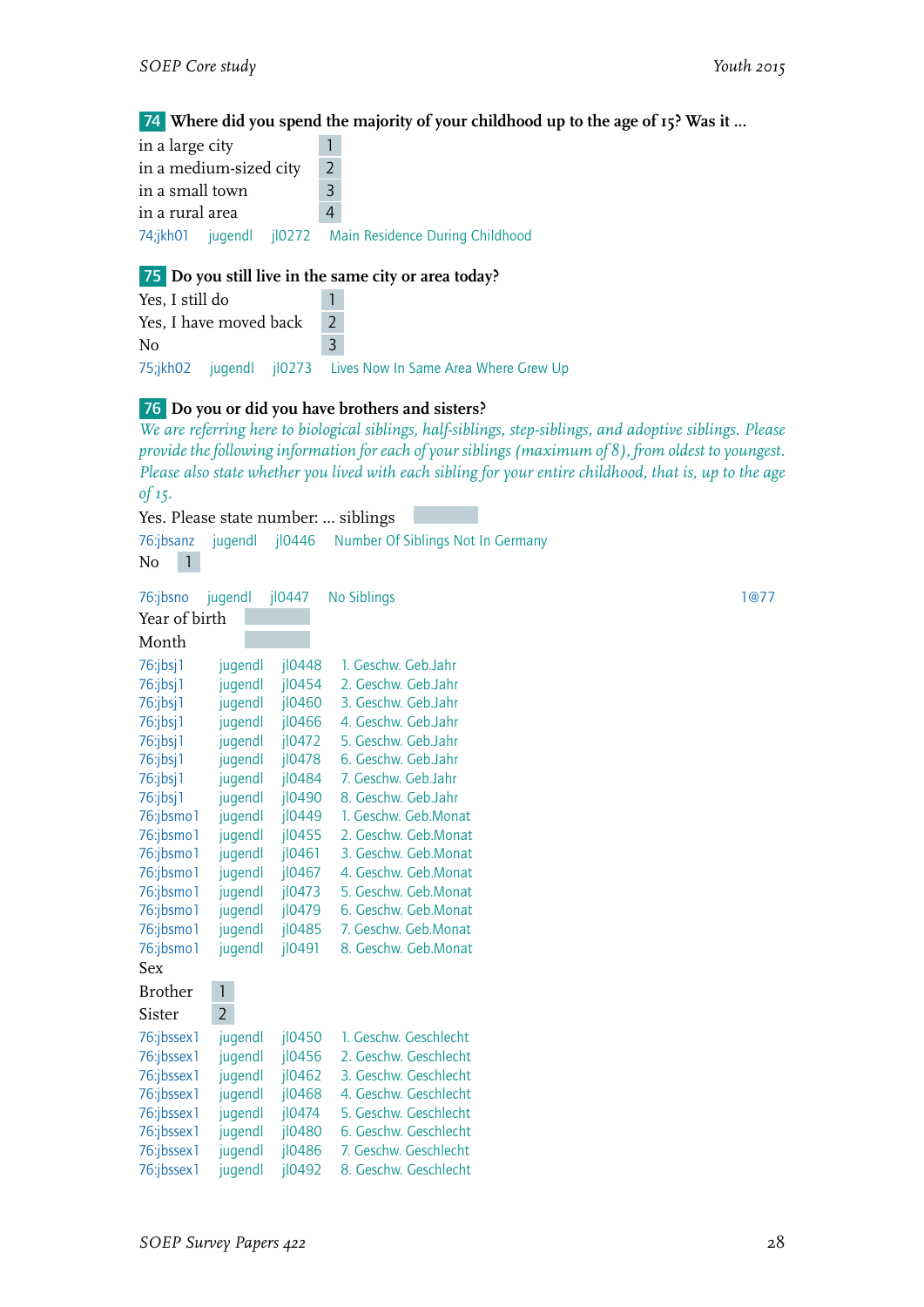|                      |                | Type of sibling |        |                                                         |
|----------------------|----------------|-----------------|--------|---------------------------------------------------------|
| U!                   | 1              |                 |        |                                                         |
| U!                   | $\overline{2}$ |                 |        |                                                         |
| U!                   | 3              |                 |        |                                                         |
| U!                   | 4              |                 |        |                                                         |
| U!                   | 5              |                 |        |                                                         |
| U!                   | 6              |                 |        |                                                         |
| 76:jbsart1           |                | jugendl         | j10451 | 1. Geschw. Art                                          |
| 76:jbsart1           |                | jugendl         | jl0457 | 2. Geschw. Art                                          |
| 76:jbsart1           |                | jugendl         | jl0463 | 3. Geschw. Art                                          |
| 76:jbsart1           |                | jugendl         | jl0469 | 4. Geschw. Art                                          |
| 76:jbsart1           |                | jugendl         | jl0475 | 5. Geschw. Art                                          |
| 76:jbsart1           |                | jugendl         | jl0481 | 6. Geschw. Art                                          |
| 76:jbsart1           |                | jugendl         | jl0487 | 7. Geschw. Art                                          |
| 76:jbsart1           |                | jugendl         | jl0493 | 8. Geschw. Art                                          |
|                      |                |                 |        | Did you live together throughout your entire childhood? |
| Yes                  | $\overline{1}$ |                 |        |                                                         |
| $76$ :jbs $15$ j $1$ |                | jugendl         | jl0452 | 1. Geschw. bis 15J zusammen                             |
| 76:jbs15j1           |                | jugendl         | jl0458 | 2. Geschw. bis 15J zusammen                             |
| $76$ :jbs $15$ j $1$ |                | jugendl         | jl0464 | 3. Geschw. bis 15J zusammen                             |
| $76$ :jbs $15$ j $1$ |                | jugendl         | jl0470 | 4. Geschw. bis 15J zusammen                             |
| $76$ :jbs $15$ j $1$ |                | jugendl         | jl0476 | 5. Geschw. bis 15J zusammen                             |
| $76$ :jbs $15$ j $1$ |                | jugendl         | jl0482 | 6. Geschw. bis 15J zusammen                             |
| $76$ :jbs $15$ j $1$ |                | jugendl         | jl0488 | 7. Geschw. bis 15J zusammen                             |
| $76$ :jbs $15$ j $1$ |                | jugendl         | jl0494 | 8. Geschw. bis 15J zusammen                             |
|                      |                | No, only  years |        |                                                         |
| 76:jbs15n1           |                | jugendl         | jl0453 | 1. Geschw. Jahre zusammen                               |
| 76:jbs15n1           |                | jugendl         | jl0459 | 2. Geschw. Jahre zusammen                               |
| 76:jbs15n1           |                | jugendl         | jl0465 | 3. Geschw. Jahre zusammen                               |
| 76:jbs15n1           |                | jugendl         | jl0471 | 4. Geschw. Jahre zusammen                               |
| 76:jbs15n1           |                | jugendl         | jl0477 | 5. Geschw. Jahre zusammen                               |
| 76:jbs15n1           |                | jugendl         | jl0483 | 6. Geschw. Jahre zusammen                               |
| 76:jbs15n1           |                | jugendl         | jl0489 | 7. Geschw. Jahre zusammen                               |
| 76:jbs15n1           |                | jugendl         | jl0495 | 8. Geschw. Jahre zusammen                               |

# 77 **How many years of your childhood (up to the age of 15) did you live with the following persons?**

*Please round off to the nearest full year! (Note: adoptive parents count as biological parents)*

|                                                   | With both of your (biological) parents  years                              |              |                                                    |  |  |  |  |  |
|---------------------------------------------------|----------------------------------------------------------------------------|--------------|----------------------------------------------------|--|--|--|--|--|
|                                                   | With your mother without a (new) companion  years                          |              |                                                    |  |  |  |  |  |
|                                                   | With your mother and her (new) companion  years                            |              |                                                    |  |  |  |  |  |
| With your father without a (new) companion  years |                                                                            |              |                                                    |  |  |  |  |  |
|                                                   |                                                                            |              | With your father and her (new) companion  years    |  |  |  |  |  |
| With other relatives  years                       |                                                                            |              |                                                    |  |  |  |  |  |
| With foster parents  years                        |                                                                            |              |                                                    |  |  |  |  |  |
| In an orphanage  years                            |                                                                            |              |                                                    |  |  |  |  |  |
| 77:jkh03                                          | jugendl                                                                    | $i$ lozzg    | No. Of Years Living With Bio. Parents              |  |  |  |  |  |
| 77:jkh04                                          | jugendl                                                                    | jl0280       | No. Of Years Living With Single Mother             |  |  |  |  |  |
| 77:jkh05                                          | jugendl                                                                    | 10281        | No. Of Years Living With Single Mother And Partner |  |  |  |  |  |
| 77:jkh06                                          | jugendl                                                                    | $i$ loz $82$ | No. Of Years Living With Single Father             |  |  |  |  |  |
| 77:jkh07                                          | No. Of Years Living With Single Father And Partner<br>$i$ loz83<br>jugendl |              |                                                    |  |  |  |  |  |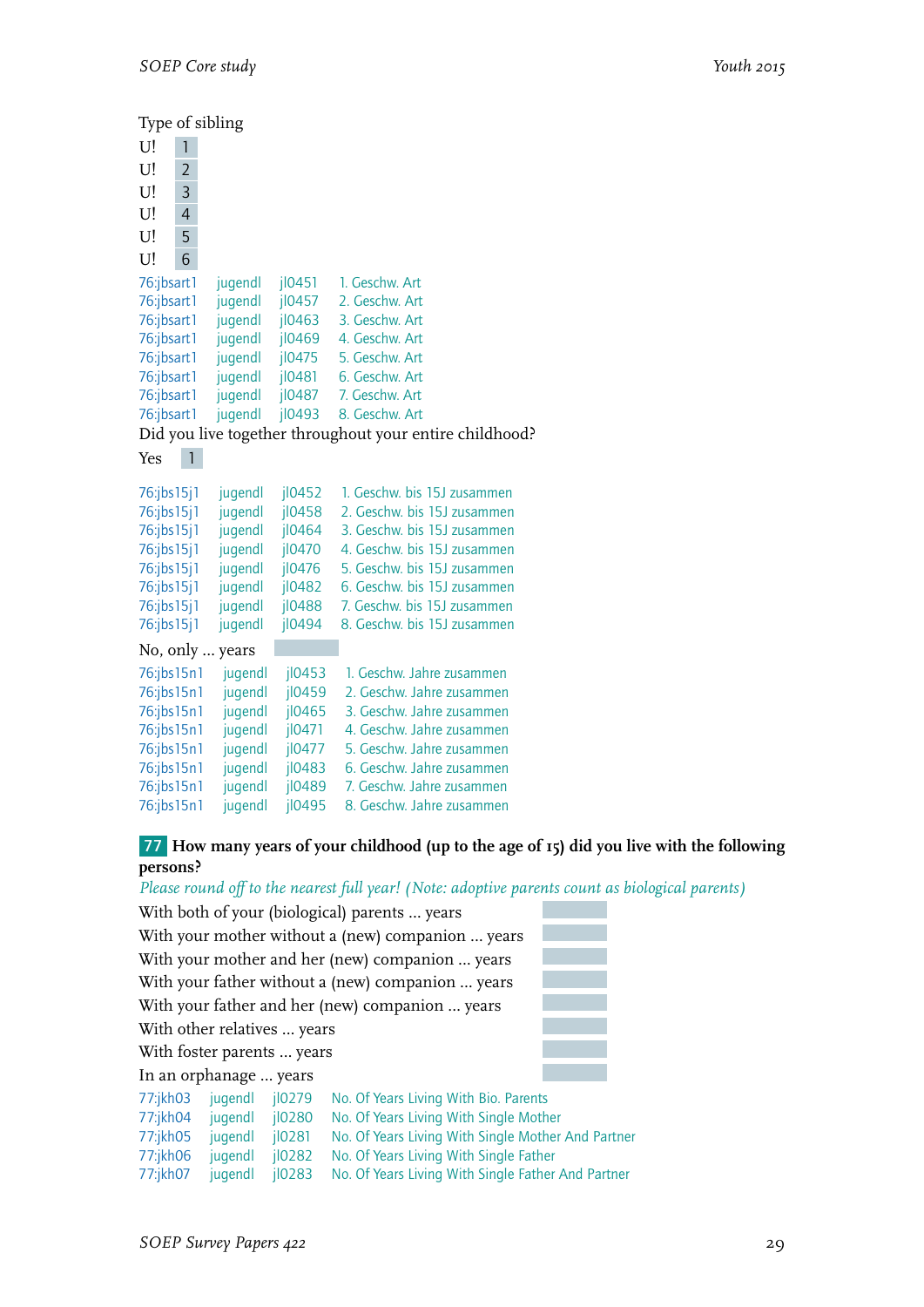77:jkh08 jugendl jl0284 No. Of Years Living With Other Relatives 77:jkh09 jugendl jl0285 No. Of Years Living With Foster Parents 77:jkh10 jugendl jl0286 No. Of Years Living In Home Sum total of all years (please check!) 15 years

#### 78 **Do your mother and father live in this household?**

| Yes, both   |                |                |                                             |
|-------------|----------------|----------------|---------------------------------------------|
|             | Only my father |                |                                             |
|             | Only my mother | 3              |                                             |
| No, neither |                | $\overline{4}$ |                                             |
| $78$ ; jvm  |                |                | jugendl jl0288 Father And Mother Live In HH |

79 **Is your father / mother still living? If so, where does he / she live? If not, when did he / she die?**

|              |                              |                       |                                              | Lives elsewhere: | Lives elsewhere: |                     |
|--------------|------------------------------|-----------------------|----------------------------------------------|------------------|------------------|---------------------|
|              |                              |                       | Lives in this                                | old West         | newly-formed     | Lives elsewhere: in |
|              |                              |                       | city / town                                  | German states    | German states    | a foreign country   |
| household    | Father, if not living in the |                       |                                              | $\overline{2}$   | $\mathsf{3}$     | $\overline{4}$      |
| household    | Mother, if not living in the |                       | $\mathbf{1}$                                 | $\overline{2}$   | $\overline{3}$   | $\overline{4}$      |
| 79:jv01      | jugendl                      | jl0289                | <b>Where Does Father Live</b>                |                  |                  | $78$ ; jvm=3   4    |
| 79:jm01      | jugendl                      | jl0290                | <b>Where Does Mother Live</b>                |                  |                  | $78$ ;jvm=2   4     |
|              |                              |                       | Is deceased: died in the year [fahter]       |                  |                  |                     |
|              |                              |                       | Is deceased: died in the year [mother]       |                  |                  |                     |
| 79:jv02      | jugendl                      | jl0291                | What Year Did Father Die                     |                  |                  | $78$ ; jvm=3   4    |
| 79:jm02      | jugendl                      | $i$ loz $92$          | What Year Did Mother Die                     |                  |                  | 78;jvm=2   4        |
|              |                              |                       | 80 In waht year was your father/moter born?  |                  |                  |                     |
| [Father]     |                              |                       |                                              |                  |                  |                     |
| [Mother]     |                              |                       |                                              |                  |                  |                     |
| 80:jv03      | jugendl                      | $i$ lozg $3$          | Birth Year Of Father                         |                  |                  | $78$ ; jvm=3   4    |
| 80:jm03      | jugendl                      | jl0294                | <b>Birth Year Of Mother</b>                  |                  |                  | 78;jvm=2   4        |
|              |                              |                       | 81 Was your father / mother born in Germany? |                  |                  |                     |
| Yes [father] |                              |                       |                                              |                  |                  |                     |
| Yes [mother] |                              |                       |                                              |                  |                  |                     |
| 81:jv03a     | jugendl                      | $i$ lo <sub>295</sub> | <b>Father Born In Germany</b>                |                  |                  | $78$ ; jvm=3   4    |
| 81:jm03a     | jugendl                      | jl0296                | Mother Born In Germany                       |                  |                  | 78;jvm=2   4        |
|              |                              |                       | No: please state country of birth [father]   |                  |                  |                     |
|              |                              |                       | No: please state country of birth [mother]   |                  |                  |                     |
| 81:jv03b     | jugendl                      | $i$ loz $97$          | <b>Country Of Birth Father</b>               |                  |                  | 81;jv03a!=1         |
| 81:jv03b     | jugendl                      | $i$ loz98             | <b>Country Of Birth Mother</b>               |                  |                  | 81;jv03a!=1         |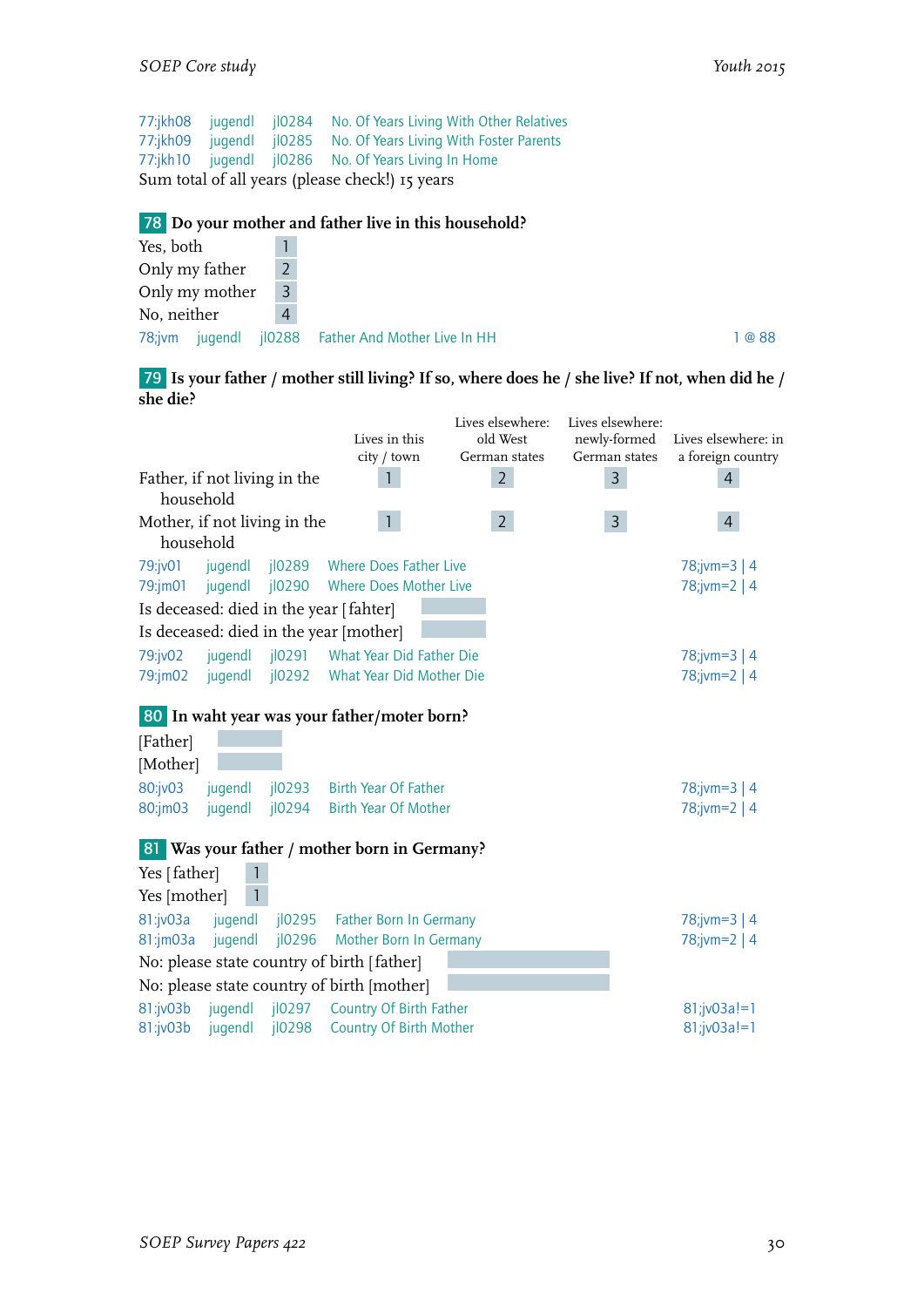#### 82 **Does or did your father / mother have German citizenship?**

|          |  |                                          | Yes              | No |
|----------|--|------------------------------------------|------------------|----|
| [father] |  |                                          |                  |    |
| [Mother] |  |                                          |                  |    |
| 82:iv04  |  | jugend jl0299 Father German Citizenship  | $78$ ; jvm=3   4 |    |
| 82:im04  |  | jugendl jl0300 Mother German Citizenship | 78; jvm=2   4    |    |

#### 83 **What level of secondary schooling did your father / mother complete?**

|          |         |                       |                                   |                                             | Interme-   |                |            |              |
|----------|---------|-----------------------|-----------------------------------|---------------------------------------------|------------|----------------|------------|--------------|
|          |         |                       |                                   | Lower track diate track                     |            |                |            |              |
|          |         |                       |                                   | (Volkss-                                    | (Mittlere  | Upper track    |            |              |
|          |         |                       |                                   | chule /                                     | Reife /    | (Abitur /      |            |              |
|          |         |                       |                                   | No school Hauptschule Realschule Hochschul- |            |                |            |              |
|          |         |                       | leaving                           | ' 8th grade                                 | $/$ roth   | reife /        | Other type |              |
|          |         |                       | certificate                       | GDR)                                        | grade GDR) | EOS)           | of school  | Don't know   |
| [father] |         |                       |                                   | $\overline{2}$                              | 3          | $\overline{4}$ | 5          | 6            |
| [Mother] |         |                       |                                   | $\overline{2}$                              | 3          | $\overline{4}$ | 5          | 6            |
| 83:jv05  | jugendl | 10301                 | <b>Father: School Certificate</b> |                                             |            |                |            | 78;jvm=3   4 |
| 83:jm05  | jugendl | $i$ lo <sub>302</sub> |                                   | Mother: School Certificate                  |            |                |            | 78;jvm=2   4 |

84 **Did your father / mother complete vocational training or a university degree?**

|          |         |                       |                                                    |              | No, he did        |                  |
|----------|---------|-----------------------|----------------------------------------------------|--------------|-------------------|------------------|
|          |         |                       |                                                    |              | not complete      |                  |
|          |         |                       | Yes, vocational                                    | Yes, univer- | training or a     |                  |
|          |         |                       | training                                           | sity degree  | university degree | Don't know       |
| [father] |         |                       |                                                    | 2            | $\overline{3}$    | $\overline{4}$   |
| [Mother] |         |                       |                                                    |              | 3                 | $\overline{4}$   |
| 84:jv06  | jugendl | $i$ lo <sub>303</sub> | Father: Complete Vocational Training Or University |              |                   | $78$ ; jvm=3   4 |
|          |         |                       | Degree                                             |              |                   |                  |
| 84:jm06  | jugendl | $i$ lo <sub>304</sub> | Mother: Complete Vocational Training Or University |              |                   | 78;jvm=2   4     |
|          |         |                       | Degree                                             |              |                   |                  |

# 85 **What was your father's / mother's last occupation?**

*Please state the specific occupational title!*

Father Mother

86 **Which of the following categories describes your father's / mother's last occupational status?**

|         |                      |           |                                    |                | Trained        |                |                 |
|---------|----------------------|-----------|------------------------------------|----------------|----------------|----------------|-----------------|
|         |                      |           | Unskilled                          | Semi-skilled   | worker or      | Foreman /      | Master          |
|         |                      |           | worker                             | worker         | skilled worker | forewoman      | craftsperson    |
|         | Blue-collar worker   |           |                                    | 2              | 3              | 4              | 5               |
|         | (Arbeiter) (also in  |           |                                    |                |                |                |                 |
|         | agriculture [father] |           |                                    |                |                |                |                 |
|         | Blue-collar worker   |           |                                    | $\overline{2}$ | 3              | $\overline{4}$ | 5               |
|         | (Arbeiter) (also in  |           |                                    |                |                |                |                 |
|         | agriculture [mother] |           |                                    |                |                |                |                 |
| 86:jv08 | jugendl              | $i$ lo307 | Father: Type Of Blue-Collar Worker |                |                |                | $78$ ;jvm=3   4 |
| 86:jm08 | jugendl              | jl0308    | Mother: Type Of Blue-Collar Worker |                |                |                | $78$ ;jvm=2   4 |
|         |                      |           |                                    |                |                |                |                 |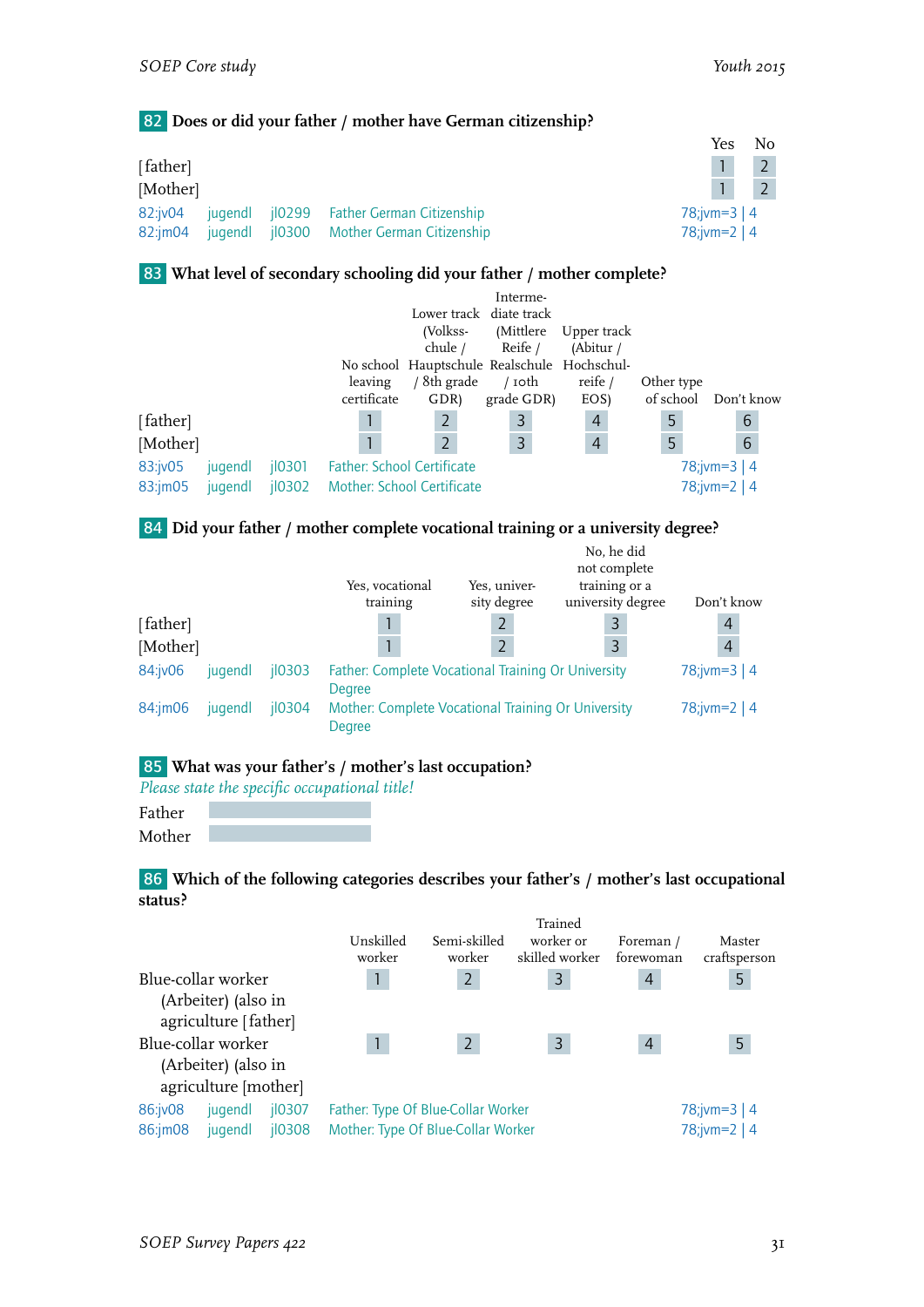|                                     | White-collar worker                                                                     |                        | Industry<br>or factory<br>foreman /<br>forewoman completed<br>in a salaried<br>position<br>1 | Salaried<br>employee<br>engaged in<br>unskilled<br>activities<br>without<br>train-<br>$\overline{2}$ | Salaried<br>employee<br>engaged in<br>unskilled<br>activities<br>with<br>train-<br>3                   | Salaried<br>employee<br>engaged<br>in skilled<br>activities<br>(e.g.,<br>executive<br>officer,<br>completed bookkeeper,<br>technical<br>ing/educatioing/educationdraftsman)<br>$\overline{4}$ | Salaried<br>employee<br>engaged<br>in highly<br>skilled<br>activities or duties (e.g.,<br>managerial<br>function<br>(e.g.,<br>scientist,<br>engineer,<br>department<br>head)<br>5 | Salaried<br>employee<br>with<br>extensive<br>managerial<br>managing<br>director,<br>business<br>manager,<br>head of a<br>large firm<br>or concern).<br>6 |
|-------------------------------------|-----------------------------------------------------------------------------------------|------------------------|----------------------------------------------------------------------------------------------|------------------------------------------------------------------------------------------------------|--------------------------------------------------------------------------------------------------------|-----------------------------------------------------------------------------------------------------------------------------------------------------------------------------------------------|-----------------------------------------------------------------------------------------------------------------------------------------------------------------------------------|----------------------------------------------------------------------------------------------------------------------------------------------------------|
|                                     | (Angestellte) [father]<br>White-collar worker                                           |                        | $\mathbf{1}$                                                                                 | $\overline{2}$                                                                                       | $\overline{3}$                                                                                         | $\overline{4}$                                                                                                                                                                                | 5                                                                                                                                                                                 | 6                                                                                                                                                        |
|                                     | (Angestellte) [mother]                                                                  |                        |                                                                                              |                                                                                                      |                                                                                                        |                                                                                                                                                                                               |                                                                                                                                                                                   |                                                                                                                                                          |
| 86:jv09<br>86:jm09                  | jugendl<br>jugendl                                                                      | jl0309<br>jl0310       | Father: Type Of White-Collar Worker<br>Mother: Type Of White-Collar Worker                   | Lower level                                                                                          | Middle level                                                                                           | Upper level                                                                                                                                                                                   |                                                                                                                                                                                   | $78$ ;jvm=3   4<br>$78$ ;jvm=2   4<br>Executive level                                                                                                    |
| Civil servant or public<br>[father] | administration employee<br>(including judges and<br>professional soldier)               |                        |                                                                                              | 1                                                                                                    | $\overline{2}$                                                                                         | 3                                                                                                                                                                                             |                                                                                                                                                                                   | 4                                                                                                                                                        |
| Civil servant or public<br>[mother] | administration employee<br>(including judges and<br>professional soldier)               |                        |                                                                                              |                                                                                                      | $2^{\circ}$                                                                                            | $\overline{3}$                                                                                                                                                                                |                                                                                                                                                                                   | 4                                                                                                                                                        |
| 86:jv10<br>86:jm10                  | jugendl<br>jugendl                                                                      | $j$ $l$ 0311<br>j10312 | Father: Type Of Civil Servant<br>Mother: Type Of Civil Servant                               |                                                                                                      |                                                                                                        |                                                                                                                                                                                               |                                                                                                                                                                                   | $78$ ;jvm=3   4<br>$78$ ;jvm=2   4                                                                                                                       |
|                                     |                                                                                         |                        | [Self-<br>farmerl<br>without                                                                 | [Self-<br>farmer]<br>with                                                                            | [Freelance [Freelance<br>profes-<br>sional,<br>self-<br>employed employed employed employed<br>without | profes-<br>sional,<br>self-<br>[Other<br>self-<br>academic  academic  employed  employed <br>with<br>without<br>employees employees employees employees employees employees                   | [Other<br>self-<br>with                                                                                                                                                           | Family<br>member<br>working<br>for self-<br>employed<br>relative                                                                                         |
|                                     | Self-employed (including<br>family members<br>working for the<br>self-employe) [father] |                        | 1                                                                                            | $\overline{2}$                                                                                       | 3                                                                                                      | 5<br>$\overline{4}$                                                                                                                                                                           | 6                                                                                                                                                                                 | $\overline{7}$                                                                                                                                           |
|                                     | Self-employed (including<br>family members<br>working for the<br>self-employe) [mother] |                        | $\mathbf{1}$                                                                                 | 2 <sup>1</sup>                                                                                       | $\mathsf{3}$                                                                                           | 5<br>$\overline{4}$                                                                                                                                                                           | 6                                                                                                                                                                                 | $\overline{7}$                                                                                                                                           |
| 86:jv11                             | jugendl                                                                                 | jl0313                 | Father: Type Of Self-Employment                                                              |                                                                                                      |                                                                                                        |                                                                                                                                                                                               |                                                                                                                                                                                   | 78;jvm=3   4                                                                                                                                             |
|                                     |                                                                                         |                        | Was not economically active [father]<br>Was not economically active [mother]                 | $\mathbf{1}$<br>1                                                                                    |                                                                                                        |                                                                                                                                                                                               |                                                                                                                                                                                   |                                                                                                                                                          |
| 86:jv12<br>86:jm12                  | jugendl<br>jugendl                                                                      | j10315<br>jl0316       | Father: Not Employed<br>Mother: Not Employed                                                 |                                                                                                      |                                                                                                        |                                                                                                                                                                                               |                                                                                                                                                                                   | 78;jvm=3   4<br>78;jvm= $2   4$                                                                                                                          |
|                                     |                                                                                         |                        |                                                                                              |                                                                                                      |                                                                                                        |                                                                                                                                                                                               |                                                                                                                                                                                   |                                                                                                                                                          |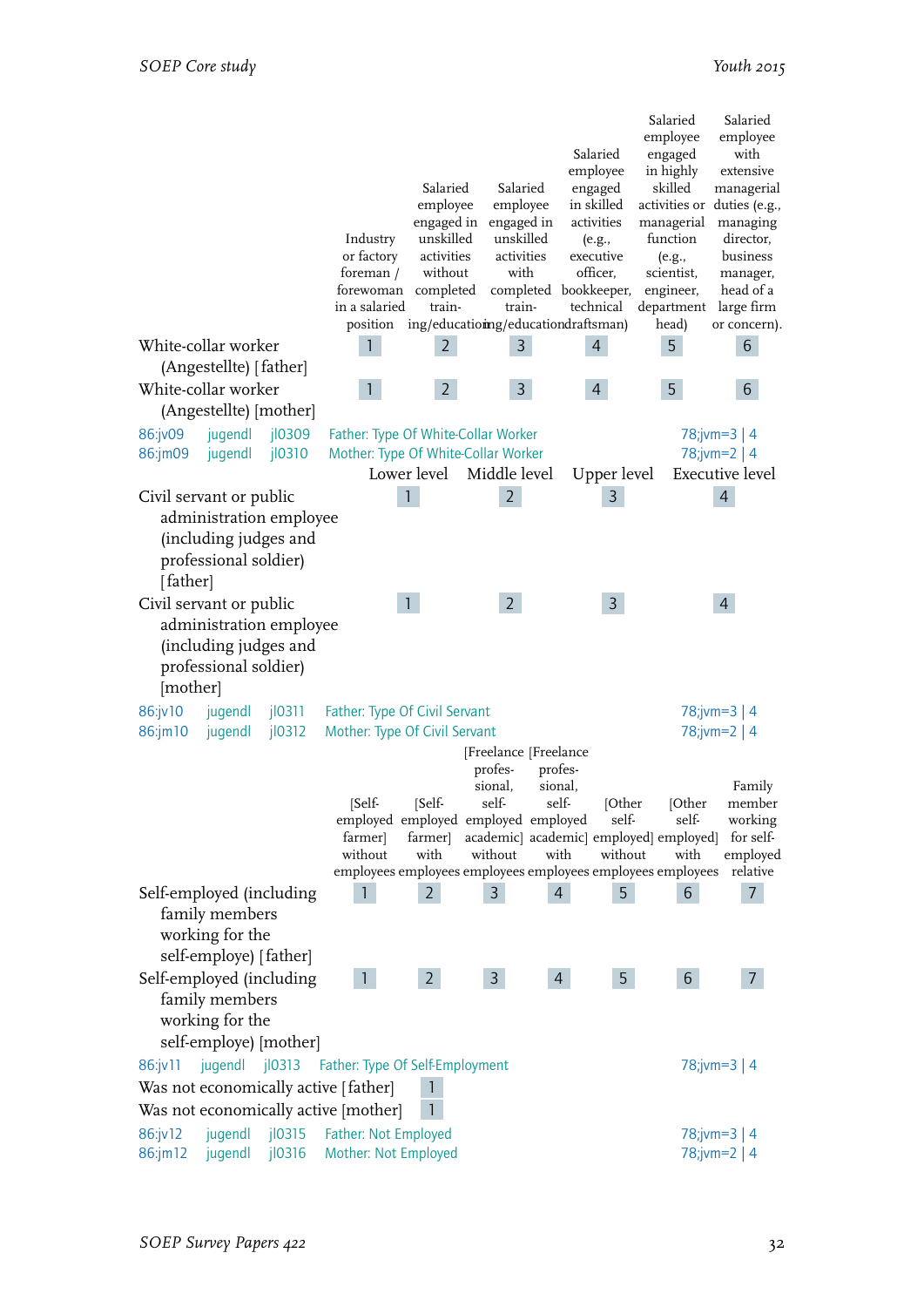|              |         |           |                         |                | Yes,       |                |            |              |
|--------------|---------|-----------|-------------------------|----------------|------------|----------------|------------|--------------|
|              |         |           |                         | Yes,           | member     | Yev.           | Yes,       |              |
|              |         |           | Yes.                    | member         | of another | member of      | member     |              |
|              |         |           | member of               | of the         | Christian  | an islamic     | of another | No, no       |
|              |         |           | the Catholic            | Protestant     | religious  | religios       | religious  | religious    |
|              |         |           | church                  | church         | group      | group          | group      | affiliation  |
| [father]     |         |           |                         | $\overline{2}$ | 3          | 4              | 5          | 6            |
| [Mother]     |         |           |                         | $\overline{2}$ | 3          | $\overline{4}$ | 5          | 6            |
| 87:jv13      | jugendl | $i$ l0327 | <b>Father: Religion</b> |                |            |                |            | 78;jvm=3   4 |
| $87$ : jm 13 | jugendl | jl0328    | Mother: Religion        |                |            |                |            | 78;jvm=2   4 |

# 87 **Does / did your father / mother belong to a church or religious group?**

# 88 **Do you think a partner is necessary to be happyin life? Or can one also be happy alone?**

|                                        | One needs a partner    |                    |  |   |                                                                                 |
|----------------------------------------|------------------------|--------------------|--|---|---------------------------------------------------------------------------------|
| Can be just as happy without a partner |                        |                    |  |   |                                                                                 |
| Can be even happier without a partner  |                        |                    |  |   |                                                                                 |
|                                        | Undecided, do not know |                    |  | 4 |                                                                                 |
| 88;jpart<br>88;jpart                   | bioage17<br>jugendl    | byglpart<br>jl0329 |  |   | Partner Necessary To Be Happy In Life?<br>Partner Necessary To Be Happy In Life |

# 89 **Do you think own children are necessary to be happy in life?**

| Children are necessary for happiness  |                        |                    |  |   |                                                                                   |
|---------------------------------------|------------------------|--------------------|--|---|-----------------------------------------------------------------------------------|
| Can be just as happy without children |                        |                    |  |   |                                                                                   |
| Can be even happier without children  |                        |                    |  |   |                                                                                   |
|                                       | Undecided, do not know |                    |  | 4 |                                                                                   |
| 89;jkind<br>89;jkind                  | bioage17<br>iugendl    | byglkind<br>jl0330 |  |   | Children Necessary To Be Happy In Life?<br>Children Necessary To Be Happy In Life |

90 **What do you think is important in Germany to be successful and climb the social ladder? Please state to what extent you agree with each statement below.**

*Please make one X per row!*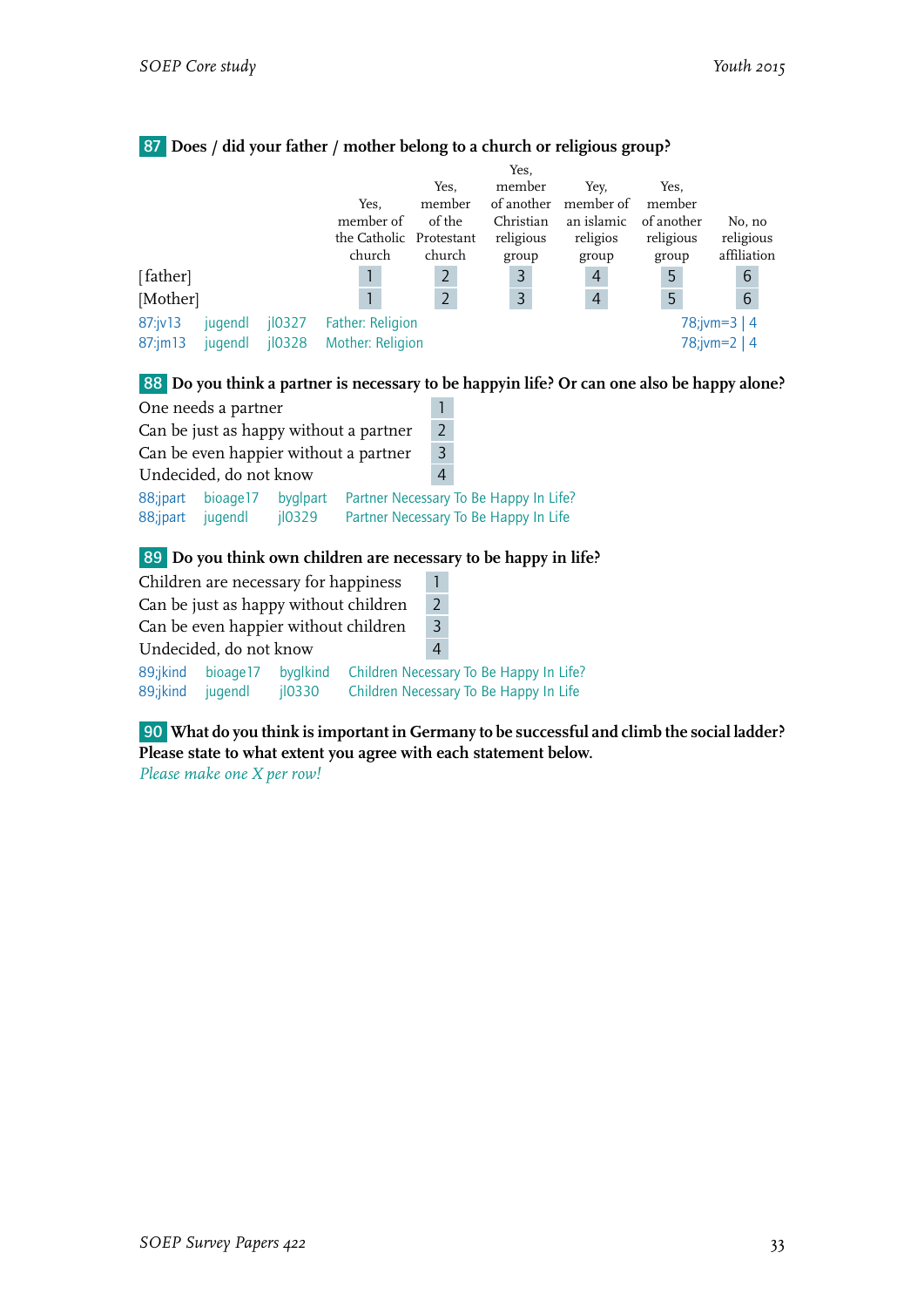|                                                                                              |                    | Applies to a                             | Does not       | Does not       |
|----------------------------------------------------------------------------------------------|--------------------|------------------------------------------|----------------|----------------|
|                                                                                              | Applies completely | certain degree                           | really apply   | apply at all   |
| You have to be                                                                               |                    | 2                                        | 3              | 4              |
| hardworking and                                                                              |                    |                                          |                |                |
| industrious                                                                                  |                    |                                          |                |                |
| You have to exploit others                                                                   | $\mathbf{1}$       | $\overline{2}$                           | 3              | 4              |
| You have to be talented and<br>intelligent                                                   | $\mathbf{1}$       | $\overline{2}$                           | 3              | $\overline{4}$ |
| You have to have the right<br>family background                                              | $\mathbf{1}$       | $\overline{2}$                           | $\mathsf{3}$   | 4              |
| You have to have expertise<br>in a specialized field                                         | $\mathbf{1}$       | $\overline{2}$                           | $\overline{3}$ | 4              |
| You have to have money<br>and assets                                                         | $\mathbf{1}$       | $\overline{2}$                           | $\overline{3}$ | 4              |
| You have to get good<br>grades in school                                                     | $\mathbf{1}$       | $\overline{2}$                           | $\mathsf{3}$   | 4              |
| You have to be tough and<br>ruthless                                                         |                    | $\overline{2}$                           | 3              | 4              |
| You have to have<br>connections to the right<br>people                                       | $\mathbf{1}$       | $\overline{2}$                           | $\overline{3}$ | 4              |
| You have to be politically<br>involved on the right<br>side                                  | $\mathbf{1}$       | $\overline{2}$                           | $\overline{3}$ | 4              |
| You have to have the<br>"right" sex - men have<br>better chances of<br>succeeding than women | $\mathbf{1}$       | $\overline{2}$                           | $\overline{3}$ | $\overline{4}$ |
| You have to be dynamic                                                                       | $\mathbf{1}$       | $\overline{2}$                           | $\overline{3}$ | 4              |
| and take the initiative                                                                      |                    |                                          |                |                |
| 90:jerf01<br>bioage17<br>byefflei                                                            |                    | <b>Success Through Working Hard</b>      |                |                |
| jl0337<br>90:jerf01<br>jugendl                                                               |                    | <b>Success Through Working Hard</b>      |                |                |
| 90:jerf02<br>byefausn<br>bioage17                                                            |                    | <b>Success Through Exploiting Others</b> |                |                |

| 90:jerf01 | jugendl  | $i$ l0337 | $\overline{\phantom{0}}$ |
|-----------|----------|-----------|--------------------------|
| 90:jerf02 | bioage17 | byefausn  | S                        |
| 90:jerf02 | jugendl  | jl0338    | $\overline{\phantom{0}}$ |
| 90:jerf03 | bioage17 | byefint   | S                        |
| 90:jerf03 | jugendl  | jl0339    | $\overline{\phantom{0}}$ |
| 90:jerf04 | bioage17 | byeffam   | S                        |
| 90:jerf04 | jugendl  | jl0340    | $\overline{\phantom{0}}$ |
| 90:jerf05 | bioage17 | byeffach  | Î                        |
| 90:jerf05 | jugendl  | jl0341    | S                        |
| 90:jerf06 | bioage17 | byefgeld  | S                        |
| 90:jerf06 | jugendl  | jl0342    | S                        |
| 90:jerf07 | bioage17 | byefsabs  | Î                        |
| 90:jerf07 | jugendl  | jl0343    | $\overline{\phantom{a}}$ |
| 90:jerf08 | bioage17 | byefhart  | S                        |
| 90:jerf08 | jugendl  | jl0344    | S                        |
| 90:jerf09 | bioage17 | byefbez   | S                        |
| 90:jerf09 | jugendl  | jl0345    | S                        |
| 90:jerf10 | bioage17 | byefpoli  | S                        |
| 90:jerf10 | jugendl  | jl0346    | Î                        |
| 90:jerf11 | bioage17 | byefmann  | S                        |
| 90:jerf11 | jugendl  | jl0347    | S                        |
|           |          |           |                          |

Success Through Exploiting Others Success Through Intelligence Success Through Intelligence Success Through Family Background Success Through Family Background Success Through Specialized Training Success Through Specialized Training Success Through Money Success Through Money **Success Through School Grades, Results** Success Through School Grades, Results **Success Through Being Tough, Ruthless** Success Through Being Tough, Ruthless **Success Through Connections Success Through Connections** Success Through Being Politically Active Success Through Being Politically Active Success Through Being Male Success Through Being Male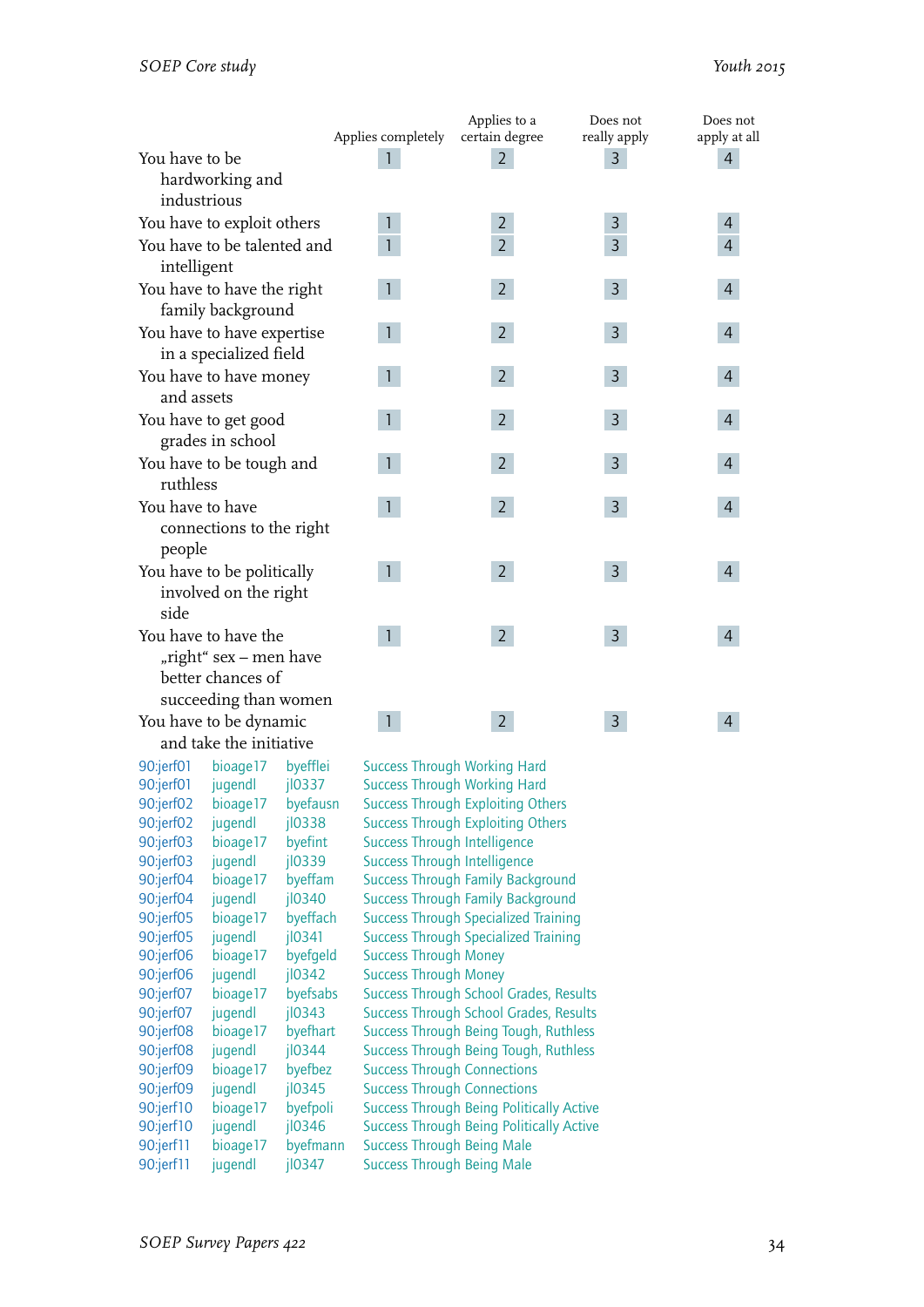| 90:jerf12 | bioage17 byefini |       | <b>Success Through Initiative</b> |
|-----------|------------------|-------|-----------------------------------|
| 90:jerf12 | jugendl          | 10348 | <b>Success Through Initiative</b> |

#### 91 **Are you generally a person who is willing to take risks or do you try to avoid taking risks?**

*Please tick a box on the scale, where the value 0 means not at all willing to take risks and the value 10 means very willing to take risks*

| o risk-avers                             | ი  |                 |                                                                        |
|------------------------------------------|----|-----------------|------------------------------------------------------------------------|
| T                                        |    |                 |                                                                        |
| $\overline{a}$                           | 2  |                 |                                                                        |
| $\overline{\mathbf{3}}$                  | 3  |                 |                                                                        |
| 4                                        | 4  |                 |                                                                        |
| 5                                        | 5  |                 |                                                                        |
| 6                                        | 6  |                 |                                                                        |
| 7                                        | 7  |                 |                                                                        |
| 8                                        | 8  |                 |                                                                        |
| $\circ$                                  | 9  |                 |                                                                        |
| 10 risk-prone                            | 10 |                 |                                                                        |
| 91;jrisk bfpage17<br>91;jrisk<br>jugendl |    | bf[9]<br>jl0349 | Peronal Willingness to Take Risks<br>Peronal Willingness to Take Risks |

#### 92 **The following statements reflect different attitudes towards life and the future. To what degree to you personally agree with the following statements?**

*Please answer on the following scale from, where 1 means "I disagree completely", and 7 meaning "I agree completely".*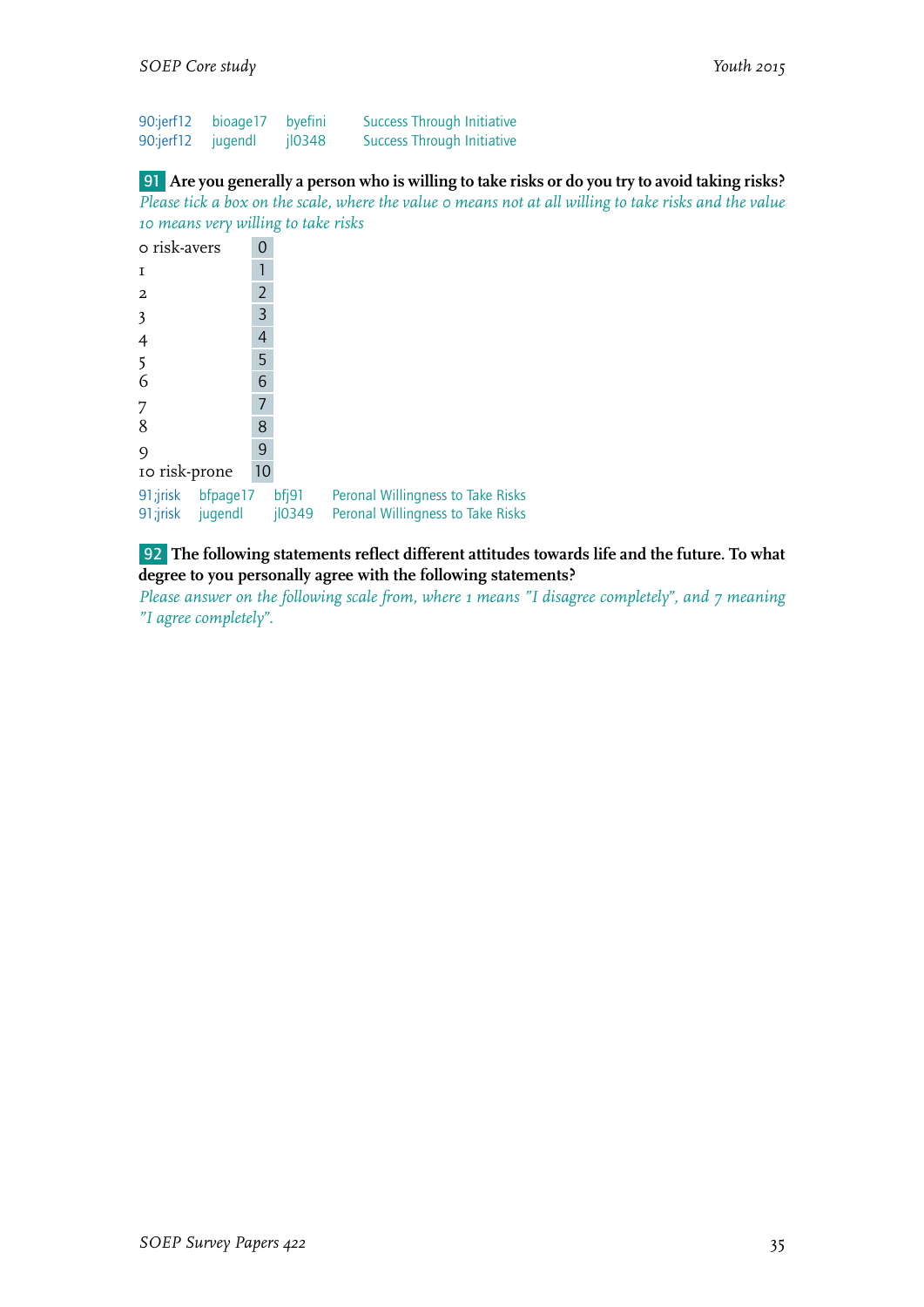|                                                                                                         |                                                                                            |                               | $\scriptstyle\rm I$ Do not                                                                                     |                                                             |                |                |   |                 | 7 I totally    |
|---------------------------------------------------------------------------------------------------------|--------------------------------------------------------------------------------------------|-------------------------------|----------------------------------------------------------------------------------------------------------------|-------------------------------------------------------------|----------------|----------------|---|-----------------|----------------|
|                                                                                                         |                                                                                            |                               | agree at all                                                                                                   | $\overline{\mathbf{c}}$                                     | 3              | 4              | 5 | 6               | agree          |
|                                                                                                         | How my life goes depends on me                                                             |                               | $\mathbf{1}$                                                                                                   | $\overline{2}$                                              | 3              | $\overline{4}$ | 5 | 6               | $\overline{7}$ |
|                                                                                                         | Compared to other people, I have<br>not achieved what I deserve                            |                               | $\mathbf{1}$                                                                                                   | $\overline{2}$                                              | 3              | $\overline{4}$ | 5 | 6               | $\overline{7}$ |
| luck                                                                                                    | What a person achieves in life is<br>above all a question of fate or                       |                               | $\mathbf{1}$                                                                                                   | $2^{\circ}$                                                 | $\mathsf{3}$   | $\overline{4}$ | 5 | $6\phantom{.}6$ | $\overline{7}$ |
| my life                                                                                                 | I frequently have the experience<br>that other people have a<br>controlling influence over |                               | $\mathbf{1}$                                                                                                   | 2 <sup>1</sup>                                              | $\mathsf{3}$   | $\overline{4}$ | 5 | $6\phantom{.}$  | $\overline{7}$ |
|                                                                                                         | You have to work hard to succeed                                                           |                               | $\mathbf{1}$                                                                                                   | $\overline{2}$                                              | 3              | $\overline{4}$ | 5 | 6               | 7              |
|                                                                                                         | When I run up against<br>difficulties in life, I often<br>doubt my own abilities           |                               | $\mathbf{1}$                                                                                                   | $\overline{2}$                                              | $\overline{3}$ | $\overline{4}$ | 5 | $6\phantom{1}$  | $\overline{7}$ |
| conditions                                                                                              | The opportunities that I have in<br>life are determined by social                          |                               | $\mathbf{1}$                                                                                                   | 2 <sup>1</sup>                                              | $\overline{3}$ | $\overline{4}$ | 5 | 6               | $\overline{7}$ |
| one can make                                                                                            | Innate abilities are more<br>important than any efforts                                    |                               | $\mathbf{1}$                                                                                                   | 2 <sup>1</sup>                                              | $\overline{3}$ | $\overline{4}$ | 5 | $6\overline{6}$ | $\overline{7}$ |
|                                                                                                         | I have little control over the<br>things that happen in my life                            |                               | $\mathbf{1}$                                                                                                   | $\overline{2}$                                              | $\overline{3}$ | $\overline{4}$ | 5 | $6\overline{6}$ | $\overline{7}$ |
| conditions                                                                                              | If a person is socially or<br>politically active, he/she can<br>have an effect on social   |                               | $\mathbf{1}$                                                                                                   | $2^{\circ}$                                                 | $\mathsf{3}$   | $\overline{4}$ | 5 | $6\phantom{.}6$ | $\overline{7}$ |
| I can give up something today to<br>be able to afford more<br>tomorrow.                                 |                                                                                            |                               | $\mathbf{1}$                                                                                                   | $\overline{2}$                                              | $\overline{3}$ | $\overline{4}$ | 5 | 6               | $\overline{7}$ |
|                                                                                                         | People can generally be trusted                                                            |                               | $\mathbf{1}$                                                                                                   | $\overline{2}$                                              | 3              | $\overline{4}$ | 5 | 6               | 7              |
| anyone                                                                                                  | Nowadays you can't rely on                                                                 |                               | $\mathbf{1}$                                                                                                   | $\overline{2}$                                              | 3              | $\overline{4}$ | 5 | 6               | $\overline{7}$ |
| When you are dealing with<br>strangers, it is better to be<br>cautious and not trust them<br>right away |                                                                                            |                               | $\mathbf{1}$                                                                                                   | $\overline{2}$                                              | $\mathsf{3}$   | 4              | 5 | $6\overline{6}$ | 7              |
|                                                                                                         | I prefer to have fun today and<br>not think about tomorrow.                                |                               | $\mathbf{1}$                                                                                                   | 2 <sup>1</sup>                                              | $\overline{3}$ | $\overline{4}$ | 5 | 6 <sup>1</sup>  | 7 <sup>1</sup> |
| 92:jzu01<br>92:jzu01<br>92:jzu01                                                                        | bfpage17<br>bioage17<br>jugendl                                                            | bfj9201<br>byesverl<br>jl0350 | <b>Control Over My Own Destiny</b><br><b>Control Over My Own Destiny</b><br><b>Control Over My Own Destiny</b> |                                                             |                |                |   |                 |                |
| 92:jzu02                                                                                                | bfpage17                                                                                   | bfj9202                       |                                                                                                                | In Comparison Do Not Have What I Deserve                    |                |                |   |                 |                |
| 92:jzu02                                                                                                | bioage17                                                                                   | byeserre                      |                                                                                                                | In Comparison Do Not Have What I Deserve                    |                |                |   |                 |                |
| 92:jzu02                                                                                                | jugendl                                                                                    | jl0351                        |                                                                                                                | In Comparison Do Not Have What I Deserve                    |                |                |   |                 |                |
| 92:jzu03                                                                                                | bfpage17                                                                                   | bf9203                        | Opinion: What You Achieve Is A Question of Luck And Destiny                                                    |                                                             |                |                |   |                 |                |
| 92:jzu03                                                                                                | bioage17                                                                                   | byesglue                      |                                                                                                                | Success In Life Is Due To Fate                              |                |                |   |                 |                |
| 92:jzu03                                                                                                | jugendl                                                                                    | jl0352                        |                                                                                                                | Opinion: What You Achieve Is A Question Of Luck And Destiny |                |                |   |                 |                |
| 92:jzu04                                                                                                | bfpage17                                                                                   | bfj9204                       |                                                                                                                | Others Have Often Controlled My Life                        |                |                |   |                 |                |
| 92:jzu04                                                                                                | bioage17                                                                                   | byesand                       |                                                                                                                | Others Have Often Controlled My Life                        |                |                |   |                 |                |
| 92:jzu04                                                                                                | jugendl                                                                                    | j10353                        |                                                                                                                | Others Have Often Controlled My Life                        |                |                |   |                 |                |
| 92:jzu05                                                                                                | bfpage17                                                                                   | bfj9205                       |                                                                                                                | One Has To Work Had To Be Successful                        |                |                |   |                 |                |
| 92:jzu05                                                                                                | bioage17                                                                                   | byeshart                      |                                                                                                                | One Has To Work Had To Be Successful                        |                |                |   |                 |                |
| 92:jzu05                                                                                                | jugendl                                                                                    | jl0354                        | One Has To Work Had To Be Successful                                                                           |                                                             |                |                |   |                 |                |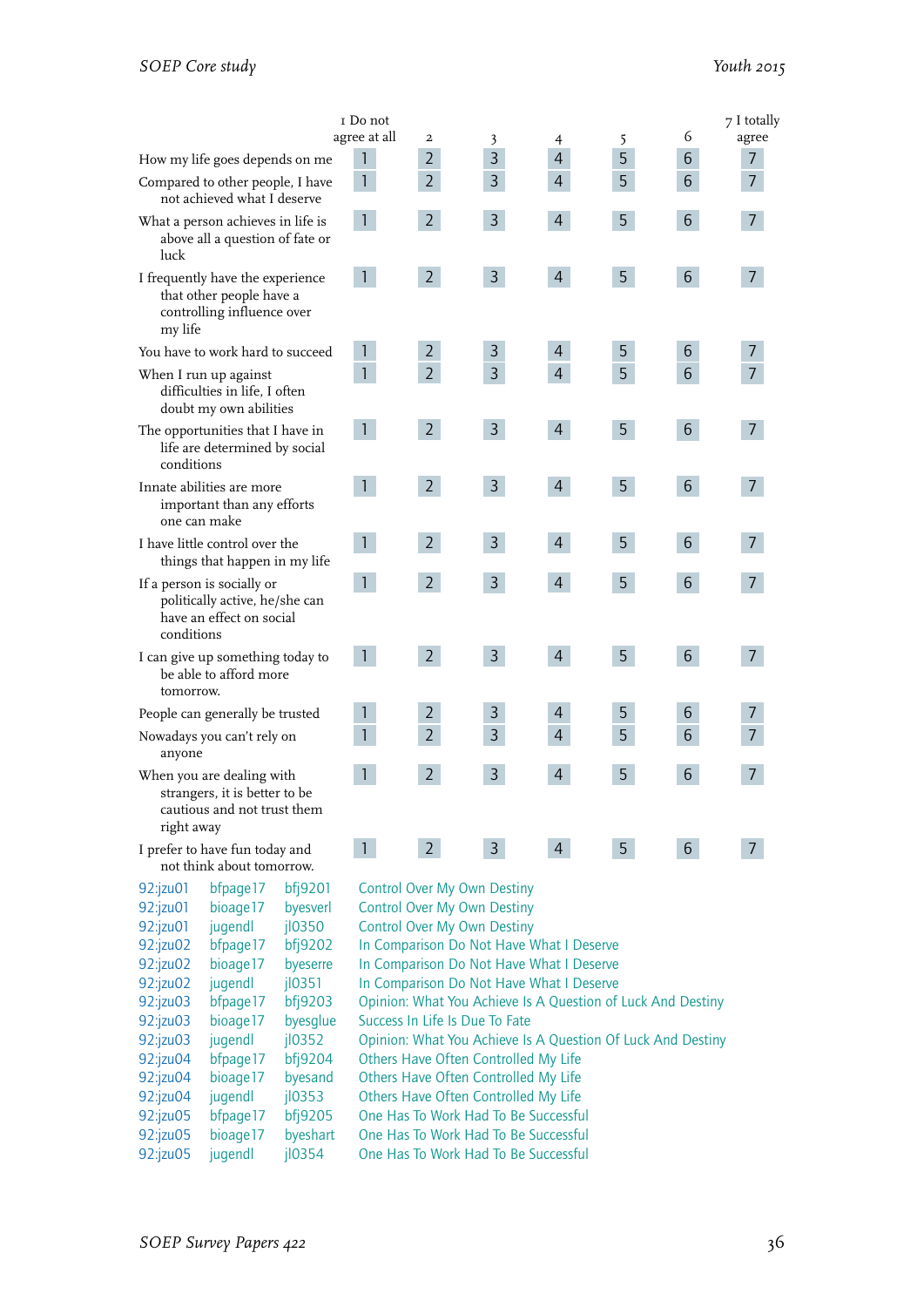| 92:jzu06   | bfpage17 | bf9206       | Doubt Myself When Faced by Difficulties                  |
|------------|----------|--------------|----------------------------------------------------------|
| 92:jzu06   | bioage17 | byeszwei     | Doubt Myself When Faced By Difficulties                  |
| 92:jzu06   | jugendl  | $j$ $l$ 0355 | Doubt Myself When Faced By Difficulties                  |
| 92:jzu07   | bfpage17 | bfj9207      | Opportunities Depend On Soc. Circumstance                |
| 92:jzu07   | bioage17 | byessozu     | Opportunities Depend On Soc. Circumstance                |
| 92:jzu07   | jugendl  | $i$ l0356    | Opportunities Depend On Soc. Circumstance                |
| 92:jzu08   | bfpage17 | bfj9208      | Talents You Have at Birth Are More Important Than Effort |
| 92:jzu08   | bioage17 | byesfaeh     | Talents You Have At Birth Are V. Import.                 |
| 92:jzu08   | jugendl  | j10357       | Talents You Have At Birth Are V. Import.                 |
| 92:jzu09   | bfpage17 | bfj9209      | I Have Little Control Over My Life                       |
| 92:jzu09   | bioage17 | byeskntr     | I Have Little Control Over My Life                       |
| 92:jzu09   | jugendl  | jl0358       | I Have Little Control Over My Life                       |
| 92:jzu10   | bfpage17 | bfj9210      | Soc., Pol. Activity Makes A Difference                   |
| 92:jzu10   | bioage17 | byesenga     | Soc., Pol. Activity Makes A Difference                   |
| 92:jzu10   | jugendl  | jl0359       | Soc., Pol. Activity Makes A Difference                   |
| 92:jzu11   | bfpage17 | bf9211       | Opinion: Do Without Today, End Enjoy Tomorrow            |
| 92:jzu11   | jugendl  | jl0360       | Opinion: Do Without Today, End Enjoy Tomorrow            |
| 92:jzu 12  | bfpage17 | bf9212       | <b>Opinion: Trust People</b>                             |
| 92:jzu 12  | jugendl  | jl0361       | <b>Opinion: Trust People</b>                             |
| 92:jzu 13  | bfpage17 | bf9213       | <b>Opinion: Cannot Trust Anyone</b>                      |
| 92:jzu 13  | jugendl  | $i$ l0362    | <b>Opinion: Cannot Trust Anyone</b>                      |
| 92:jzu14   | bfpage17 | bfj9214      | <b>Opinion: Distrust Strangers</b>                       |
| 92:jzu14   | jugendl  | $i$ l0363    | <b>Opinion: Distrust Strangers</b>                       |
| 92: jzu 15 | bfpage17 | bf 9215      | Opinion: Live For Today, Do Not Think Of Tomorrow        |
| 92:jzu 15  | jugendl  | jl0364       | Opinion: Live For Today, Do Not Think Of Tomorrow        |

93 **People can have many different qualities—some are listed below. You will probably think that some of these are completely true of you whereas others are not at all. And with some of them, you might not be sure. I am…**

*Please answer on a scale from 1 to 7, where 1 means "not true of me at all", and 7 means "completely true of me".*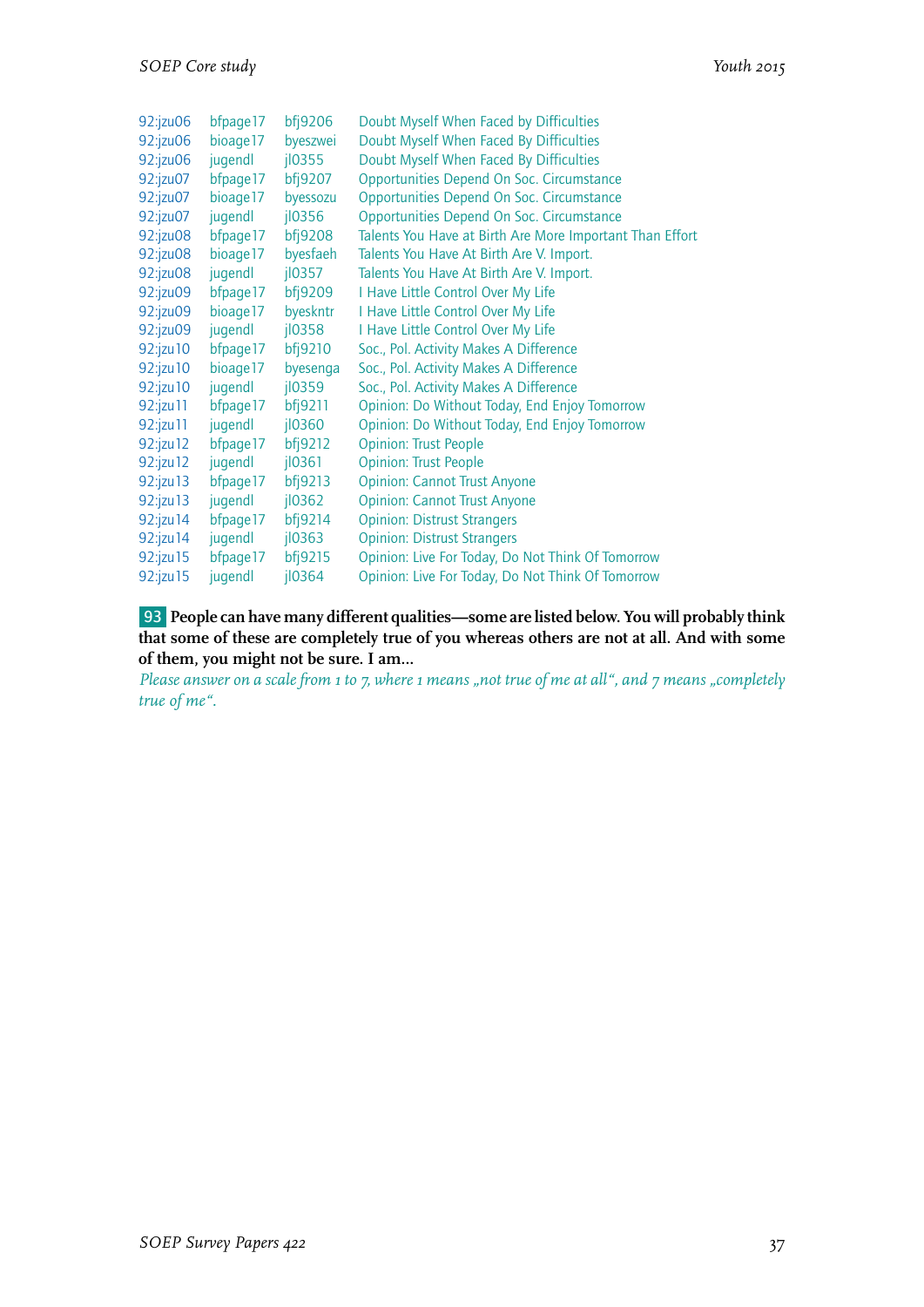|                                                           | I Absolutly    |                |                |                |                |                 |                |
|-----------------------------------------------------------|----------------|----------------|----------------|----------------|----------------|-----------------|----------------|
|                                                           | does not       |                |                |                |                |                 | 7 Fully        |
|                                                           | apply          | $\overline{a}$ | 3              | 4              | 5              | 6               | applies        |
| a thorough worker.                                        | 1              | $\overline{2}$ | 3              | $\overline{4}$ | 5              | 6               | $\overline{7}$ |
| communicative and<br>talkative.                           | $\mathbf{1}$   | $\overline{2}$ | $\overline{3}$ | $\overline{4}$ | 5              | 6               | $\overline{7}$ |
| sometimes a bit rude to<br>others.                        | $\mathbf{1}$   | $\overline{2}$ | $\overline{3}$ | $\overline{4}$ | 5              | $6\phantom{.}6$ | $\overline{7}$ |
| original, someone who<br>comes up with new<br>ideas.      | $\mathbf{1}$   | $\overline{2}$ | $\overline{3}$ | $\overline{4}$ | 5              | $6\phantom{.}$  | $\overline{7}$ |
| a worrier.                                                |                | $\overline{2}$ | 3              | 4              | 5              | 6               | $\overline{7}$ |
| forgiving.                                                | $\mathbf{1}$   | $\overline{2}$ | 3              | $\overline{4}$ | 5              | 6               | $\overline{7}$ |
| somewhat lazy.                                            | 1              | $\overline{2}$ | $\overline{3}$ | $\overline{4}$ | 5              | 6               | $\overline{7}$ |
| outgoing, sociable.                                       | $\mathbf{1}$   | $\overline{2}$ | $\overline{3}$ | 4              | 5              | 6               | $\overline{7}$ |
| someone who values<br>artistic, aesthetic<br>experiences. | $\mathbf{1}$   | $\overline{2}$ | $\overline{3}$ | $\overline{4}$ | 5              | $6\phantom{1}6$ | $\overline{7}$ |
| nervous.                                                  | $\mathbf{1}$   | $\overline{2}$ | 3              | 4              | 5              | 6               | 7              |
| effective and efficient in<br>completing tasks.           | $\overline{1}$ | $\overline{2}$ | $\overline{3}$ | $\overline{4}$ | $\overline{5}$ | 6               | $\overline{7}$ |
| reserved.                                                 | $\mathbf{1}$   | $\overline{2}$ | $\mathsf{3}$   | $\overline{4}$ | 5              | 6               | $\overline{7}$ |
| considerate and kind to<br>others.                        | $\overline{1}$ | $\overline{2}$ | $\overline{3}$ | $\overline{4}$ | 5              | 6               | $\overline{7}$ |
| imaginative.                                              | $\mathbf{1}$   | $\overline{2}$ | $\mathsf{3}$   | $\overline{4}$ | 5              | 6               | 7              |
| relaxed, able to deal with<br>stress.                     | $\overline{1}$ | $\overline{2}$ | $\overline{3}$ | $\overline{4}$ | $\overline{5}$ | 6               | $\overline{7}$ |
| eager for knowledge.                                      | $\mathbf{1}$   | $\overline{2}$ | $\mathsf{3}$   | $\overline{4}$ | 5              | 6               | $\overline{7}$ |
| someone with a positive<br>attitude toward myself.        | $\mathbf{1}$   | $\overline{2}$ | $\overline{3}$ | $\overline{4}$ | 5              | 6               | $\overline{7}$ |

93:jego05 bfpage17 bfj9305 Personal characteristics: often worry 93:jego05 jugendl jl0369 Personal characteristics: often worry<br>93:jego06 bfpage17 bfj9306 Personal characteristics: can forgive 93:jego07 bfpage17 bfj9307 Personal characteristics: am lazy 93:jego07 jugendl jl0371 Personal characteristics: am lazy<br>93:jego08 bfpage17 bfj9308 Personal characteristics: am outg 93:jego10 bfpage17 bfj9310 Personal characteristics: am nervous<br>93:jego10 jugendl jl0374 Personal characteristics: am nervous 93:jego10 jugendl jl0374 Personal characteristics: am nervous<br>93:jego11 bfpage17 bfj9311 Personal characteristics: carrvout du

93:jego01 bfpage17 bfj9301 Personal characteristics: work carefully<br>93:jego01 jugendl jl0365 Personal characteristics: work carefully 93:jego01 jugendl jl0365 Personal characteristics: work carefully<br>93:jego02 bfpage17 bfj9302 Personal characteristics: communicative 93:jego02 bfpage17 bfj9302 Personal characteristics: communicative<br>93:jego02 jugendl jl0366 Personal characteristics: communicative Personal characteristics: communicative 93:jego03 bfpage17 bfj9303 Personal characteristics: abrasive towards others 93:jego03 jugendl jl0367 Personal characteristics: abrasive towards others 93:jego04 bfpage17 bfj9304 Personal characteristics: introduce new ideas 93:jego04 jugendl jl0368 Personal characteristics: introduce new ideas 93:jego06 bfpage17 bfj9306 Personal characteristics: can forgive others<br>93:jego06 jugendl jl0370 Personal characteristics: can forgive others Personal characteristics: can forgive others bfj9308 Personal characteristics: am outgoing/sociable 93:jego08 jugendl jl0372 Personal characteristics: am outgoing/sociable 93:jego09 bfpage17 bfj9309 Personal characteristics: importance of esthetics 93:jego09 jugendl jl0373 Personal characteristics: importance of esthetics bfpage17 bfi9311 Personal characteristics: carryout duties efficiently 93:jego11 jugendl jl0375 Personal characteristics: carryout duties efficiently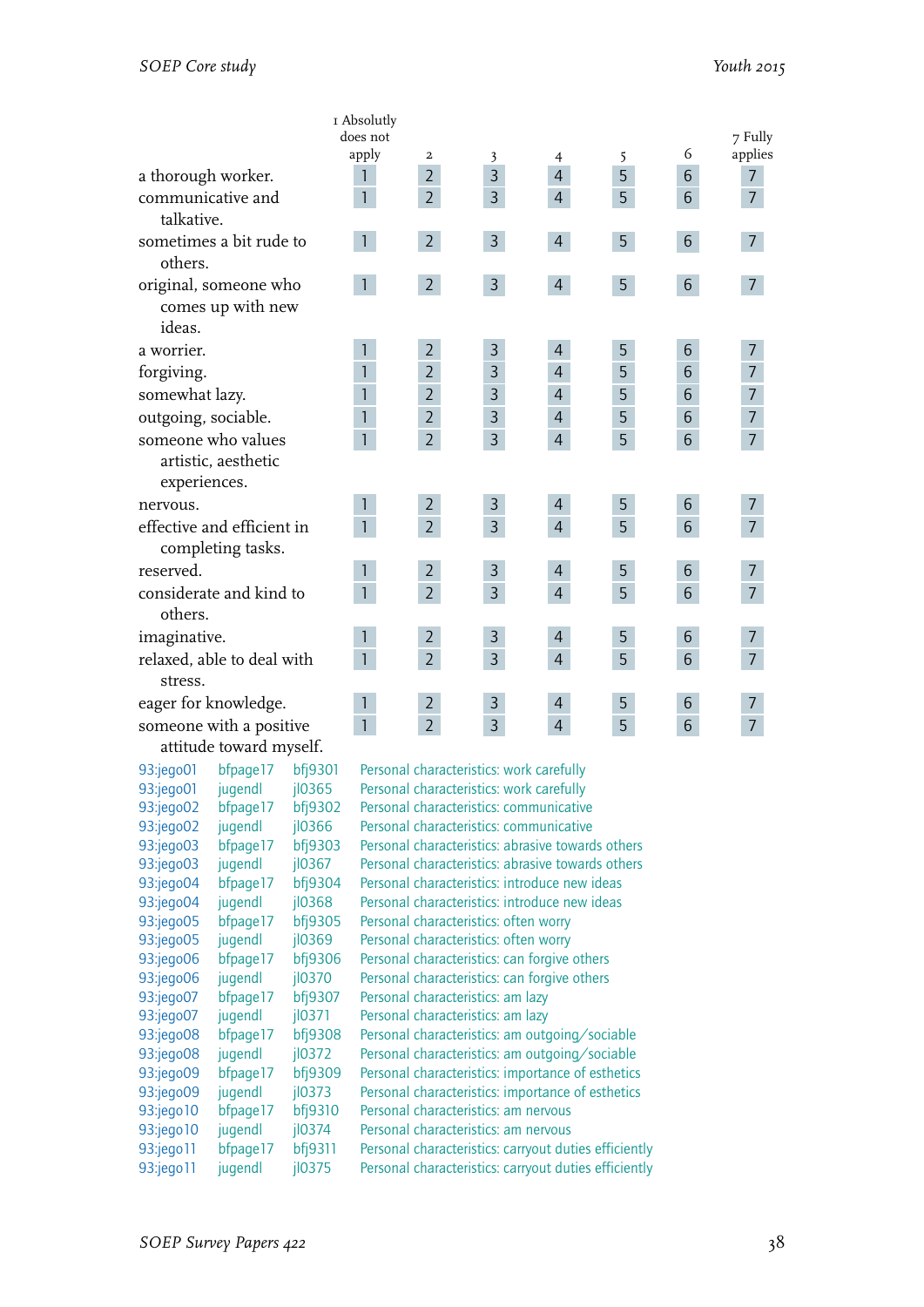| 93:jego12       | bfpage17 | bf9312         | Personal characteristics: reserved                       |
|-----------------|----------|----------------|----------------------------------------------------------|
| 93:jego12       | jugendl  | $i$ l0376      | Personal characteristics: reserved                       |
| 93:jego13       | bfpage17 | bf9313         | Personal characteristics: considerate, friendly          |
| 93:jego13       | jugendl  | $i$ l0377      | Personal characteristics: considerate, friendly          |
| 93:jego14       | bfpage17 | bf9314         | Personal characteristics: lively imagination             |
| $93$ :jego $14$ | jugendl  | $i$ l0378      | Personal characteristics: lively imagination             |
| $93$ : jego 15  | bfpage17 | bf9315         | Personal characteristics: be relaxed, no stress          |
| 93:jego15       | jugendl  | $i$ lo379      | Personal characteristics: be relaxed, no stress          |
| $93$ : jego 16  | bfpage17 | bf9316         | Personal characteristics: hunger for knowledge, curious  |
| $93$ :jego $16$ | jugendl  | jl0380         | Personal characteristics: hunger for knowledge, curious  |
| 93:jego17       | bfpage17 | <b>bfj9317</b> | Personal characteristics: positive opinion about oneself |
| $93$ : jego 17  | jugendl  | jl1380         | Personal characteristics: positive opinion about oneself |

94 **I will now read to you a number of feelings. Please state how often or rarely you have experienced each feeling within the last four weeks. How often have you felt …**

|          |           |                      | Very rarely                                    | Rarely         |  | Occasionally | Often          | Very often |
|----------|-----------|----------------------|------------------------------------------------|----------------|--|--------------|----------------|------------|
| angry?   |           |                      |                                                | $\overline{2}$ |  | 3            | $\overline{4}$ | 5          |
| worried? |           |                      |                                                | $\overline{2}$ |  | 3            | $\overline{4}$ | 5          |
| happy?   |           |                      |                                                | $\overline{2}$ |  | 3            | $\overline{4}$ | 5          |
| sad?     |           |                      |                                                | $\overline{2}$ |  | 3            | $\overline{4}$ | 5          |
| 94:jgef1 | bfpage 17 | bfi9401              | Frequency of Being Angry in the Last 4 Weeks   |                |  |              |                |            |
| 94:jgef1 | jugendl   | $i$ <sub>10381</sub> | Frequency of Being Angry in the Last 4 Weeks   |                |  |              |                |            |
| 94:jgef2 | bfpage17  | bfi9402              | Frequency of Being Worried in the Last 4 Weeks |                |  |              |                |            |
| 94:jqef2 | jugendl   | $i$ l0382            | Frequency of Being Worried in the Last 4 Weeks |                |  |              |                |            |
| 94:jqef3 | bfpage17  | bf9403               | Frequency of Being Happy in the Last 4 Weeks   |                |  |              |                |            |
| 94:jgef3 | jugendl   | $i$ 10383            | Frequency of Being Happy in the Last 4 Weeks   |                |  |              |                |            |
| 94:jgef4 | bfpage 17 | bf9404               | Frequency of Being Sad in the Last 4 Weeks     |                |  |              |                |            |
| 94:jgef4 | jugendl   | $i$ lo384            | Frequency of Being Sad in the Last 4 Weeks     |                |  |              |                |            |

95 **Have you done paid work during the last 7 days, even if only for an hour or a few hours?** *Please also answer "yes" if you would normally have worked in the last 7 days, but did not do so because of vacation, illness, bad weather, or other reasons.*

Yes 1 No 2 95;j7tag bfpage17 bfj95 Had Paid Work (This Week)<br>95;j7tag jugendl jl0385 Had Paid Work (This Week) jl0385 Had Paid Work (This Week)

96 **Have you actively looked for work within the last four weeks?**

| Yes    | $\blacksquare$ |                    |                                                                 |
|--------|----------------|--------------------|-----------------------------------------------------------------|
| $No$ 2 |                |                    |                                                                 |
|        |                |                    | 96;jnerw10 bfpage17 bfj96 Actively Looked For Work (This Month) |
|        |                | 96;jnerw10 jugendl | il0386 Actively Looked For Work (This Month)                    |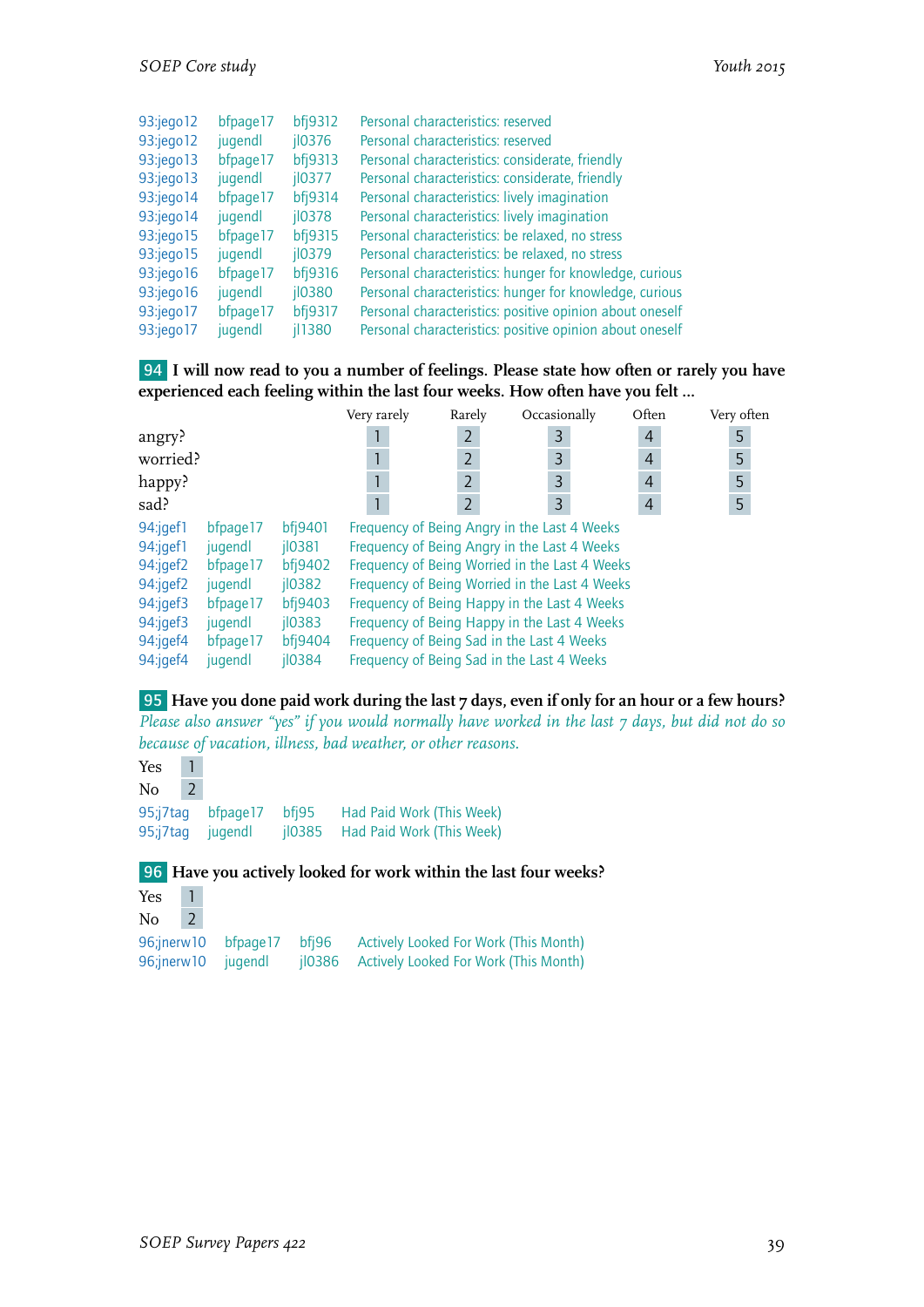#### 97 **Are you officially registered unemployed at the Employment Office (Arbeitsamt)?**

| Yes     | 1                           |                               |                                                              |
|---------|-----------------------------|-------------------------------|--------------------------------------------------------------|
| No      | 2                           |                               |                                                              |
| 97;jalo | 97;jalo bfpage17<br>jugendl | bfi97<br>$i$ <sub>10387</sub> | <b>Registered Unemployed</b><br><b>Registered Unemployed</b> |

#### 98 **Generally speaking, how interested are you in politics?**

| Very interested      |                          |                       |  |                                                          |
|----------------------|--------------------------|-----------------------|--|----------------------------------------------------------|
|                      | Moderately interested    | $\mathcal{P}$         |  |                                                          |
|                      | Not so interested        | $\overline{3}$        |  |                                                          |
|                      | Completely disinterested | 4                     |  |                                                          |
| 98;jpol1<br>98;jpol1 | bfpage17<br>jugendl      | $b$ fj $98$<br>jl0388 |  | <b>Political Interests</b><br><b>Political Interests</b> |

99 **Many people in Germany lean towards one political party in the long term, even if they occasionally vote for another party or are not eligible to vote. Do you lean towards a particular political party?**

| Yes           | 1                       |                |                                                    |                   |
|---------------|-------------------------|----------------|----------------------------------------------------|-------------------|
| No            | $\overline{2}$          |                |                                                    |                   |
| 99;jpol2      | bfpage17                | bfig99         | <b>Supports Political Party</b>                    | 2@101             |
| 99;jpol2      | jugendl                 | jl0389         | <b>Supports Political Party</b>                    | 2 @ 101           |
|               |                         |                |                                                    |                   |
| $99$ ;jpol2=1 |                         |                | 100 Which party do you lean towards?               |                   |
| <b>SPD</b>    |                         |                | 1                                                  |                   |
| CDU           |                         |                | $\overline{2}$                                     |                   |
| <b>CSU</b>    |                         |                | $\overline{3}$                                     |                   |
| <b>FDP</b>    |                         |                | 4                                                  |                   |
|               | Bündnis 90 / Die Grünen |                | 5                                                  |                   |
| Die Linke     |                         |                | 6                                                  |                   |
|               | DVU / Republikaner /NPD |                | $\overline{7}$                                     |                   |
| Other         |                         |                | 8                                                  |                   |
| Piratenpartei |                         |                | 26                                                 |                   |
| AfD           |                         |                | 27                                                 |                   |
| 100;jpol3     | bfpage17                | bfj10001       | <b>Political Party Supported</b>                   |                   |
| $100$ ;jpol3  | jugendl                 | jl0390         | <b>Political Party Supported</b>                   |                   |
| [other]:      |                         |                |                                                    |                   |
| 100:jpolso    | bfpage17                | bfj10002       | Amount of Support for Political Party              | $100$ ;jpol $3=8$ |
| 100:jpolso    | jugendl                 | jl0391         | Amount of Support for Political Party              | $100$ ;jpol $3=8$ |
|               |                         |                | And to what extent do you lean towards this party? |                   |
|               | An extreme amount       | $\mathbf{1}$   |                                                    |                   |
| quiet strong  |                         | $\overline{2}$ |                                                    |                   |
| moderate      |                         | 3              |                                                    |                   |
| quiet weak    |                         | $\overline{4}$ |                                                    |                   |
| very weak     |                         | 5              |                                                    |                   |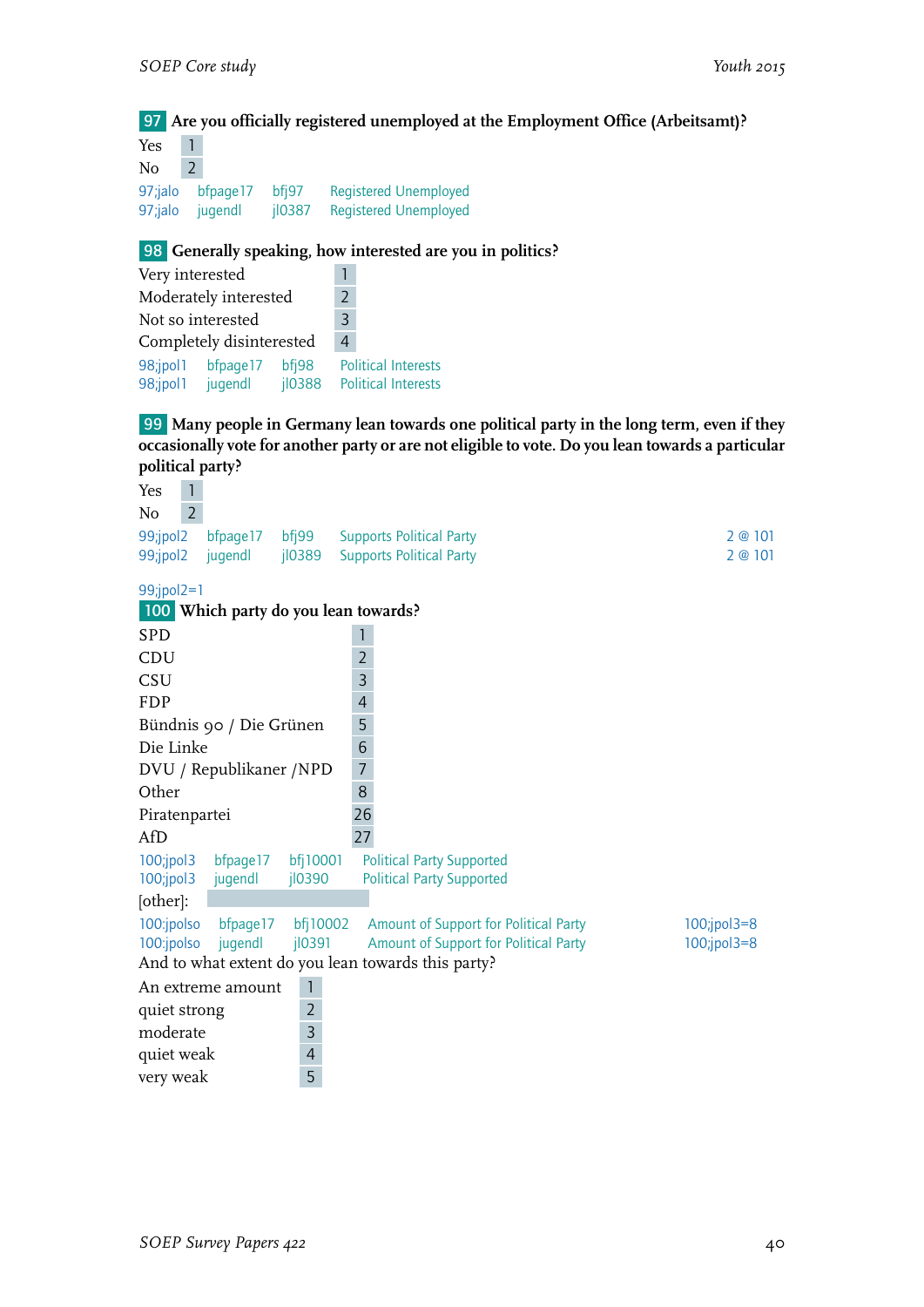# 101 **In conclusion, we would like to ask you how satisfied you are with your life in general.**

Please answer on a scale from 0 to 10, where 0 means "completely dissatisfied" and 10 means "com*pletely satisfied".*

How satisfied are you with your life, all things considered?

| o - completely dissatisfied                                      | 0                                                                      |
|------------------------------------------------------------------|------------------------------------------------------------------------|
| $\mathbf{I}$                                                     |                                                                        |
| $\overline{a}$                                                   | 2                                                                      |
| $\overline{\mathbf{3}}$                                          | 3                                                                      |
| $\overline{4}$                                                   | 4                                                                      |
| 5                                                                | 5                                                                      |
| 6                                                                | 6                                                                      |
| 7                                                                | 7                                                                      |
| 8                                                                | 8                                                                      |
| 9                                                                | 9                                                                      |
| 10 - completely satisfied                                        | 10                                                                     |
| bf 101<br>101:jzule1 bfpage17<br>101:jzule1 jugendl<br>$i$ lo392 | Satisfaction With Life at Present<br>Satisfaction With Life at Present |



#### A **What is the date today?**

| Day      |          |         |                           |
|----------|----------|---------|---------------------------|
| Month    |          |         |                           |
| Hour     |          |         |                           |
| Minute   |          |         |                           |
| A:jdatt  | bioage17 | bytagin | Day Of Interview          |
| A:jdatt  | jugendl  | iday    | day of interview          |
| A:jdatm  | bioage17 | bymonin | Month Of Interview        |
| A:jdatm  | jugendl  | imonth  | month of interview        |
| A:jdatst | jugendl  | ihour   | End of Interview (Hour)   |
| A:jdatmi | jugendl  | iminute | End of Interview (Minute) |

# **B How was the interview conducted?**

| Oral Interview                                                                 |  |  |
|--------------------------------------------------------------------------------|--|--|
| Respondent completed the questionnaire him/herself in the presence of the      |  |  |
| interviewer                                                                    |  |  |
| Respondent completed the questionnaire him/herself in the absence of the<br>-3 |  |  |
| interviewer                                                                    |  |  |
| Partly as an oral interview, partly him/herself                                |  |  |
| jugendl jlinta survey instrument<br>B;jform                                    |  |  |